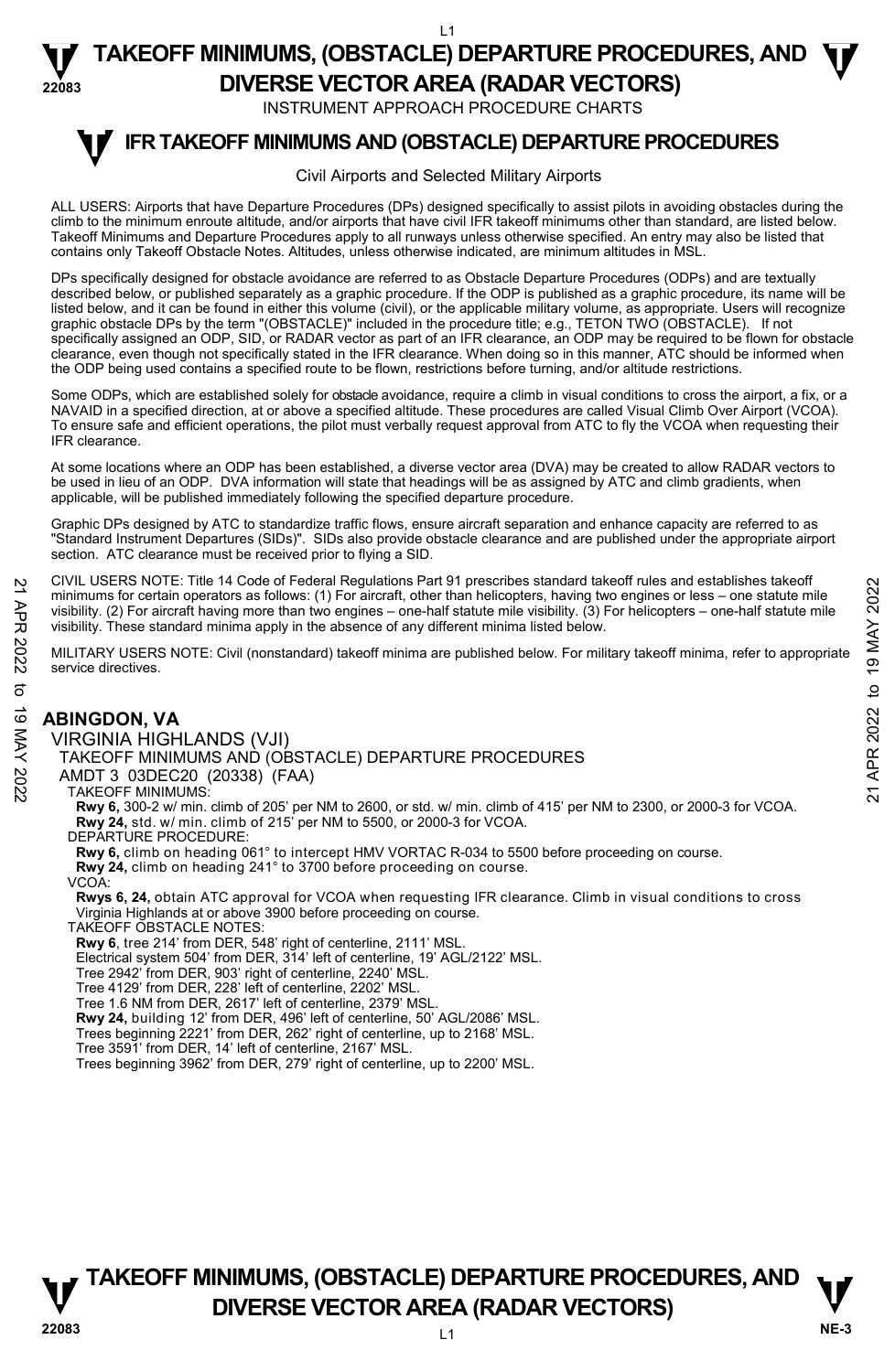**ANNAPOLIS, MD** 

LEE (ANP)

TAKEOFF MINIMUMS AND (OBSTACLE) DEPARTURE PROCEDURES

ORIG 27DEC01 (01361) (FAA)

TAKEOFF MINIMUMS:

**Rwy 30,** 300-1 or std. with a min. climb of 410' per NM to 400. DEPARTURE PROCEDURE:

**Rwy 12,** climb runway heading to 700 before proceeding on course.

**Rwy 30,** climb runway heading to 1000 before proceeding right on course. Climb runway heading to 700 before

proceeding left on course. TAKEOFF OBSTACLE NOTES:

**Rwy 12,** cross DER at or above 35' AGL/66' MSL.

**Rwy 30,** trees, 1433' from DER, 85' left of centerline, 100' AGL/139' MSL.

Cross DER at or above 35' AGL/66' MSL.

#### **BALTIMORE, MD**

BALTIMORE/WASHINGTON INTL THURGOOD MARSHALL (BWI) TAKEOFF MINIMUMS AND (OBSTACLE) DEPARTURE PROCEDURES AMDT 10A 21MAY20 (20142) (FAA) TAKEOFF MINIMUMS: **Rwy 33L,** std. w/min. climb of 268' per NM to 1900. **Rwy 33R,** std. w/min. climb of 255' per NM to 2000. DEPARTURE PROCEDURE: **Rwy 28,** climb heading 285° to 900' before turning right. TAKEOFF OBSTACLE NOTES: **Rwy 10,** lighting 9' from DER, 54' left of centerline, 1' AGL/127' MSL.<br>Lighting 9' from DER, 54' right of centerline, 1' AGL/127' MSL. Building beginning 51' from DER, 319' left of centerline, up to 10' AGL/133' MSL. Tree 1143' from DER, 549' left of centerline, 65' AGL/157' MSL Trees beginning 1190' from DER, 457' left of centerline, up to 67' AGL/160' MSL. Tree 1210' from DER, 452' left of centerline, 68' AGL/161' MSL. Trees beginning 1230' from DER, 384' left of centerline, up to 70' AGL/163' MSL. **Rwy 15L,** tree 615' from DER, 641' left of centerline, 47' AGL/131' MSL. Trees beginning 646' from DER, 608' left of centerline, up to 52' AGL/136' MSL. Tree 748' from DER, 624' left of centerline, 69' AGL/148' MSL. Trees beginning 773' from DER, 647' left of centerline, up to 73' AGL/152' MSL. Pole, tree beginning 920' from DER, 617' left of centerline, up to 79' AGL/161' MSL. Trees beginning 962' from DER, 706' left of centerline, up to 77' AGL/162' MSL. Antenna 1067' from DER, 640' left of centerline, 68' AGL/164' MSL. Pole, tree beginning 1068' from DER, 548' left of centerline, up to 75' AGL/169' MSL. Pole, antenna beginning 1762' from DER, 941' right of centerline, up to 61' AGL/179 MSL. Trees beginning 1872' from DER, 750' right of centerline, up to 68' AGL/181' MSL. Trees beginning 2237' from DER, 660' right of centerline, up to 183' MSL. Tree 2712' from DER, 1182' right of centerline, 73' AGL/194' MSL. Tree 2740' from DER, 1117' right of centerline, 74' AGL/198' MSL. Trees beginning 2770' from DER, 1061' right of centerline, up to 207' MSL. **Rwy 15R,** NAVAID 1' from DER, 85' right of centerline, 2' AGL/130' MSL. Tree 1086' from DER, 755' right of centerline, 65' AGL/173' MSL. Trees beginning 1126' from DER, 752' right of centerline, up to 77' AGL/184' MSL. **Rwy 28,** lighting 50' from DER, 6' left of centerline, 2' AGL/141' MSL. Lighting 50' from DER, 6' right of centerline, 2' AGL/141' MSL. Pole 150' from DER, 40' right of centerline, 4' AGL/143' MSL. Tree 1293' from DER, 842' left of centerline, 79' AGL/174' MSL. Trees beginning 1389' from DER, 252' left of centerline, up to 87' AGL/182' MSL. Trees beginning 1582' from DER, 299' left of centerline, up to 96' AGL/188' MSL. Trees beginning 1632' from DER, 264' left of centerline, up to 197' MSL. Tree 2830' from DER, 871' right of centerline, 134' AGL/211' MSL. Trees beginning 2834' from DER, 839' right of centerline, up to 135' AGL/212' MSL. **Rwy 33L,** fence 161' from DER, 528' right of centerline, 10' AGL/145' MSL. Fence 203' from DER, 520' right of centerline, 18' AGL/149' MSL. Pole 516' from DER, 573' right of centerline, 33' AGL/156' MSL. Tree 910' from DER, 595' left of centerline, 82' AGL/165' MSL. Trees beginning 1662' from DER, 852' right of centerline, up to 41' AGL/187' MSL. Tree 1715' from DER, 888' right of centerline, 34' AGL/188' MSL. Trees beginning 1716' from DER, 904' right of centerline, up to 34' AGL/190' MSL. Trees beginning 2189' from DER, 940' right of centerline, up to 63' AGL/205' MSL Trees beginning 2228' from DER, 877' right of centerline, up to 73' AGL/214' MSL. Building, antenna, bldg\_twr beginning 4693' from DER, 877' right of centerline, up to 146' AGL/265' MSL. **Rwy 33R,** fence 400' from DER, 601' left of centerline, 1' AGL/157' MSL. Fence 629' from DER, 600' left of centerline, 2' AGL/159' MSL. Pole 758' from DER, 677' left of centerline, 19' AGL/176' MSL. Building 880' from DER, 654' left of centerline, 25' AGL/181' MSL. Building, pole beginning 951' from DER, 611' left of centerline, up to 29' AGL/184' MSL. **CON'T** Tree Seginning 1190 Tom DER, 457 'lett of centerline, up to 6' AGL/160' MSL.<br>
Tree 1210' from DER, 452' left of centerline, 68' AGL/161' MSL.<br>
Tree seginning 1230' from DER, 384' left of centerline, up to 70' AGL/163' MSL.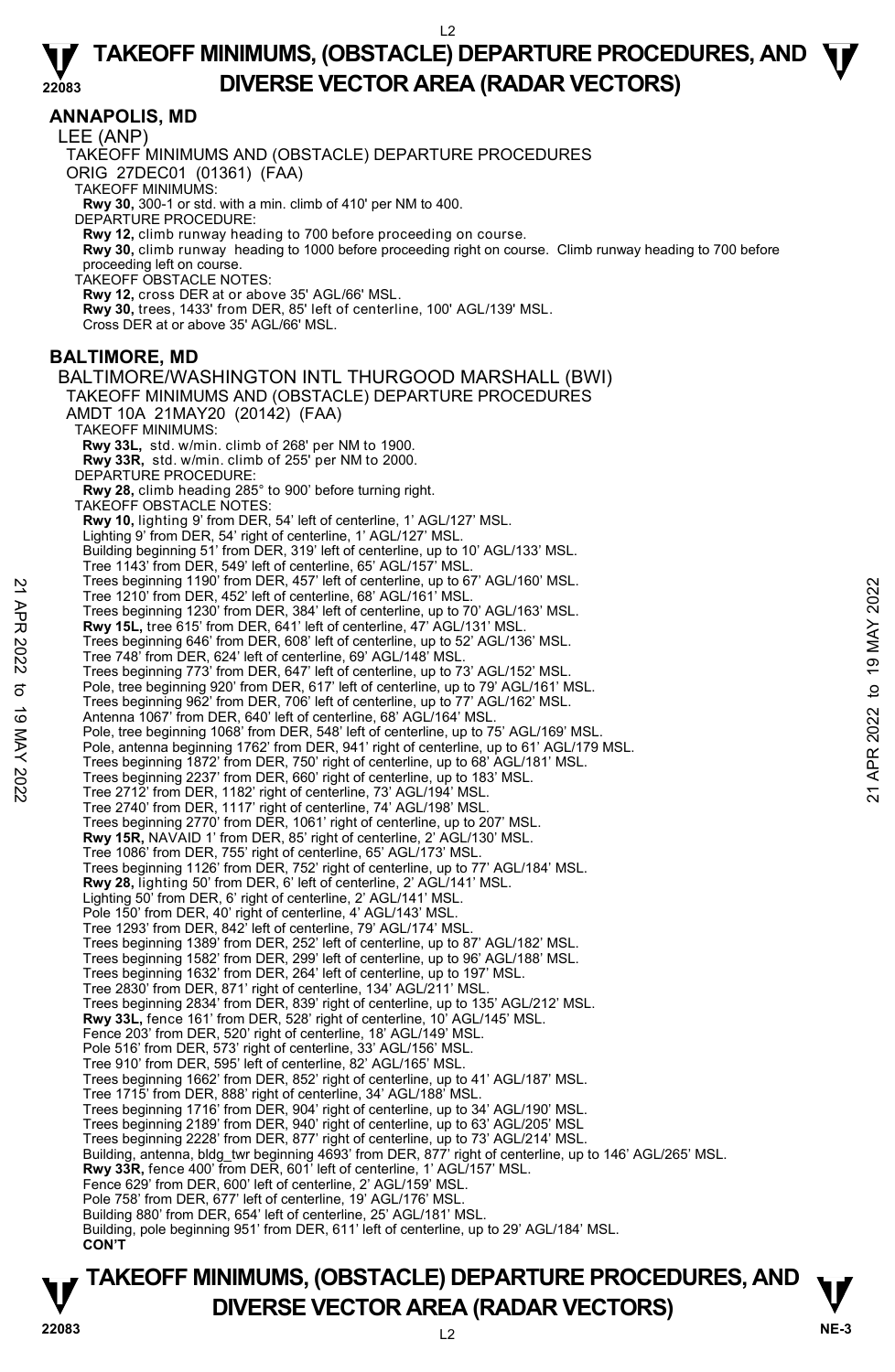#### L3

#### **22083 TAKEOFF MINIMUMS, (OBSTACLE) DEPARTURE PROCEDURES, AND**  $\Psi$ **DIVERSE VECTOR AREA (RADAR VECTORS)**

**BALTIMORE, MD (CON'T)** 

BALTIMORE/WASHINGTON INTL THURGOOD MARSHALL (BWI) (CON'T)  **Rwy 33R (CON'T),** trees beginning 1072' from DER, 518' right of centerline, up to 54' AGL/188' MSL. Tree 1530' from DER, 807' right of centerline, 56' AGL/202' MSL. Building, sign beginning 1556' from DER, 916' left of centerline, up to 42' AGL/198' MSL. Tree 1565' from DER, 849' right of centerline, 63' AGL/212' MSL. Tree 1582' from DER, 759' right of centerline, 64' AGL/213' MSL. Trees beginning 1593' from DER, 779' right of centerline, up to 68' AGL/218' MSL. Trees beginning 1662' from DER, 794' right of centerline, up to 63' AGL/220' MSL. Trees beginning 1748' from DER, 791' right of centerline, up to 62' AGL/223' MSL. Trees beginning 1785' from DER, 846' right of centerline, up to 64' AGL/226' MSL. Tree 1866' from DER, 849' right of centerline, 59' AGL/230' MSL. Tree 1907' from DER, 923' right of centerline, 60' AGL/236' MSL. Trees beginning 1930' from DER, 858' right of centerline, up to 72' AGL/250' MSL. Trees beginning 1985' from DER, 903' right of centerline, up to 68' AGL/253' MSL. Trees beginning 2200' from DER, 967' right of centerline, up to 69' AGL/260' MSL. Tree 2241' from DER, 1052' right of centerline, 75' AGL/261' MSL. Tree pole beginning 2243' from DER, 15' right of centerline, up to 76' AGL/265' MSL. Electrical\_system 2452' from DER, 903' left of centerline, 44' AGL/204' MSL. Trees beginning 2574' from DER, 685' left of centerline, up to 49' AGL/209' MSL. Tree 2894' from DER, 902' left of centerline, 64' AGL/217' MSL. Trees beginning 2908' from DER, 908' left of centerline, up to 69' AGL/220' MSL. Trees beginning 2949' from DER, 348' left of centerline, up to 65' AGL/222' MSL. Trees beginning 2984' from DER, 201' left of centerline, up to 79' AGL/231' MSL. Trees beginning 3121' from DER, 154' left of centerline, up to 79' AGL/235' MSL. Trees beginning 3151' from DER, 409' left of centerline, up to 84' AGL/237' MSL. Trees beginning 3165' from DER, 89' left of centerline, up to 73' AGL/238' MSL. Trees beginning 3185' from DER, 49' left of centerline, up to 73' AGL/241' MSL. Trees beginning 3242' from DER, 122' left of centerline, up to 71' AGL/242' MSL. Trees beginning 3252' from DER, 87' left of centerline, up to 73' AGL/244' MSL. Trees beginning 3283' from DER, 50' left of centerline, up to 65' AGL/246' MSL. Trees beginning 3373' from DER, 78' left of centerline, up to 62' AGL/248' MSL. Trees beginning 3397' from DER, 2' left of centerline, up to 59' AGL/250' MSL. Tree, pole beginning 3791' from DER, 20' left of centerline, up to 80' AGL/252' MSL. Trees beginning 4001' from DER, 92' left of centerline, up to 75' AGL/255' MSL. Trees beginning 4024' from DER, 312' right of centerline, up to 80' AGL/266' MSL. Tree, pole beginning 4032' from DER, 55' right of centerline, up to 66' AGL/274' MSL. Tree 4060' from DER, 1206' left of centerline, 85' AGL/257' MSL. Trees beginning 4062' from DER, 34' left of centerline, up to 86' AGL/264' MSL. Tree, pole beginning 4071' from DER, 2' right of centerline, up to 74' AGL/280' MSL. Trees beginning 4157' from DER, 26' left of centerline, up to 75' AGL/268' MSL. Trees beginning 4373' from DER, 333' left of centerline, up to 79' AGL/272' MSL. Trees beginning 4384' from DER, 82' left of centerline, up to 68' AGL/275' MSL. Trees beginning 4469' from DER, 87' left of centerline, up to 84' AGL/281' MSL. Trees beginning 4511' from DER, 39' left of centerline, up to 73' AGL/282' MSL. Trees beginning 4564' from DER, 610' right of centerline, up to 76' AGL/281' MSL. Trees beginning 4600' from DER, 843' left of centerline, up to 65' AGL/283' MSL. Trees beginning 4606' from DER, 213' left of centerline, up to 82' AGL/284' MSL. Trees beginning 4635' from DER, 121' left of centerline, up to 85' AGL/289' MSL. Trees beginning 5250' from DER, 345' left of centerline, up to 96' AGL/291' MSL. Tree 1 NM from DER, 1991' left of centerline, 88' AGL/300' MSL. Trees beginning 3737 from DER, 78' left of centerline, up to 62' AGL/248' MSL.<br>
Trees beginning 3397' from DER, 2' left of centerline, up to 62' AGL/248' MSL.<br>
Trees beginning 3397' from DER, 20' left of centerline, up to

#### MARTIN STATE (MTN)

TAKEOFF MINIMUMS AND (OBSTACLE) DEPARTURE PROCEDURES AMDT 5 05MAR15 (15064) (FAA) TAKEOFF MINIMUMS:

**Rwy 33**,std. w/min. climb of 215' per NM to 1700 or 1300-2½ for climb in visual conditions.

VCOA:

**Rwy 33,** obtain ATC approval for climb in visual conditions when requesting IFR clearance. Climb in visual conditions to cross Martin State airport at or above 1200 before proceeding on course.

TAKEOFF OBSTACLE NOTES:

**Rwy 15,** trees 625' from DER, 184' right of centerline, up to 20' AGL/29' MSL.

Pole and trees beginning 1689' from DER, 580' left of centerline, up to 89' AGL/97' MSL.

Trees beginning 2568' from DER, 68' right of centerline, up to 92' AGL/103' MSL. Trees beginning 2906' from DER, 550' left of centerline, up to 100' AGL/109' MSL.

**Rwy 33,** terrain 91' from DER, 482' right of centerline, 0' AGL/25' MSL.

Poles and trees beginning 1170' from DER, 3' left of centerline, up to 84' AGL/133' MSL. Poles and trees beginning 1175' from DER, 10' right of centerline, up to 79' AGL/128' MSL.

Trees beginning 3108' from DER, 8' left of centerline, up to 86' AGL/145' MSL.

Trees beginning 2843' from DER, 14' right of centerline, up to 96' AGL/175' MSL.

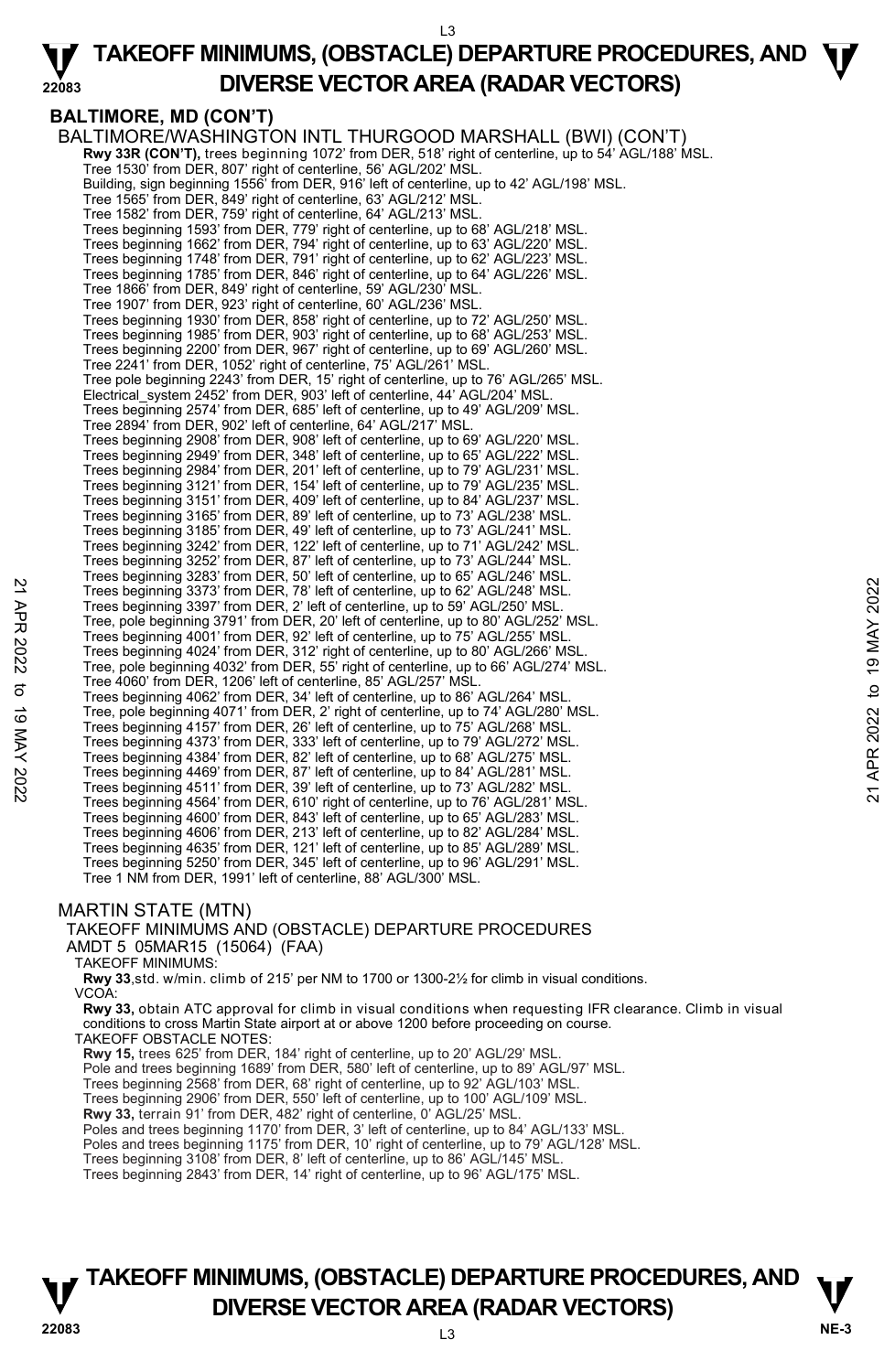# **BLACKSBURG, VA**

VIRGINIA TECH/MONTGOMERY EXEC (BCB) TAKEOFF MINIMUMS AND (OBSTACLE) DEPARTURE PROCEDURES AMDT 6 10SEP20 (21280) (FAA) TAKEOFF MINIMUMS: **Rwy 13,** 400-1½ or std. w/min. climb of 460' per NM to 2600. DEPARTURE PROCEDURE: **Rwy 13,** climbing right turn to heading 200° to 3400 before proceeding on course. **Rwy 31,** climbing left turn to heading 235° to 4100 before proceeding on course. TAKEOFF OBSTACLE NOTES: **Rwy 13,** trees, lighting, sign beginning abeam DER, 71' right of centerline, up to 2187' MSL. Terrain 69' from DER, 497' left of centerline, 2134' MSL. Tree, terrain beginning 82' from DER, 209' left of centerline, up to 2180' MSL. Trees, terrain beginning 261' from DER, 216' left of centerline, up to 2184' MSL. Trees beginning 775' from DER, 294' left of centerline, up to 2212' MSL. Trees, antenna beginning 891' from DER, 256' left of centerline, up to 2216' MSL. Tree 2907' from DER, 50' right of centerline, 2195' MSL. Tree 3068' from DER, 73' right of centerline, 2201' MSL. Tree 3114' from DER, 190' right of centerline, 2208' MSL. Tree 4019' from DER, 1535' left of centerline, 2226' MSL. Tree 4324' from DER, 1403' left of centerline, 2228' MSL. Tree 4362' from DER, 1533' left of centerline, 2233' MSL. Tree 4370' from DER, 1248' left of centerline, 2238' MSL. Tree 4466' from DER, 1637' left of centerline, 2240' MSL. Trees beginning 4472' from DER, 1157' left of centerline, up to 2260' MSL. Trees beginning 5031' from DER, 1039' left of centerline, up to 2269' MSL. Tree 5059' from DER, 1538' left of centerline, 2288' MSL. Trees beginning 5186' from DER, 1256' left of centerline, up to 2307' MSL. Trees beginning 5214' from DER, 1591' left of centerline, up to 2314' MSL. Trees beginning 5336' from DER, 1199' left of centerline, up to 2327' MSL. Trees beginning 5366' from DER, 1693' left of centerline, up to 2343' MSL. Trees beginning 5411' from DER, 1149' left of centerline, up to 2356' MSL. Trees beginning 5535' from DER, 1150' left of centerline, up to 2366' MSL. Trees beginning 5668' from DER, 1097' left of centerline, up to 2404' MSL. Trees beginning 5816' from DER, 1264' left of centerline, up to 2414' MSL. Trees beginning 5862' from DER, 1018' left of centerline, up to 2435' MSL. Trees beginning 5960' from DER, 1178' left of centerline, up to 2453' MSL. Trees, building, terrain, transmission line beginning 5983' from DER, 855' left of centerline, up to 2459' MSL. Tree 1.2 NM from DER, 1203' left of centerline, 2322' MSL. **Rwy 31,** pole 22' from DER, 168' right of centerline, 52' AGL/2149' MSL.<br>Pole 92' from DER, 75' left of centerline, 40' AGL/2140' MSL. Pole 139' from DER, 61' right of centerline, 57' AGL/2150' MSL. Tree 157' from DER, 487' left of centerline, 2149' MSL. Pole 402' from DER, 600' right of centerline, 73' AGL/2157' MSL. Poles, trees beginning 571' from DER, 28' right of centerline, up to 78' AGL/2162' MSL. Trees beginning 5406' from DER, 1993' lett of centerline, up to 2345' MSL.<br>
Trees beginning 5610' from DER, 1149' left of centerline, up to 2366' MSL.<br>
Trees beginning 5635' from DER, 1150' left of centerline, up to 2404'

# **BLACKSTONE, VA**

ALLEN C. PERKINSON BLACKSTONE AAF (BKT)

#### TAKEOFF MINIMUMS AND (OBSTACLE) DEPARTURE PROCEDURES

AMDT 3 03APR14 (14093) (FAA)

TAKEOFF MINIMUMS:

**Rwys 1, 19,** NA - environmental.

DEPARTURE PROCEDURE:

**Rwy 4,** climb heading 044° to 1300 before turning left.

TAKEOFF OBSTACLE NOTES:

**Rwy 4,** sign and trees beginning 12' from DER, 177' left of centerline, up to 100' AGL/511' MSL.<br>Trees beginning 779' from DER, 707' right of centerline, up to 100' AGL/508' MSL.

**Rwy 22,** terrain, trees beginning 178' from DER, 426' left of centerline, up to 100' AGL/507' MSL.

Trees beginning 2624' from DER, 325' right of centerline, up to 100' AGL/507' MSL.

NOTE: Do not overfly ammunition dump 1.1 NM south southwest of runway 4.

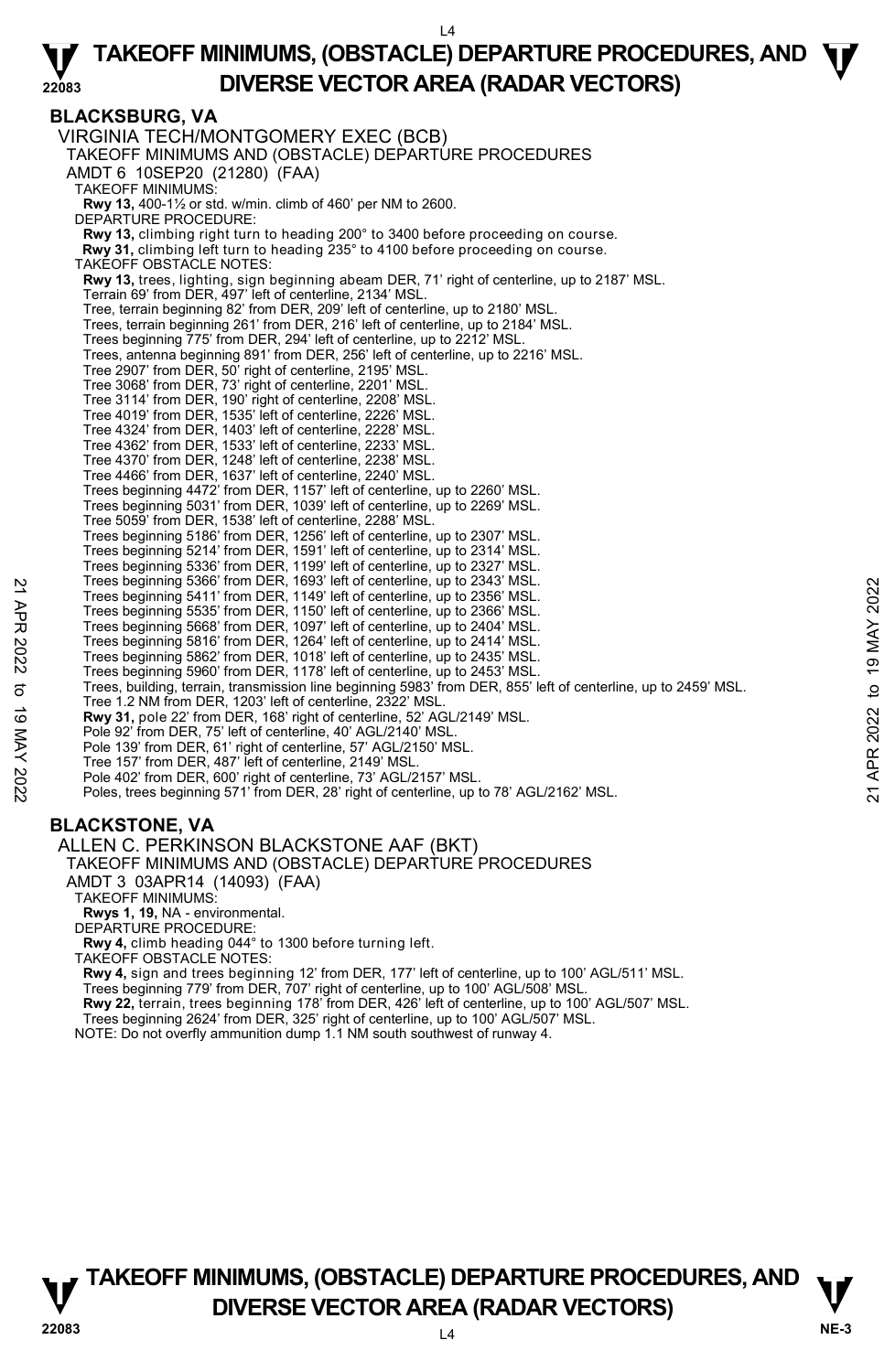#### **BOWIE, MD**

FREEWAY (W00) TAKEOFF MINIMUMS AND (OBSTACLE) DEPARTURE PROCEDURES AMDT 3 22JUN17 (17173) (FAA) TAKEOFF MINIMUMS: **Rwy 18,** 300-2 or std. w/min. climb of 391' per NM to 400. **Rwy 36,** 300-2 or std. w/min. climb of 726' per NM to 500. TAKEOFF OBSTACLE NOTES: **Rwy 18,** tree 134' from DER, 505' right of centerline, 100' AGL/225' MSL. Trees beginning 174' from DER, 38' right of centerline, up to 100' AGL/228' MSL. Trees 254' from DER, 195' left of centerline, 100' AGL/232' MSL. Trees beginning 293' from DER, 144' left of centerline, up to 100' AGL/242' MSL. Trees beginning 513' from DER, 89' right of centerline, up to 100' AGL/235' MSL. Tree 593' from DER, 378' left of centerline, 100' AGL/245' MSL. Tree 632' from DER, 611' left of centerline, 100' AGL/251' MSL. Trees beginning 812' from DER, 140' right of centerline, up to 100' AGL/245' MSL. Trees beginning 852' from DER, 93' left of centerline, up to 100' AGL/255' MSL. Tree 932' from DER, 560' left of centerline, 100' AGL/258' MSL. Trees beginning 1111' from DER, 8' right of centerline, up to 100' AGL/248' MSL. Trees beginning 1151' from DER, 42' left of centerline, up to 100' AGL/265' MSL. Trees beginning 1271' from DER, 123' left of centerline, up to 100' AGL/268' MSL. Trees beginning 1533' from DER, 30' right of centerline, up to 100' AGL/279' MSL. Trees beginning 2388' from DER, 72' left of centerline, up to 100' AGL/271' MSL.<br>Trees beginning 2467' from DER, 20' left of centerline, up to 100' AGL/274' MSL.<br>Trees beginning 2807' from DER, 203' left of centerline, up Trees beginning 3146' from DER, 152' left of centerline, up to 100' AGL/284' MSL. Trees beginning 3485' from DER, 1087' left of centerline, up to 100' AGL/297' MSL. Trees beginning 3590' from DER, 50' left of centerline, up to 100' AGL/319' MSL. **Rwy 36,** trees beginning 58' from DER, 190' right of centerline, up to 100' AGL/274' MSL. Vehicles on road beginning 112' from DER, on centerline, 15' AGL/167' MSL. Tree 138' from DER, 42' left of centerline, 100' AGL/271' MSL. Trees beginning 178' from DER, 121' left of centerline, up to 100' AGL/274' MSL. Trees beginning 357' from DER, 8' right of centerline, up to 100' AGL/281' MSL. Trees beginning 1116' from DER, 355' left of centerline, up to 100' AGL/278' MSL. Trees beginning 1335' from DER, 163' right of centerline, up to 100' AGL/291' MSL. Trees beginning 1375' from DER, 70' left of centerline, up to 100' AGL/288' MSL. Trees beginning 1634' from DER, 32' right of centerline, up to 100' AGL/294' MSL. Trees beginning 1674' from DER, 18' left of centerline, up to 100' AGL/294' MSL. Trees beginning 2272' from DER, 83' right of centerline, up to 100' AGL/297' MSL. Trees beginning 2393' from DER, 616' left of centerline, up to 100' AGL/297' MSL. Trees beginning 2531' from DER, 4' right of centerline, up to 100' AGL/301' MSL. T-L tower, trees beginning 2587' from DER, 3' left of centerline, up to 133' AGL/382' MSL. Tree 138' from DER, 42' lett of centerline, 100 AGL/271' MSL.<br>
Trees beginning 178' from DER, 121' left of centerline, up to 100' AGL/281' MSL.<br>
Trees beginning 178' from DER, 35' left of centerline, up to 100' AGL/281' M

# **BRIDGEWATER, VA**

## BRIDGEWATER AIRPARK (VBW)

#### TAKEOFF MINIMUMS AND (OBSTACLE) DEPARTURE PROCEDURES

AMDT 2A 15DEC11 (11349) (FAA)

TAKEOFF MINIMUMS:

**Rwy 15**, 300-2¼ w/min. climb of 280'/NM to 3900, or std. w/min. climb of 440'/NM to 2600, or 2400-3 for climb in visual conditions.

**Rwy 33**, 800-2½ w/min. climb of 390'/NM to 3900, or std. w/min. climb of 522' per NM to 2800, or 2400-3 for climb in visual conditions.

DEPARTURE PROCEDURE:

**Rwy 15,** climb heading 152° to 3900, or for climb in visual conditions, cross Bridgewater Air Park at or above 3400 before proceeding on course.

**Rwy 33,** climb heading 347° to 5000, or for climb in visual conditions, cross Bridgewater Air Park at or above 3400 before proceeding on course.

TAKEOFF OBSTACLE NOTES:

**Rwy 15,** vehicles on roadway 53' from DER, 14' right of centerline, 15' AGL/1180' MSL.

Trees beginning 158' from DER, 259' right of centerline, up to 100' AGL/1279' MSL. Trees beginning 499' from DER, 628' left of centerline, up to 100' AGL/1279' MSL.

Pole 908' from DER, 183' left of centerline, 35' AGL/1200' MSL.

Trees beginning 3205' from DER, 1329' right of centerline, up to 100' AGL/1359' MSL.<br>**Rwy 33,** trees beginning 318' from DER, 252' right of centerline, up to 100' AGL/1249' MSL.

Trees beginning 470' from DER, 191' left of centerline, up to 100' AGL/1249' MSL.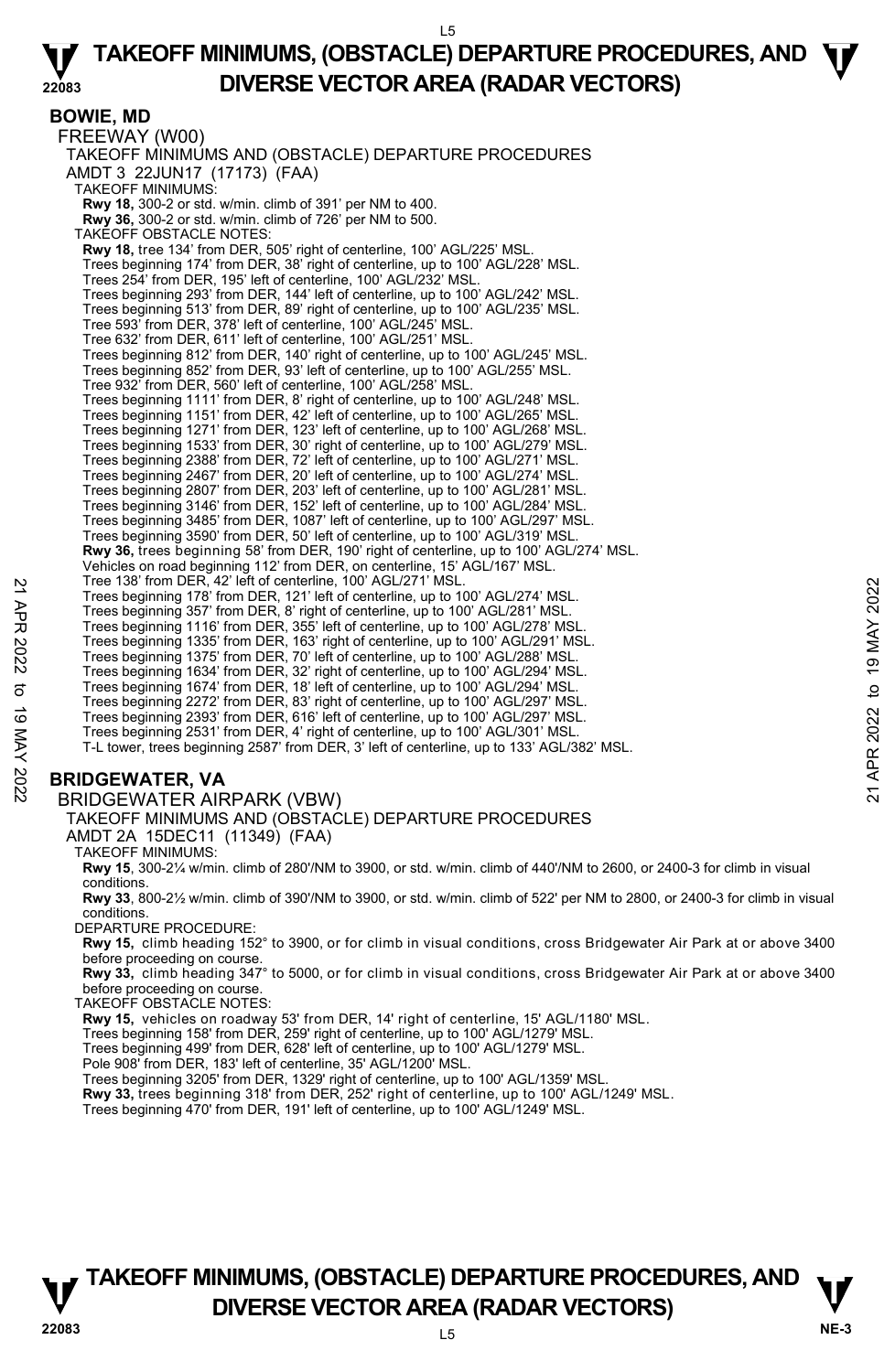#### **BROOKNEAL, VA**

BROOKNEAL/CAMPBELL COUNTY (0V4)

TAKEOFF MINIMUMS AND (OBSTACLE) DEPARTURE PROCEDURES

AMDT 1 17OCT13 (13290) (FAA)

TAKEOFF OBSTACLE NOTES:

**Rwy 6,** multiple trees beginning 48' from DER, 314' left of centerline, up to 100' AGL/626' MSL.<br>Multiple trees beginning 31' from DER, 341' right of centerline, up to 100' AGL/673' MSL.

Fence beginning 162' from DER, 379' right of centerline, up to 8' AGL/607' MSL.

**Rwy 24,** multiple trees beginning 61' from DER, 8' left of centerline, up to 100' AGL/692' MSL. Multiple trees beginning 1938' from DER, 27' right of centerline, up to 100' AGL/677' MSL.

#### **BUMPASS, VA**

LAKE ANNA (7W4)

TAKEOFF MINIMUMS AND (OBSTACLE) DEPARTURE PROCEDURES ORIG 15DEC11 (11349) (FAA) DEPARTURE PROCEDURE:

**Rwy 8,** climb heading 085° to 800 before turning. **Rwy 26,** climb heading 265° to 800 before turning.

TAKEOFF OBSTACLE NOTES:

**Rwy 8,** trees beginning 32' from DER, 114' right of centerline, up to 100' AGL/469' MSL. Buildings beginning 162' from DER, 152' left of centerline, up to 25' AGL/384' MSL.

**Rwy 26,** trees beginning 31' from DER, 97' left and 119' right of centerline, up to 100' AGL/459' MSL.

#### **CAMBRIDGE, MD**

CAMBRIDGE-DORCHESTER RGNL (CGE) TAKEOFF MINIMUMS AND (OBSTACLE) DEPARTURE PROCEDURES AMDT 2 21JUL16 (16203) (FAA) TAKEOFF OBSTACLE NOTES: **Rwy 16,** railroad 81' from DER, 375' right of centerline, 40' MSL. Road 224' from DER, 397' right of centerline, 33' MSL. Tree 1558' from DER, 546' left of centerline, 102' MSL. Tree 1923' from DER, 298' left of centerline, 89' MSL. Tree 1993' from DER, 380' left of centerline, 92' MSL. Tree 2062' from DER, 575' left of centerline, 96' MSL. **Rwy 34**, tree 331' from DER, 534' left of centerline, 73' MSL. Pole 637' from DER, 323' left of centerline, 37' AGL/55' MSL. Tree 861' from DER, 329' left of centerline, 97' MSL. Tree 892' from DER, 340' left of centerline, 104' MSL. Tree 953' from DER, 755' right of centerline, 98' MSL. Tree 1151' from DER, 713' right of centerline, 113' MSL. Tree 1286' from DER, 599' left of centerline, 106' MSL. Tree 1517' from DER, 401' right of centerline, 97' MSL. Tree 1981' from DER, 277' left of centerline, 124' MSL. Tree 2178' from DER, 658' left of centerline, 116' MSL. Tree 2824' from DER, 9' left of centerline, 98' MSL. Tree 3106' from DER, 362' left of centerline, 108' MSL. Tree 3178' from DER, 512' right of centerline, 103' MSL. Tree 3204' from DER, 516' right of centerline, 109' MSL. **EXAMPLE 16:** Faint and 31 Trem DER, 397 right of centerline, 33' MSL.<br>
Tree 1558' from DER, 546' left of centerline, 102' MSL.<br>
Tree 1923' from DER, 298' left of centerline, 92' MSL.<br>
Tree 1993' from DER, 208' left of ce

## **CAMP PEARY LNDG STRIP (KW94)**

WILLIAMSBURG, VA

TAKEOFF MINIMUMS AND (OBSTACLE) DEPARTURE PROCEDURES

31JUL08 (08213)

TAKEOFF OBSTACLE NOTES:

**Rwy 5:** trees and multiple transmission lines 120' from DER, 184' left of centerline up to 95' AGL/126' MSL. Trees and multiple transmission lines 162' from DER, 257' right of centerline up to 100' AGL/132' MSL. **Rwy 23:** trees and multiple transmission lines 1891' from DER, 69' left of centerline up to 95' AGL/136' MSL.

Multiple trees and transmission lines 537' from DER, 437' right of centerline up to 110' AGL/151' MSL.

L6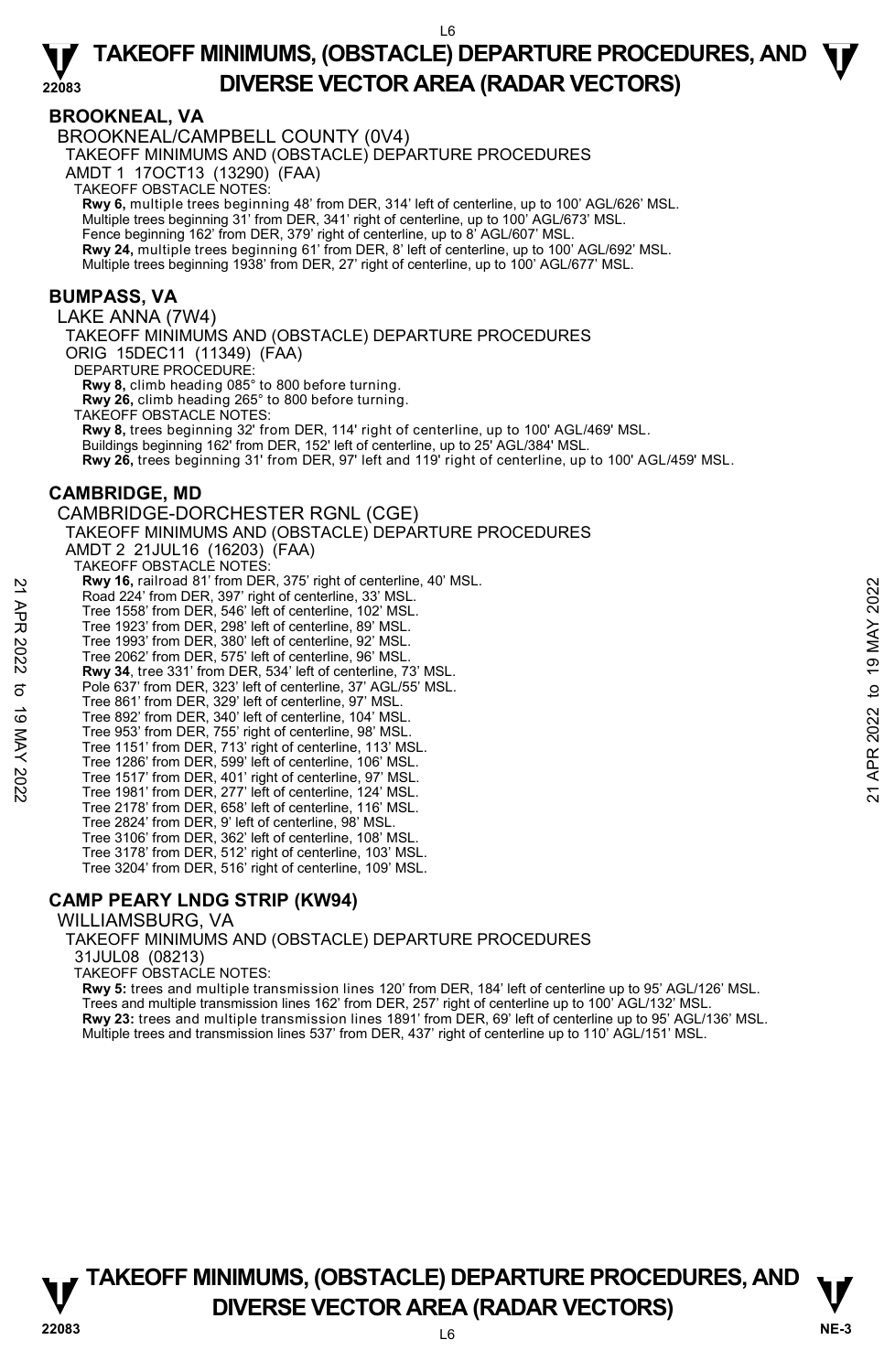## **CHARLOTTESVILLE, VA**

CHARLOTTESVILLE-ALBEMARLE (CHO)

TAKEOFF MINIMUMS AND (OBSTACLE) DEPARTURE PROCEDURES

AMDT 10 22AUG13 (13234) (FAA)

TAKEOFF MINIMUMS:

**Rwy 3,** std. w/min. climb of 342' per NM to 1500, or 1200-2½ for climb in visual conditions. DEPARTURE PROCEDURE:

**Rwy 3,** climb on heading 030° to 1500 then climbing right turn direct GVE VORTAC before proceeding on course. For climb in visual conditions: cross Charlottesville-Albemarle airport at or above 1700 then proceed direct GVE VORTAC before proceeding on course. When executing VCOA, notify ATC prior to departure **Rwy 21,** climb on heading 210° to 1400 then climbing left turn direct GVE VORTAC before proceeding on course.

TAKEOFF OBSTACLE NOTES:

**Rwy 3,** trees beginning 183' from DER, left and right of centerline, up to 100' AGL/684' MSL.

**Rwy 21,** vehicles on road, 32' from DER, 496' right of centerline, up to 17' AGL/667' MSL.

Light support structures, 1178' from DER, 778' right of centerline, 62' AGL/670' MSL.

# **CHASE CITY, VA**

CHASE CITY MUNI (CXE) TAKEOFF MINIMUMS AND (OBSTACLE) DEPARTURE PROCEDURES ORIG 27SEP07 (07270) (FAA) TAKEOFF OBSTACLE NOTES: **Rwy 18,** trees beginning 191' from DER, 116' left of centerline, up to 100' AGL/609' MSL.

Multiple trees beginning 327' from DER, 133' right of centerline, up to 100' AGL/599' MSL. **Rwy 36,** trees beginning 164' from DER, 154' right of centerline, up to 100' AGL/649' MSL. Trees beginning 470' from DER, 124' left of centerline, up to 100' AGL/649' MSL.

# **CHURCHVILLE, MD**

HARFORD COUNTY (0W3)

#### TAKEOFF MINIMUMS AND (OBSTACLE) DEPARTURE PROCEDURES

AMDT 1A 05NOV20 (20310) (FAA)

TAKEOFF MINIMUMS:

**Rwys 1, 19,** NA - Environmental.

 **Rwy 10,** 300-2 or std. w/ min. climb of 210' per NM to 800, or alternatively, with std. takeoff minimums and a normal 200' per NM climb gradient, takeoff must occur no later than 1500' prior to DER. AMDT 1A 05NOV20 (20310) (FAA)<br>
AMDT 1A 05NOV20 (20310) (FAA)<br>
TAKEOFF MINIMUMS:<br>
Rwy 10, 300-2 or std. w/ min. climb of 210' per NM to 800, or alternatively, with std. takeoff minimums and a normal 200' per<br>
NM climb gradi

TAKEOFF OBSTACLE NOTES:

**Rwy 28,** trees beginning 665' from DER, left and right of centerline, up to 100' AGL/516' MSL.

**Rwy 10,** vehicles on road beginning 328' from DER, left and right of centerline, up to 17' AGL/416' MSL.

Trees beginning 690' from DER, 271' left of centerline, up to 100' AGL/499' MSL.

Trees beginning 2226' from DER, 454' right of centerline, up to 100' AGL/519' MSL.

Rising terrain beginning 1.6 NM from DER, 2510' left of centerline, up to 639' MSL.

# **CLARKSVILLE, VA**

#### LAKE COUNTRY RGNL (W63)

TAKEOFF MINIMUMS AND (OBSTACLE) DEPARTURE PROCEDURES

AMDT 1 08APR10 (10098) (FAA)

TAKEOFF OBSTACLE NOTES:

**Rwy 4,** trees beginning 5' from DER, 438' left of centerline, up to 100' AGL/539' MSL. Building 27' from DER, 94' right of centerline, 20' AGL/449' MSL.

Vehicles on road beginning 200' from DER, from left to right of centerline, up to 15' AGL/444' MSL.

Warehouse 313' from DER, on centerline, 75' AGL/495' MSL.

Building 385' from DER, 257' right of centerline, 20' AGL/439' MSL.

Trees beginning 444' from DER, 518' right of centerline, up to 100' AGL/509' MSL.

**Rwy 22,** trees beginning 3' from DER from 452' left of centerline to 547' right of centerline, up to 100' AGL/422' MSL.

Trees beginning 1624' from DER, from 632' left of centerline to 535' right of centerline, up to 100' AGL/485' MSL.

## **CLINTON, MD**

WASHINGTON EXEC/HYDE FLD (W32) TAKEOFF MINIMUMS AND (OBSTACLE) DEPARTURE PROCEDURES ORIG-A 06MAY10 (21112) (FAA) TAKEOFF OBSTACLE NOTES: **Rwy 5,** vehicle on road beginning 20' from DER, on centerline, up to 15' AGL/261' MSL. Antenna on tower beginning 2333' from DER, 556' right of centerline, 137' AGL/361' MSL.

**Rwy 23,** vehicle on road 23' from DER, 329' left of centerline, 15' AGL/260' MSL.

# **T T TAKEOFF MINIMUMS, (OBSTACLE) DEPARTURE PROCEDURES, AND V** DIVERSE VECTOR AREA (RADAR VECTORS) V<br>22083

 $\overline{1}$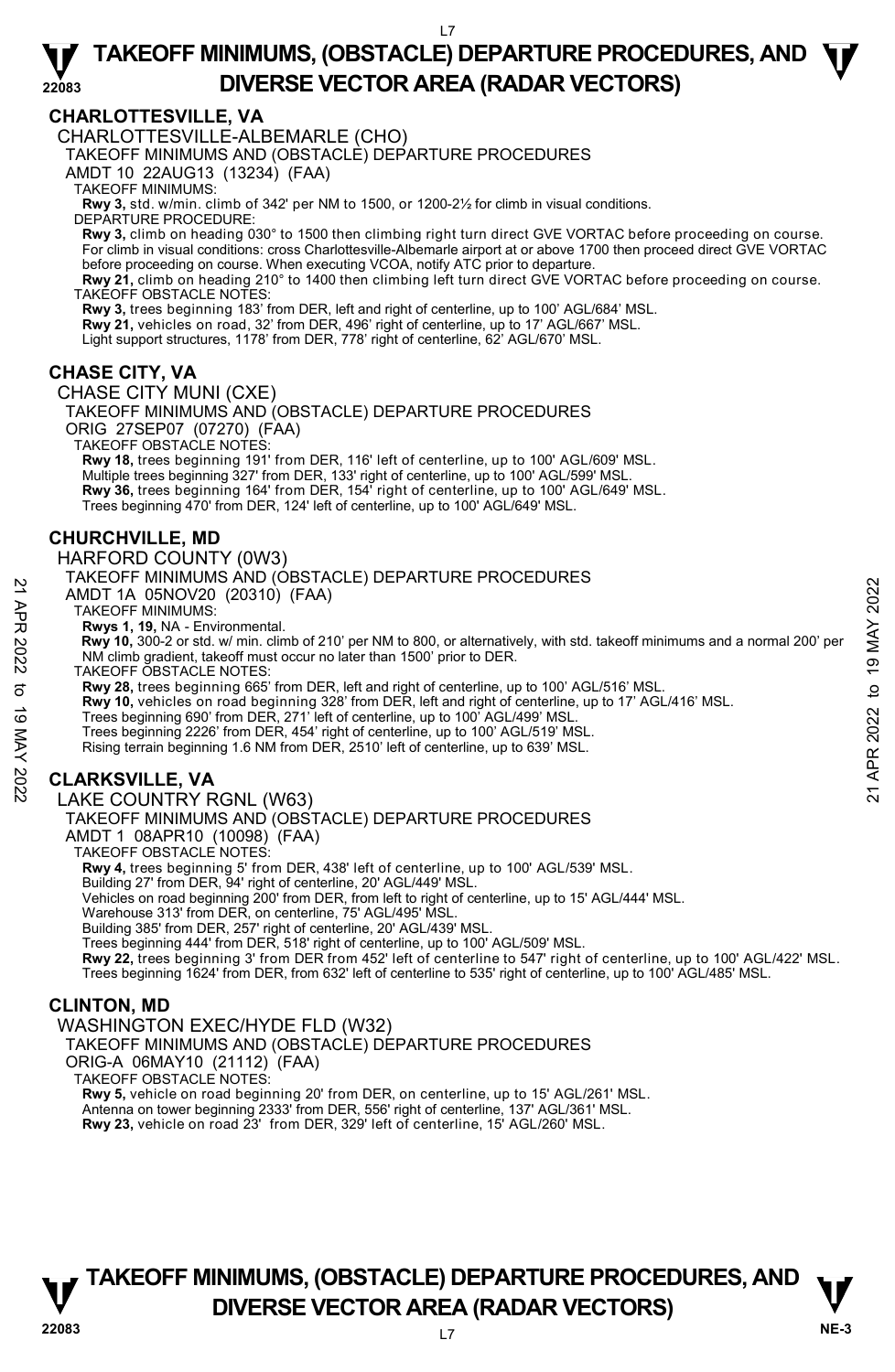**COLLEGE PARK, MD**  COLLEGE PARK (CGS) TAKEOFF MINIMUMS AND (OBSTACLE) DEPARTURE PROCEDURES AMDT 4 25FEB21 (21056) (FAA) TAKEOFF MINIMUMS: **Rwy 15,** 400-3 w/ min. climb of 270' per NM to 700 or 1100-3 for VCOA. **Rwy 33,** std. w/ min. climb of 456' per NM to 400 or 1100-3 for VCOA. DEPARTURE PROCEDURE: **Rwy 33,** climb on heading 329° to 700 before proceeding on course. VCOA: **Rwys 15, 33,** obtain ATC approval for VCOA when requesting IFR clearance. Climb in visual conditions to cross College Park Airport at or above 1000 before proceeding on course. TAKEOFF OBSTACLE NOTES: **Rwy 15**, trees beginning 113' from DER, 236' right of centerline, up to 100' AGL/149' MSL. Trees beginning 227' from DER, 215' left of centerline, up to 100' AGL/159' MSL. Trees beginning 567' from DER, 260' left of centerline, up to 100' AGL/239' MSL. Tree 3593' from DER, 896' left of centerline, 100' AGL/249' MSL. Trees beginning 3709' from DER, 695' left of centerline, up to 100' AGL/259' MSL. Trees beginning 3800' from DER, 1259' right of centerline, up to100' AGL/209' MSL. Tree 4257' from DER, 1502' right of centerline, 100' AGL/249' MSL.<br>Tree 4320' from DER, 1561' left of centerline, 100' AGL/279' MSL.<br>Tree 4403' from DER, 1665' right of centerline, 100' AGL/269' MSL. Trees beginning 1.6 NM from DER, 2070' left of centerline, up to 200' AGL/409' MSL. Tree 1.6 NM from DER, 2208' left of centerline, 200' AGL/429' MSL. Tree 1.6 NM from DER, 325' right of centerline, 200' AGL/399' MSL. Tree beginning 1.7 NM from DER, 338' right of centerline, up to 200' AGL/429' MSL. Tree 2.4 NM from DER, 3426' left of centerline, 200' AGL/409' MSL.  **Rwy 33,** tree 287' from DER, 212' right of centerline, 100' AGL/169' MSL. Tree 334' from DER, 329' left of centerline, 100' AGL/159' MSL. Building beginning 905' from DER, 300' left of centerline, up to 100' AGL/169' MSL. Tree 2688' from DER, 1129' right of centerline, 100' AGL/189' MSL. Tree 2709' from DER, 1202' right of centerline, 100' AGL/199' MSL. Tree 2820' from DER, 1232' right of centerline, 100' AGL/209' MSL. Building 3025' from DER, 1095' left of centerline, 126' AGL/198' MSL. Building beginning 3314' from DER, 621' right of centerline, up to 100' AGL/219' MSL. Building beginning 3513' from DER, 834' right of centerline, up to 100' AGL/229' MSL. Building 4251' from DER, 329' right of centerline, 166' AGL/236' MSL. Building 4714' from DER, 495' left of centerline, 137' AGL/201' MSL. Trees beginning 5533' from DER, 798' left of centerline, up to 100' AGL/293' MSL. Trees beginning 1.2 NM from DER, 817' left of centerline, up to 100' AGL/299' MSL. Trees beginning 1.6 NM from DER, 346' left of centerline, up to 200' AGL/399' MSL. Tree 1.7 NM from DER, 1852' left of centerline, 200' AGL/400' MSL. Tower beginning 1.8 NM from DER, 705' left of centerline, up to 200' AGL/409' MSL. Tree 2.2 NM from DER, 1692' right of centerline, 200' AGL/439' MSL. Trees beginning 2.4 NM from DER, 773' left of centerline, up to 200' AGL/479' MSL. Tree 2.5 NM from DER, 132' left of centerline, 200' AGL/449' MSL. **CREWE, VA**  CREWE MUNI (W81) TAKEOFF MINIMUMS AND (OBSTACLE) DEPARTURE PROCEDURES ORIG 13JAN11 (11013) (FAA) TAKEOFF OBSTACLE NOTES: **Rwy 15,** trees beginning 140' from DER, 464' left of centerline, up to 100' AGL/449' MSL. Trees beginning 406' from DER, 448' right of centerline, up to 100' AGL/509' MSL. **Rwy 33,** trees beginning 985' from DER, 587' left of centerline, up to 100' AGL/539' MSL. Trees beginning 520' from DER, 513' right of centerline, up to 100' AGL/529' MSL. **CRISFIELD, MD**  Tree 2088' from DER, 1229' right of centerline, 100' AGL/189' MSL.<br>
Tree 2709' from DER, 1202' right of centerline, 100' AGL/209' MSL.<br>
Building 3025' from DER, 1095' left of centerline, 100' AGL/209' MSL.<br>
Building begin

CRISFIELD-SOMERSET COUNTY AIRPORT (W41) TAKEOFF MINIMUMS AND (OBSTACLE) DEPARTURE PROCEDURES ORIG-A 20AUG15 (15232) (FAA) TAKEOFF MINIMUMS: **Rwys 6, 24,** NA-obstacles DEPARTURE PROCEDURE: **Rwy 14,** climb via heading 142° to 900 before proceeding on course. **Rwy 32,** climb via heading 322° to 900 before proceeding on course.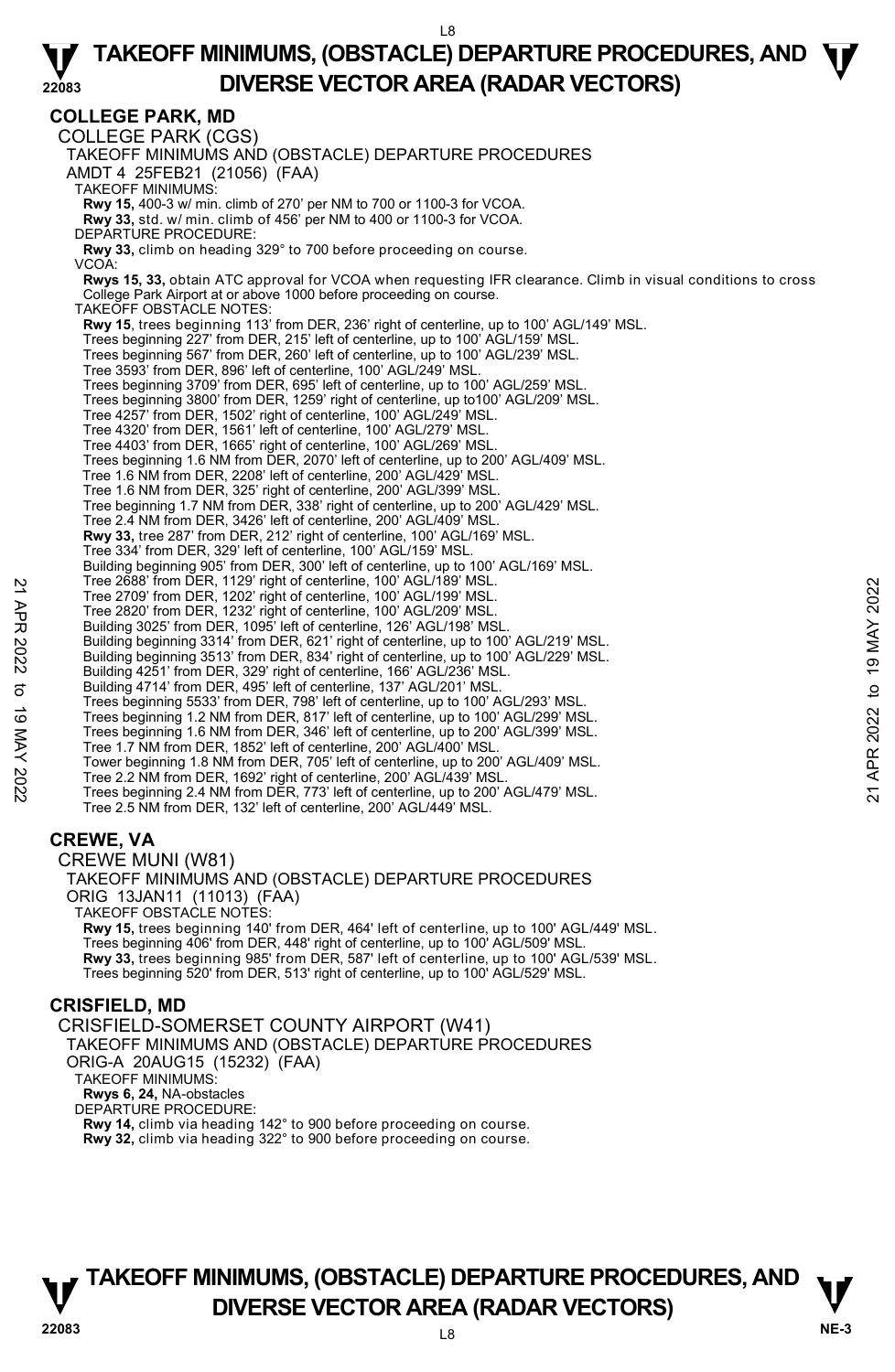#### **CULPEPER, VA**

CULPEPER RGNL (CJR)

TAKEOFF MINIMUMS AND (OBSTACLE) DEPARTURE PROCEDURES

ORIG 20DEC07 (07354) (FAA)

DEPARTURE PROCEDURE:

**Rwy 22,** climb heading 218° to 1000 before turning right. TAKEOFF OBSTACLE NOTES:

**Rwy 4,** tree 79' from DER, 418' left of centerline 86' AGL/337' MSL.

Vehicle on road 207' from DER, 367' left of centerline, 15' AGL/330' MSL.

Tree 3396' from DER, 514' right of centerline, 91' AGL/410' MSL. **Rwy 22,** tree 128' from DER, 332' left of centerline, 25' AGL/334' MSL.

Multiple trees beginning 272' from DER, 179' right of centerline up to 22' AGL/341' MSL.

Pole 1480' from DER, 68' left of centerline, 27' AGL/356' MSL.

#### **CUMBERLAND, MD**

GREATER CUMBERLAND RGNL (CBE)

TAKEOFF MINIMUMS AND (OBSTACLE) DEPARTURE PROCEDURES

AMDT 7 31MAR16 (16091) (FAA)

TAKEOFF MINIMUMS:

**Rwy 11, 29,** NA - obstacles.

**Rwy 5,** 700-3 w/min. climb of 310' per NM to 3200 or std. w/min. climb of 370' per NM to 2600 or 2500-3 for climb in visual conditions.

**Rwy 23,** 1000-3 w/min. climb of 480' per NM to 2000 or std. w/min. climb of 925' per NM to 1900 or 2500-3 for climb in visual conditions.

DEPARTURE PROCEDURE:

**Rwy 5,** climb heading 049° to 2900 before proceeding on course..

**Rwy 23,** climb heading 214° to 3400 before proceeding on course.

VCOA:

Obtain ATC approval for climb in visual conditions when requesting IFR clearance. Climb in visual conditions to cross Greater Cumberland Rgnl Airport at or above 3100 before proceeding on course.

TAKEOFF OBSTACLE NOTES:

**Rwy 5,** trees beginning 146' from DER, 388' left of centerline, up to 50' AGL/798' MSL.

Trees beginning 511' from DER, 466' right of centerline, up to 48' AGL/821' MSL.

Trees 2.3 NM from DER, 4178' right of centerline, up to 100' AGL/1439' MSL.

**Rwy 23,** NAVAID 169' from DER, 269' left of centerline, 22' AGL/732' MSL.

Trees 53' from DER, 497' right of centerline, up to 42' AGL/751' MSI

Trees beginning 1188' from DER, 422' right of centerline, up to 67' AGL/836' MSL.

Tower 2029' from DER, 757' right of centerline, 99' AGL/958' MSL.

Trees 2.4 NM from DER, 729' right of centerline, up to 100' AGL/1679' MSL.

# **DANVILLE, VA**

DANVILLE RGNL (DAN)

TAKEOFF MINIMUMS AND (OBSTACLE) DEPARTURE PROCEDURES AMDT 2A 28APR16 (16119) (FAA) 21 Greater Cumbenland Napril Altropology and The Conservation Conservation Conservation CHAC THE SE beginning 146' from DER, 388' left of centerline, up to 50' AGL/798' MSL.<br>
Trees beginning 511' from DER, 46' right of ce

TAKEOFF MINIMUMS:

**Rwy 13,** 300-1¼ or std. w/ min. climb of 232' per NM to 800.

TAKEOFF OBSTACLE NOTES:

**Rwy 2,** trees beginning 285' from DER, 455' right of centerline, up to 22' AGL/587' MSL.

**Rwy 20,** tree 1328' from DER, 633' right of centerline, 30' AGL/569' MSL.

**Rwy 13,** trees beginning 189' from DER, 90' right of centerline, up to 100' AGL/711' MSL.

Building 1310' from DER, 194' right of centerline, 10' AGL/562' MSL.

Pole 1496' from DER, 277' right of centerline, 29' AGL/590' MSL

Trees beginning at DER, 8' left of centerline, up to 74' AGL/613' MSL.

**Rwy 31,** Trees beginning 823' from DER, 6' left of centerline, up to 85' AGL/699' MSL.

Pole 1185' from DER, 253' left of centerline, 30' AGL/608' MSL.

Pole 2056' from DER, 253 left of centerline, 38' AGL/626' MSL.

Sign 2196' from DER, 328' left of centerline, 36' AGL/628' MSL.

Tower 1165' from DER, 416' left of centerline, 64' AGL/641' MSL.

Building 568' from DER, 455' left of centerline, 37' AGL/612' MSL. Building 395' from DER, 573' left of centerline, 28' AGL/602' MSL.

Trees beginning 1358' from DER. 24' right of centerline, up to 73' AGL/700' MSL.

Pole 1540' from DER, 111' right of centerline, 44' AGL/613' MSL. Pole 1365' from DER, 131' right of centerline, 32' AGL/606' MSL.

Pole 3042' from DER, 174' right of centerline, 75' AGL/681' MSL.

Pole 2897' from DER, 284' right of centerline, 75' AGL/682' MSL. Building 2308' from DER, 584' right of centerline, 40' AGL/647' MSL.

Sign 1839' from DER, 104' right of centerline, 30' AGL/636' MSL.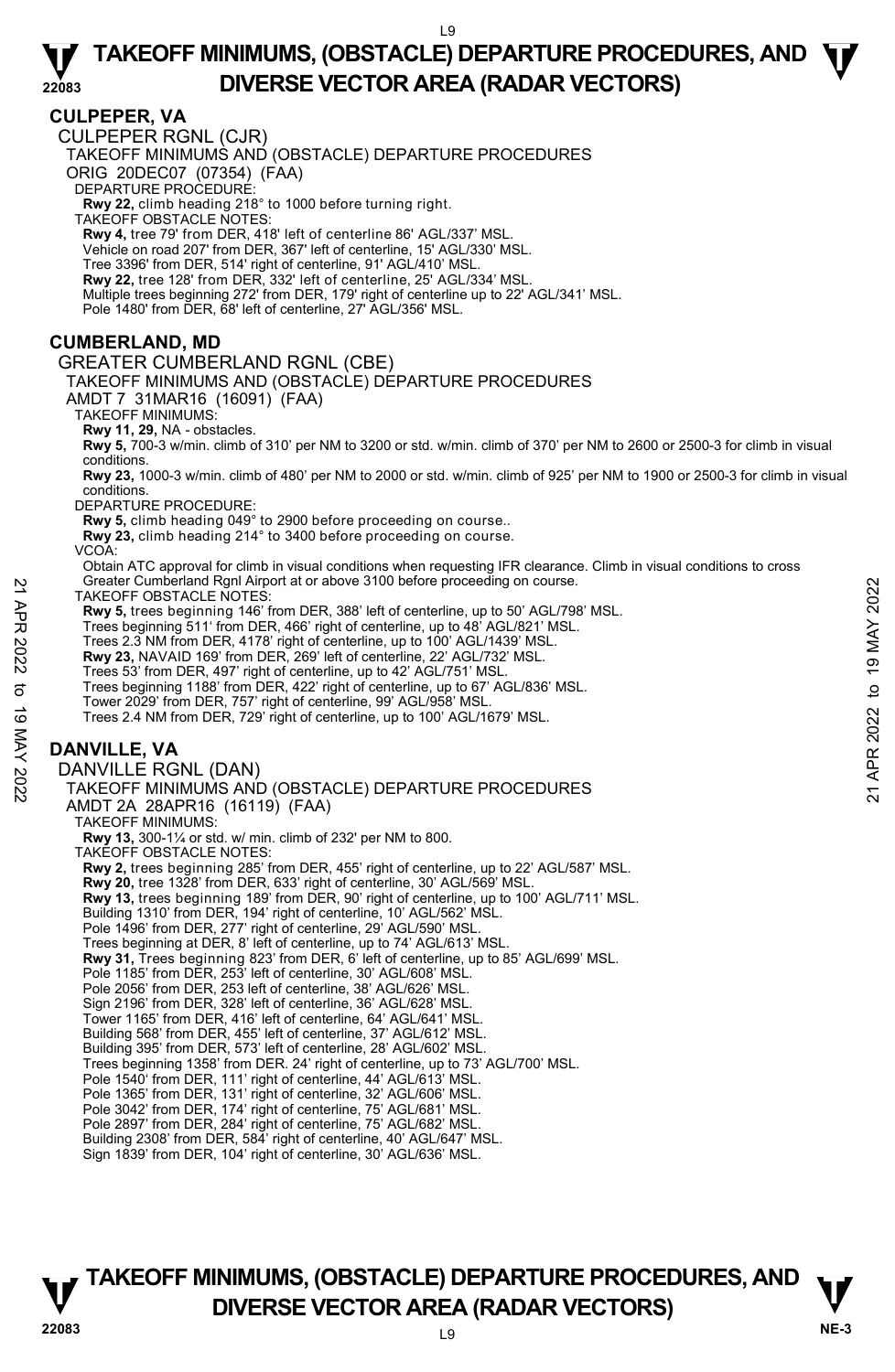## **DAVISON AAF (KDAA)**

FORT BELVOIR, VA TAKEOFF MINIMUMS AND (OBSTACLE) DEPARTURE PROCEDURES AMDT 1 02MAR17 (17061) TAKEOFF MINIMUMS: **Rwy 14,** standard. **Rwy 32,** 400-2, or std with min climb of 300 ft/NM to 500. TAKEOFF OBSTACLE NOTES: **Rwy 14,** trees 190' from DER, 492' left of cntrln, 129' MSL. Trees 1126' from DER, 595' right of cntrln, 157' MSL. Trees beginning 1318' from DER, 660' right of cntrln, up to 181' MSL. Trees 3102' from DER, 846' right of cntrln, 192' MSL. **Rwy 32,** gen utilities beginning 138' from DER, 519' right of cntrln, up to 28' AGL/75' MSL.<br>Trees 348' from DER, 455' right of cntrln, 100' MSL. Trees 889' from DER, 560' left of cntrln, 141' MSL. Trees 941' from DER, 293' left of cntrln, 142' MSL. Trees 1897' from DER, 600' left of cntrln, 155' MSL. Pole 2090' from DER, 741' right of cntrln, 35' AGL/132' MSL. Trees 2100' from DER, 650' left of cntrln, 155' MSL. T-L towers beginning 1 NM from DER, 323' right of cntrln, up to 108' AGL/243' MSL.<br>Trees 1.1 NM from DER, 1749' left of cntrln, 307' MSL.<br>Trees 1.2 NM from DER, 1692' left of cntrln, 308' MSL. T-L towers beginning 1.2 NM from DER, 265' left of cntrln, up to 85' AGL/308' MSL. Tower 1.4 NM from DER, 1883' right of cntrln, 83' AGL/319' MSL. Tower 1.5 NM from DER, 1328' right of cntrln, 149' AGL/375' MSL.

# **DOVER AFB (KDOV)**

#### DOVER, DE

TAKEOFF MINIMUMS AND (OBSTACLE) DEPARTURE PROCEDURES 28MAR19 (19087)

TAKEOFF OBSTACLE NOTES:

- **Rwy 1,** possible C-5 aircraft/vehicles positioned in the DER, hammerhead just left of rwy cntrln, up to 65' AGL/89' MSL. **Rwy 14,** no obstacles penetrate the obstacle departure surface.
- **Rwy 19**, possible C-5 aircraft/vehicles positioned in the DER, hammerhead just right of rwy cntrln, up to 65' AGL/92' MSL. **Rwy 32**, building 945 3739' from DER, 614' left of cntrln, 67' AGL/113' MSL.
- Multiple C-5s parked on ramp beginning 2047' thru 2529' from DER, 1010' left of cntrln, up to 65' AGL/92' MSL.<br>Possible large aircraft 2800' from DER, on Twy G just left of cntrln, up to 65' AGL/98' MSL.
- Possible taxiing C-5 1091' from DER, 744' left of cntrln, 65' AGL/88' MSL.
- Pylon 4876' from DER, 1755' left of cntrln, 85' AGL/120' MSL.
- Pylon 5078' from DER, 724' left of cntrln, 85' AGL/124' MSL.

# **DOVER/CHESWOLD, DE**

# DELAWARE AIRPARK (33N) TAKEOFF MINIMUMS AND (OBSTACLE) DEPARTURE PROCEDURES ORIG 12OCT17 (17285) (FAA) TAKEOFF OBSTACLE NOTES: **Rwy 9,** terrain 13' from DER, 56' right of centerline, 48' MSL. Tree 65' from DER, 306' left of centerline, 95' AGL/132' MSL. Tree 74' from DER, 310' right of centerline, 59' MSL. Trees beginning 83' from DER, 333' left of centerline, up to 97' AGL/134' MSL. Tree, traverse way, transmission line, poles beginning 131' from DER, 8' right of centerline, up to 125' MSL. Trees, poles, transmission line beginning 356' from DER, 2' left of centerline, up to 103' AGL/138' MSL.<br>Trees beginning 2106' from DER, 12' left of centerline, up to 151' MSL. Trees beginning 2285' from DER, 405' right of centerline, up to 132' MSL. Trees, tower beginning 2320' from DER, 23' right of centerline, up to 101' AGL/133' MSL. **Rwy 27,** vertical structure 14' from DER, 67' right of centerline, 5' AGL/50' MSL. Tree 19' from DER, 314' right of centerline, 105' MSL. Tree 37' from DER, 413' left of centerline, 72' MSL. Trees beginning 104' from DER, 353' right of centerline, up to 130' MSL. Tree 134' from DER, 315' left of centerline, 74' MSL. Trees beginning 188' from DER, 303' left of centerline, up to 94' MSL. Tree 417' from DER, 494' right of centerline, 149' MSL. Trees beginning 418' from DER, 552' left of centerline, up to 96' MSL. Trees beginning 420' from DER, 414' right of centerline, up to 108' AGL/154' MSL. Tree 611' from DER, 653' left of centerline, 141' MSL. Trees beginning 667' from DER, 19' left of centerline, up to 150' MSL. Trees beginning 884' from DER, 8' right of centerline, up to 161' MSL. Trees beginning 2360' from DER, 50' left of centerline, up to 102' AGL/151' MSL. Trees beginning 2500' from DER, 6' left of centerline, up to 105' AGL/155' MSL. Trees beginning 2634' from DER, 42' left of centerline, up to 161' MSL. Trees beginning 2697' from DER, 15' left of centerline, up to 106' AGL/163' MSL. 20WIARTY 19907<br>
TAKEOFF OBSTACLE NOTES:<br> **Rwy 1,** possible C-5 aircraft/vehicles positioned in the DER, hammerhead just left of rwy cntrln, up to 65' AGL/89' MSL.<br> **Rwy 14**, no obstacles penetrate the obstacle departure su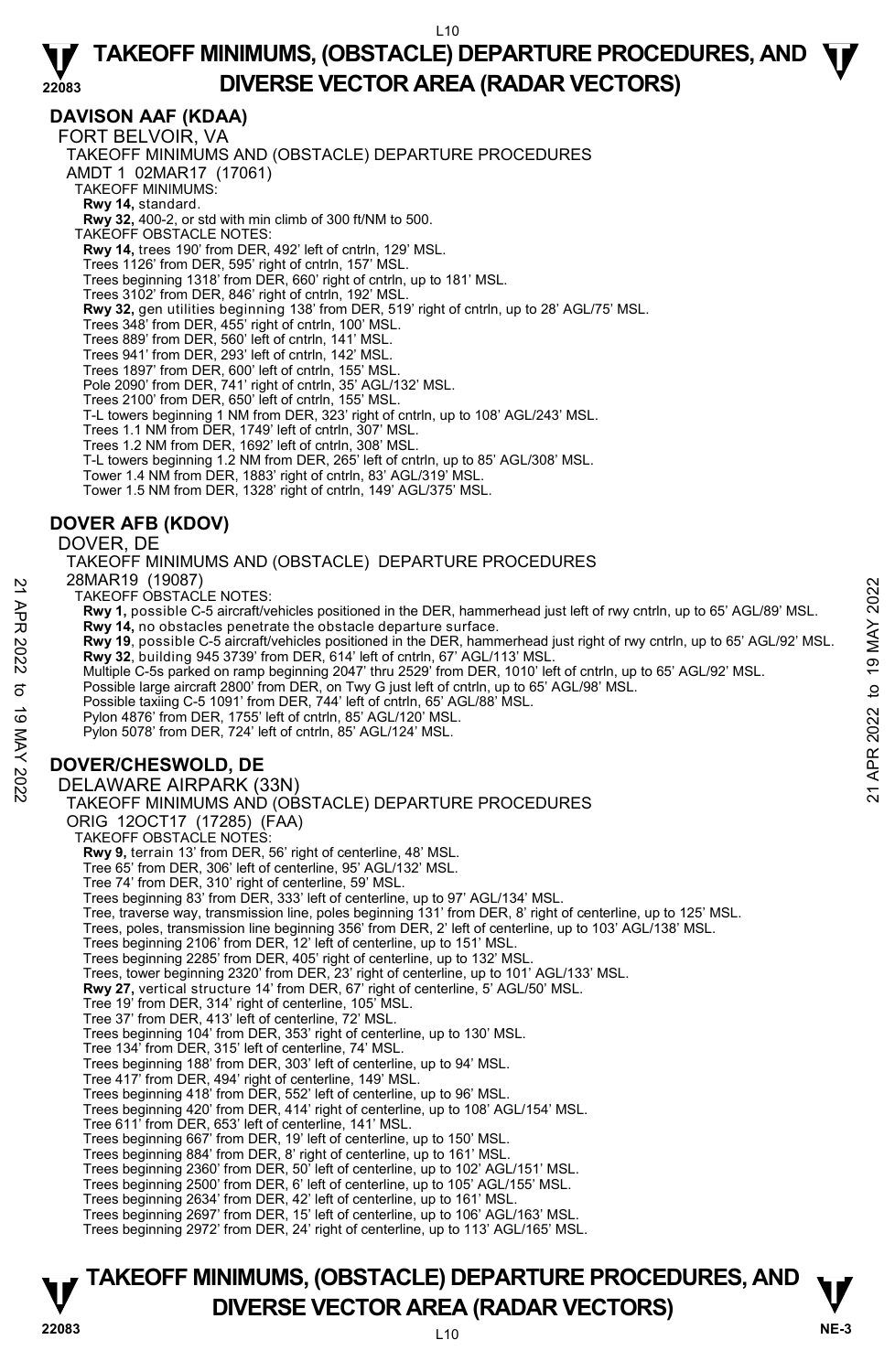#### **DUBLIN, VA**

NEW RIVER VALLEY (PSK)

TAKEOFF MINIMUMS AND (OBSTACLE) DEPARTURE PROCEDURES

AMDT 2 12MAR09 (09071) (FAA)

TAKEOFF MINIMUMS:

**Rwy 24,** 200-1½ or std. w/min. climb of 310' per NM to 2400. DEPARTURE PROCEDURE:

**Rwy 6**, climbing right turn heading 150° to intercept PSK VORTAC R-120 outbound to 5200 before proceeding on course.

 **Rwy 24**, climb heading 238° to 4000 before proceeding on course. TAKEOFF OBSTACLE NOTES:

**Rwy 6,** tree 321' from DER, 493' left of centerline, 100' AGL/2112' MSL.

Terrain 122' from DER, 460' left of centerline, up to 2105' MSL.

**Rwy 24,** pole 1223' from DER, 671' right of centerline, 42' AGL/2161' MSL.

Pole 669' from DER, 558' right of centerline, 18' AGL/2137' MSL.

Pole 4851' from DER, 1170' left of centerline, 32' AGL/2231' MSL

Tower 5078' from DER 1017' left of centerline, 101' AGL/2300' MSL.

Trees 226' from DER, 271' left of centerline, up to 103' AGL/2302' MSL.

Terrain 68' from DER, 281' right of centerline, up to 2116' MSL.

#### **EASTON, MD**

EASTON/NEWNAM FLD (ESN)

TAKEOFF MINIMUMS AND (OBSTACLE) DEPARTURE PROCEDURES

- AMDT 1 05MAR15 (21112) (FAA)
- TAKEOFF MINIMUMS:

**Rwy 22,** 300-2 or std. w/min. climb of 245' per NM to 500. TAKEOFF OBSTACLE NOTES:

**Rwy 4,** pole and vehicles on road beginning 199' from DER, 278' right of centerline, up to 21' AGL/91' MSL.

Poles beginning 834' from DER, 27' right of centerline, up to 34' AGL/100' MSL. Trees beginning 1508' from DER, 38' left of centerline, up to 37' AGL/116' MSL.

Trees beginning 1484' from DER, 45' right of centerline, up to 54' AGL/133' MSL.

**Rwy 15,** fence 2' from DER, 410' left of centerline, 8' AGL/57' MSL.

Poles beginning 720' from DER, 331' left of centerline, up to 36' AGL/92' MSL.

Trees beginning 861' from DER, 621' left of centerline, up to 89' AGL/148' MSL.

Poles and trees beginning 827' from DER, 514' right of centerline, up to 57' AGL/116' MSL.

Trees beginning 1924' from DER, 237' right of centerline, up to 94' AGL/153' MSL.

Pole and trees beginning 2017' from DER, 182' left of centerline, up to 89' AGL/148' MSL.

**Rwy 22,** trees 1250' from DER, 785' right of centerline, up to 56' AGL/95' MSL.

Trees beginning 1322' from DER, 759' left of centerline, up to 90' AGL/129' MSL.

Tower 1.6 NM from DER, 2374' left of centerline, 276' AGL/290' MSL.

**Rwy 33,** vehicles on road and trees beginning 9' from DER, 405' right of centerline, up to 49' AGL/88' MSL. Pole 887' from DER, 409' left of centerline, 34' AGL/58' MSL. Trees beginning 1908' from DER, 36' let of centerline, up to 37' AGL/116' MSL.<br>
Trees beginning 1484' from DER, 45' right of centerline, up to 54' AGL/133' MSL.<br> **Rwy 15**, fence 2' from DER, 410' left of centerline, up to

Trees 1497' from DER, 19' right of centerline, up to 48' AGL/87' MSL. Trees beginning 1884' from DER, 209' right of centerline, up to 99' AGL/158' MSL.

Trees 2889' from DER, 682' left of centerline, up to 69' AGL/118' MSL.

# **ELKTON, MD**

#### CLAREMONT (58M) TAKEOFF MINIMUMS AND (OBSTACLE) DEPARTURE PROCEDURES AMDT 1 08JAN15 (15008) (FAA) TAKEOFF MINIMUMS: **Rwy 31,** 600-2¼ or std. w/min. climb of 360' per NM to 900. DEPARTURE PROCEDURE: **Rwy 31,** climb heading 308° to 900 before turning left. TAKEOFF OBSTACLE NOTES: **Rwy 13,** poles beginning 9' from DER, 39' left of centerline, up to 30' AGL/95' MSL. Trees beginning 22' from DER, 55' left of centerline, up to 47' AGL/107' MSL. Trees beginning 154' from DER, 145' left of centerline, up to 93' AGL/153' MSL. Trees beginning 389' from DER, 14' left of centerline, up to 117' AGL/177' MSL. Trees beginning 873' from DER, 56' left of centerline, up to 107' AGL/157' MSL. Poles beginning 37' from DER, 21' right of centerline, up to 36' AGL/86' MSL. Trees beginning 119' from DER, 34' right of centerline, up to 83' AGL/143' MSL. Trees beginning 470' from DER, 33' right of centerline, up to 83' AGL/153' MSL. Tires beginning 1379' from DER, 59' right of centerline, up to 92' AGL/142' MSL. **Rwy 31,** trees beginning 2' from DER, 231' left of centerline, up to 84' AGL/184' MSL. Trees beginning 177' from DER, 152' left of centerline, up to 101' AGL/201' MSL. Trees beginning 655' from DER, 8' left of centerline, up to 99' AGL/199' MSL. Trees beginning 2214' from DER, 10' left of centerline, up to 109' AGL/189' MSL. Antenna 1.9 NM from DER, 3436' left of centerline, 345' AGL/620' MSL. Terrain beginning 6' from DER. 67' right of centerline, 117' MSL.

Trees beginning 256' from DER, 81' right of centerline, up to 60' AGL/170' MSL.

Trees beginning 776' from DER, 23' right of centerline, up to 91' AGL/201' MSL. Trees beginning 1965' from DER, 15' right of centerline, up to 81' AGL/261' MSL.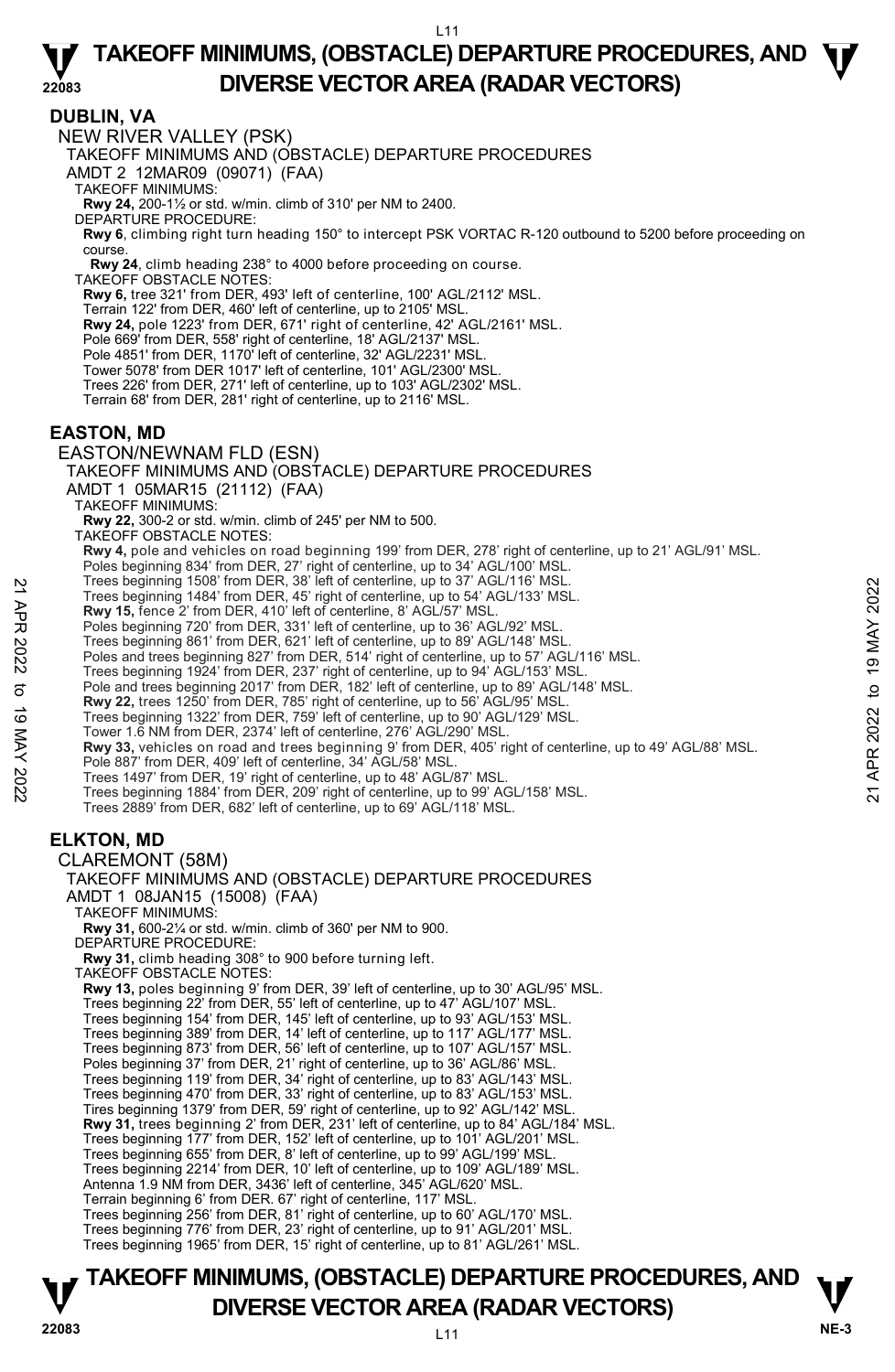## **EMPORIA, VA**

EMPORIA-GREENSVILLE RGNL (EMV) TAKEOFF MINIMUMS AND (OBSTACLE) DEPARTURE PROCEDURES ORIG-A 03APR14 (14093) (FAA) TAKEOFF OBSTACLE NOTES: **Rwy 16,** trees beginning 188' from DER, 433' left of centerline, up to 42' AGL/141' MSL. **Rwy 34,** trees beginning 56' from DER, 489' right of centerline, up to 75' AGL/204' MSL. Trees beginning 2290' from DER, 250' right of centerline, up to 111' AGL/230' MSL. Trees beginning 2131' from DER, 106' left of centerline, up to 101' AGL/220' MSL. Trees beginning 1276' from DER, 459' left of centerline, up to 66' AGL/195' MSL. Trees beginning 1889' from DER, 9' right of centerline, up to 75' AGL/204' MSL. Trees beginning 1804' from DER, 136' left of centerline, up to 60' AGL/189' MSL. Trees beginning 1982' from DER, 83' left of centerline, up to 60' AGL/189' MSL. Trees beginning 571' from DER, 5' right of centerline, up to 23' AGL/152' MSL. Trees beginning 565' from DER, 57' left of centerline, up to 14' AGL/143' MSL. Trees beginning 3423' from DER, 256' left of centerline, up to 105' AGL/214' MSL. Trees beginning 3444' from DER, 140' left of centerline, up to 105' AGL/214' MSL. Trees beginning 3508' from DER, 44' right of centerline, up to 105' AGL/214' MSL. **FARMVILLE, VA**  FARMVILLE RGNL (FVX) TAKEOFF MINIMUMS AND (OBSTACLE) DEPARTURE PROCEDURES AMDT 1A 15SEP16 (16259) (FAA) TAKEOFF OBSTACLE NOTES: **Rwy 3,** tree 35' from DER, 406' right of centerline, 436' MSL. Trees beginning 56' from DER, 403' right of centerline, up to 437' MSL. Trees beginning 56' from DER, 334' left of centerline, up to 491' MSL. Trees beginning 66' from DER, 295' left of centerline, up to 496' MSL. Trees beginning 148' from DER, 332' right of centerline, up to 440' MSL. Tree 453' from DER, 561' right of centerline, 456' MSL. Trees beginning 460' from DER, 409' right of centerline, up to 459' MSL. Trees beginning 518' from DER, 414' right of centerline, up to 467' MSL. Trees beginning 623' from DER, 413' right of centerline, up to 468' MSL. Trees beginning 647' from DER, 504' right of centerline, up to 476' MSL. Trees beginning 661' from DER, 452' right of centerline, up to 480' MSL. Trees beginning 752' from DER, 402' right of centerline, up to 495' MSL. Trees beginning 757' from DER, 402' right of centerline, up to 498' MSL. Trees beginning 837' from DER, 398' right of centerline, up to 502' MSL. Trees beginning 994' from DER, 295' left of centerline, up to 506' MSL. Trees beginning 1136' from DER, 153' left of centerline, up to 513' MSL. **Rwy 21,** terrain and tree beginning abeam DER, 90' right of centerline, up to 471' MSL. Vehicles on road beginning 2' from DER, 475' left of centerline, up to 413' MSL. Tree so beginning 460' from DER, 409' right of centerline, up to 459' MSL.<br>Trees beginning 618' from DER, 414' right of centerline, up to 467' MSL.<br>Trees beginning 623' from DER, 504' right of centerline, up to 476' MSL.<br>T Terrain and vehicles on road beginning 163' from DER, 213' left of centerline, up to 416' MSL. Terrain, pole, and vehicles on road beginning 199' from DER, 14' left of centerline, up to 26' AGL/429' MSL.<br>Trees beginning 298' from DER, 427' right of centerline, up to 478' MSL. Trees beginning 399' from DER, 480' right of centerline, up to 479' MSL. Tree 450' from DER, 496' right of centerline, 480' MSL. Trees beginning 482' from DER, 454' right of centerline, up to 483' MSL. Pole and vehicles on road beginning 506' from DER, 475' left of centerline, up to 30' AGL/438' MSL. Tree 538' from DER, 539' left of centerline, 471' MSL. Tree, pole, and vehicles on road beginning 553' from DER, 21' left of centerline, up to 474' MSL.<br>Tree and fence beginning 570' from DER, 5' right of centerline, up to 489' MSL. Trees beginning 1798' from DER, 59' left of centerline, up to 475' MSL. Tree 2118' from DER, 476' left of centerline, 479' MSL.<br>Trees beginning 2127' from DER, 258' left of centerline, up to 482' MSL.<br>Trees beginning 2363' from DER, 379' left of centerline, up to 483' MSL. Trees beginning 2465' from DER, 436' left of centerline, up to 491' MSL. **FELKER AAF (KFAF)** 

FORT EUSTIS, VA TAKEOFF MINIMUMS AND (OBSTACLE) DEPARTURE PROCEDURES 23OCTO8 (08297)  **Rwy 14, 32** standard. TAKEOFF OBSTACLE NOTES: **Rwy 14:** Tree 3133' from DER, 167' left of centerline, 103' AGL/112' MSL. **Rwy 32:** Crane 2938' from DER, 941' left of centerline, 114' AGL/124' MSL. Trees beginning 2931' from DER, 186' left of centerline up to 74' AGL/85' MSL.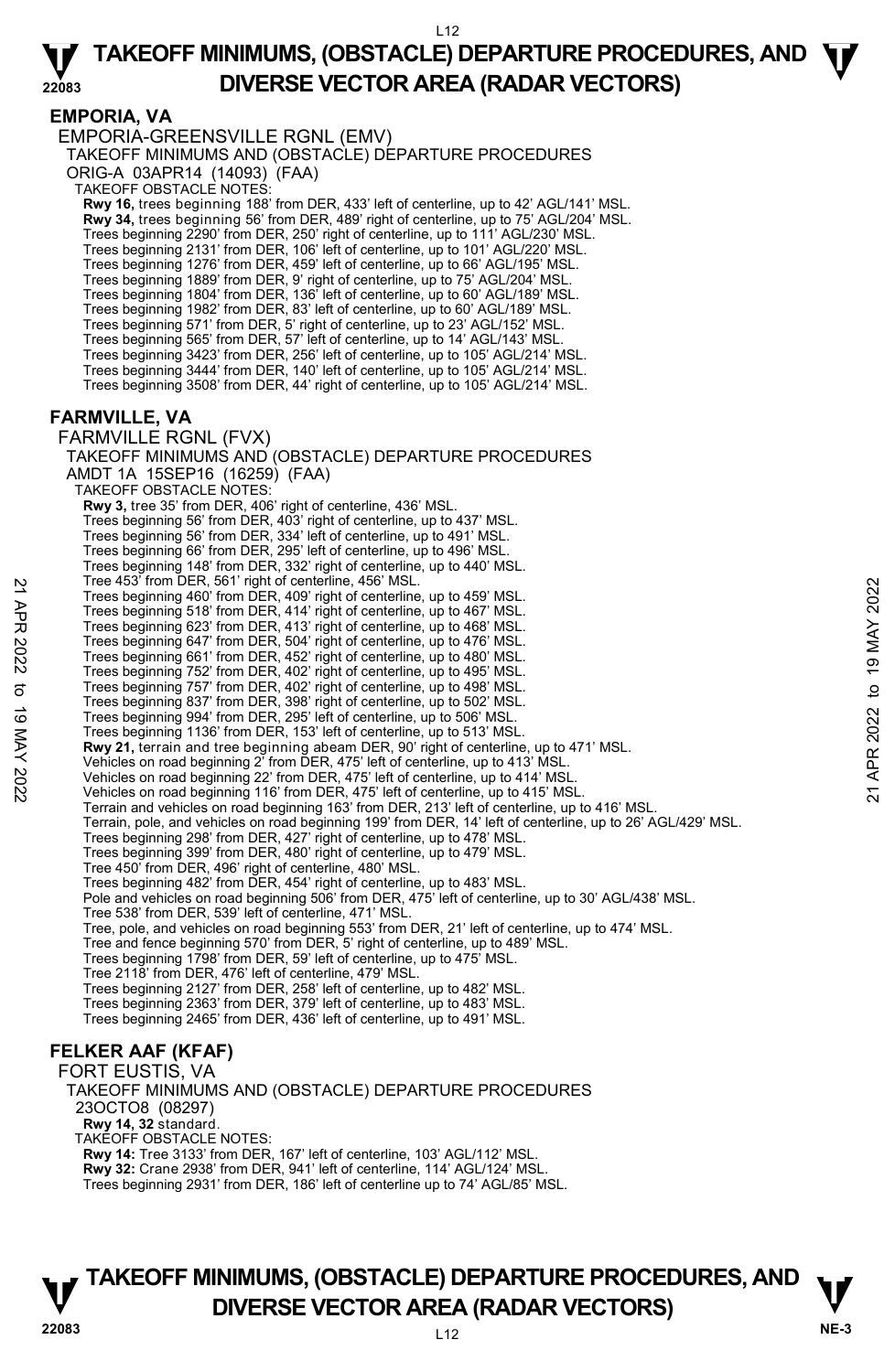#### **FOREST, VA**

**22083**  NEW LONDON (W90) TAKEOFF MINIMUMS AND (OBSTACLE) DEPARTURE PROCEDURES ORIG 31MAY12 (12152) (FAA) TAKEOFF MINIMUMS: **Rwy 18,** 300-1 or std. w/min. climb of 511' per NM to 1000. DEPARTURE PROCEDURE: **Rwy 18,** climb heading 176° to 2200 before proceeding on course. **Rwy 36,** climbing right turn heading 066° and on LYH R-005 outbound to 3500 before proceeding on course. TAKEOFF OBSTACLE NOTES: **Rwy 18,** trees beginning at DER, left and right of centerline, up to 100' AGL/ 919' MSL. **Rwy 36,** trees beginning at DER, left and right of centerline, up to 100' AGL/979' MSL. Vehicle on roadway, 19' from DER, 186' left of centerline, up to 15' AGL/ 894' MSL. **FORT MEADE (ODENTON), MD**  TIPTON (FME) TAKEOFF MINIMUMS AND (OBSTACLE) DEPARTURE PROCEDURES ORIG 21FEB02 (02052) (FAA) TAKEOFF OBSTACLE NOTES: **Rwy 10,** cross DER at or above 17' AGL/167' MSL. Trees 1052' right of DER, 88' AGL/238' MSL. **FRANKLIN, VA**  FRANKLIN RGNL (FKN) TAKEOFF MINIMUMS AND (OBSTACLE) DEPARTURE PROCEDURES AMDT 2B 05DEC19 (19339) (FAA) TAKEOFF OBSTACLE NOTES: **Rwy 9,** tree 159' from DER, 306' right of centerline, 69' MSL. Tree 233' from DER, 315' right of centerline, 73' MSL. Trees beginning 235' from DER, 386' right of centerline, up to 96' MSL. Tree and vehicle on road beginning 432' from DER, 191' right of centerline, up to 102' MSL. Trees beginning 944' from DER, 621' left of centerline, up to 106' MSL. Trees beginning 1191' from DER, 594' left of centerline, up to 109' MSL. Trees beginning 1279' from DER, 79' left of centerline, up to 117' MSL. Trees beginning 1877' from DER, 178' right of centerline, up to 118' MSL. Tree 2341' from DER, 770' right of centerline, 128' MSL. Trees beginning 2386' from DER, 931' right of centerline, up to 139' MSL. Trees beginning 2523' from DER, 312' right of centerline, up to 144' MSL. Trees beginning 3122' from DER, 901' right of centerline, up to 149' MSL. Trees beginning 3203' from DER, 415' right of centerline, up to 151' MSL. Trees beginning 3484' from DER, 107' right of centerline, up to 159' MSL. Tree 3573' from DER, 20' left of centerline, 131' MSL. Tree 4245' from DER, 157' left of centerline, 149' MSL. **Rwy 27,** trees beginning abeam DER, 362' left of centerline, up to 119' MSL. Trees beginning 211' from DER, 121' right of centerline, up to 55' MSL. Pole and tree beginning 559' from DER, 470' right of centerline, up to 33' AGL/63' MSL. Pole 596' from DER, 299' right of centerline, 43' AGL/68' MSL. Trees beginning 606' from DER, 298' right of centerline, up to 71' MSL. Tree 946' from DER, 550' right of centerline, 96' MSL. Trees beginning 997' from DER, 593 ' right of centerline, up to 107' MSL. Trees beginning 1017' from DER, 24' right of centerline, up to 109' MSL. Tree 233 from DER, 315 inght of enterline, 49 in MSL.<br>
Trees beginning 235' from DER, 386' right of centerline, up to 96' MSL.<br>
Trees beginning 943' from DER, 621' left of centerline, up to 102' MSL.<br>
Trees beginning 944'

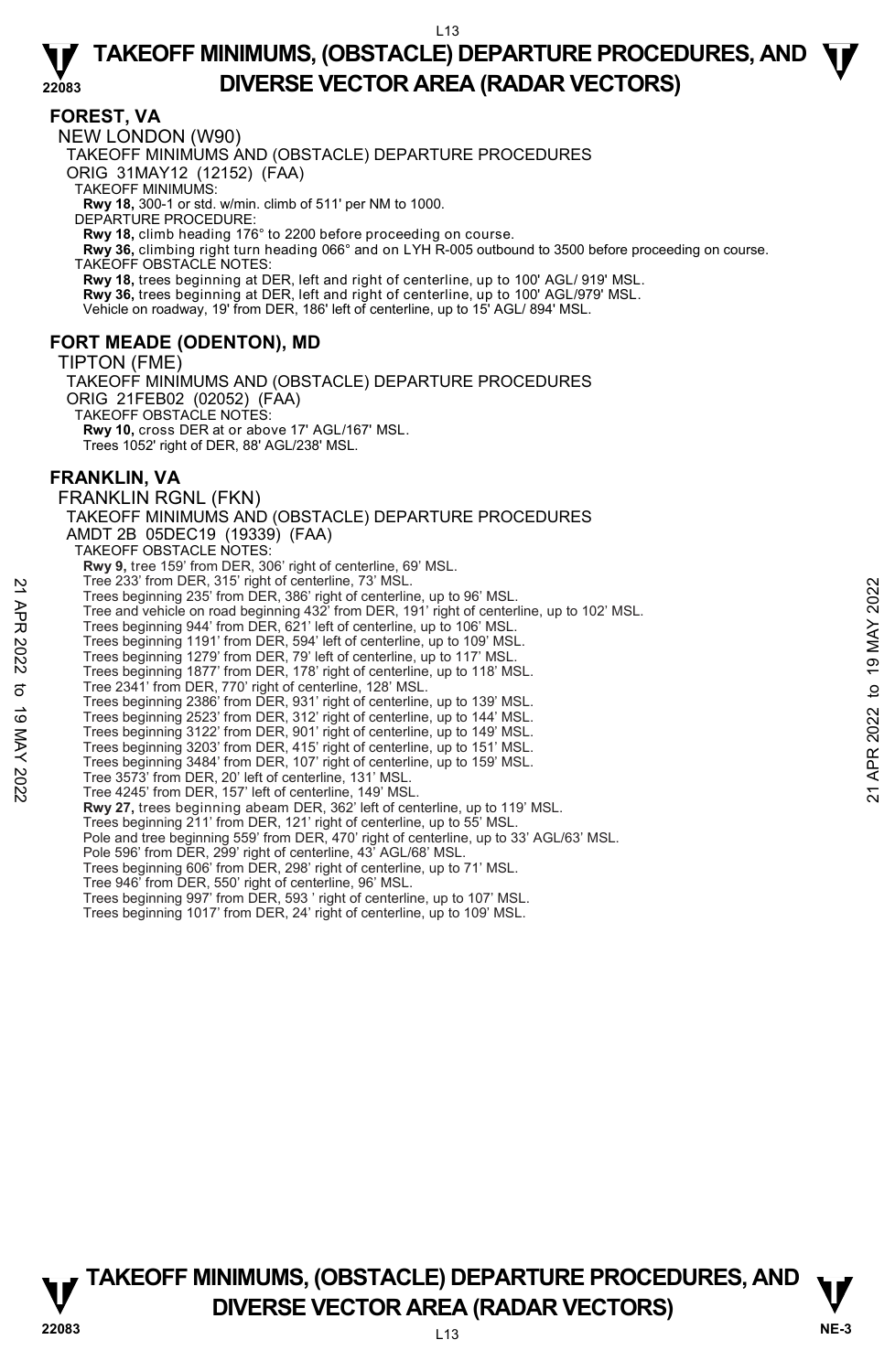#### **FREDERICK, MD**

FREDERICK MUNI (FDK) TAKEOFF MINIMUMS AND (OBSTACLE) DEPARTURE PROCEDURES AMDT 4A 30JAN20 (20030) (FAA) TAKEOFF MINIMUMS: **Rwy 5,** 300-2 or std. w/min. climb of 260' per NM to 600. **Rwy 12,** 500-2¾ or std. w/min. climb of 410' per NM to 800. **Rwy 30,** std. w/min. climb of 285' per NM to 900 or 1500-2½ for climb in visual conditions. DEPARTURE PROCEDURE: **Rwy 5,** climbing left turn heading 340° and on FDK VOR R-010 to 2100 before proceeding on course. **Rwy 12,** climb heading 124° to 900 before proceeding westbound. **Rwy 23,** climb heading 229° to 1200 before turning right. **Rwy 30,** climbing right turn heading 040° and on FDK R-010 to 2400 before proceeding on course. VCOA: **Rwy 30,** obtain ATC approval for climb in visual conditions when requesting IFR clearance. Climb in visual conditions to cross Frederick Muni airport at or above 1700 before proceeding on course. TAKEOFF OBSTACLE NOTES: **Rwy 5,** light and sign beginning 44' from DER, 123' left of centerline, up to 3' AGL/286' MSL. Trees beginning 1467' from DER, 630' right of centerline, up to 90' AGL/389' MSL. Trees beginning 2645' from DER, 610' left of centerline, up to 75' AGL/394' MSL. Trees beginning 4525' from DER, 597' left of centerline, up to 75' AGL/434' MSL. Elevator and trees beginning 4824' from DER, 341' right of centerline, up to 76' AGL/435' MSL. Trees 1.2 NM from DER, 1562' right of centerline, up to 95' AGL/514' MSL. Trees 1.4 NM from DER, 936' right of centerline, up to 89' AGL/508' MSL. **Rwy 12,** wall and trees beginning 45' from DER, 283' right of centerline, up to 14' AGL/308' MSL. Trees beginning 1312' from DER, 228' left of centerline, up to 82' AGL/391' MSL. Trees beginning 1667' from DER, 75' right of centerline, up to 83' AGL/362' MSL. Building and trees beginning 3292' from DER, 45' left of centerline, up to 113' AGL/552' MSL. Tower, pole, grain silos, and trees beginning 3365' from DER, 41' from DER, up to 101' AGL/520' MSL. Trees 2.1 NM from DER, 1377' left of centerline, up to 90' AGL/779' MSL. Trees 2.3 NM from DER, 2711' left of centerline, up to 107' AGL/636' MSL. **Rwy 23,** vehicles on road and trees beginning 134' from DER, 376' right of centerline, up to 21' AGL/327' MSL. Pole, buildings, and trees beginning 737' from DER, 286' right of centerline, up to 47' AGL/362' MSL. Poles and trees beginning 1477' from DER, 41' left of centerline, up to 72' AGL/411' MSL. Trees beginning 1701' from DER, 55' right of centerline, up to 78' AGL/397' MSL.<br>**Rwy 30,** poles and trees beginning 4' from DER, 320' right of centerline, up to 22' AGL/316' MSL. Antenna on building and trees beginning 1255' from DER, 750' left of centerline, up to 56' AGL/335' MSL. Trees beginning 1096' from DER, 351' right of centerline, up to 77' AGL/336' MSL. Trees 1962' from DER, 105' right of centerline, up to 77' AGL/356' MSL. **FREDERICKSBURG, VA**  SHANNON (EZF) TAKEOFF MINIMUMS AND (OBSTACLE) DEPARTURE PROCEDURES AMDT 1 10MAR11 (11069) (FAA) TAKEOFF MINIMUMS: **Rwys 15,33,** NA- Environmental. **Rwy 6,** 300-2¼ or std. w/min. climb of 270' per NM to 500. **Rwy 24,** 400-3 or std. with a min. climb of 380' per NM to 600. DEPARTURE PROCEDURE: **Rwy 6,** climb heading 055° to 700 before turning left. **Rwy 24,** climb heading 235° to 700 before turning right. TAKEOFF OBSTACLE NOTES: **Rwy 6,** hanger abeam DER, 208' left of centerline, 25' AGL/119' MSL. Trees abeam DER. 154' right of centerline, up to 100' AGL/189' MSL. Power lines abeam DER, 193' right of centerline, up to 75' AGL/164' MSL. Buildings abeam DER, 237' right of centerline, up to 25' AGL/114' MSL.<br>Vehicle on road 237' from DER, left and right of centerline, up to 15' AGL/104' MSL. Building 449' from DER, 234' left of centerline, 25' AGL/124' MSL. Building 382' from DER, 180' left of centerline, 25' AGL/104' MSL. Light poles beginning 439' from DER, 162' left of centerline, 75' AGL/154' MSL. Power lines beginning 315' from DER, 308' left of centerline, up to 75' AGL/154' MSL. Power lines beginning 613' from DER, left and right of centerline, up to 75' AGL/144' MSL. Building 668' from DER, 169' left of centerline, 25' AGL/104' MSL. Tower 4876' from DER, 1092' left of centerline, 210' AGL/250' MSL. **Rwy 24,** trees beginning abeam DER, left and right of centerline, up to 100' AGL/369' MSL. Train 10' from DER, left and right of centerline, 23' AGL/112' MSL. Rising terrain beginning 5161' from DER, left and right of centerline, up to 269' MSL. Power lines beginning 7248' from DER, left and right of centerline, up to 125' AGL/374' MSL. Prese 2.3 NM from DER, 2711 lent o center line, up to 10' AGL/636' MSL.<br> **Property 23**, vehicles on road and trees beginning 134' from DER, 376' right of centerline, up to 21' AGL/362' MSL.<br>
Pole, buildings, and trees beg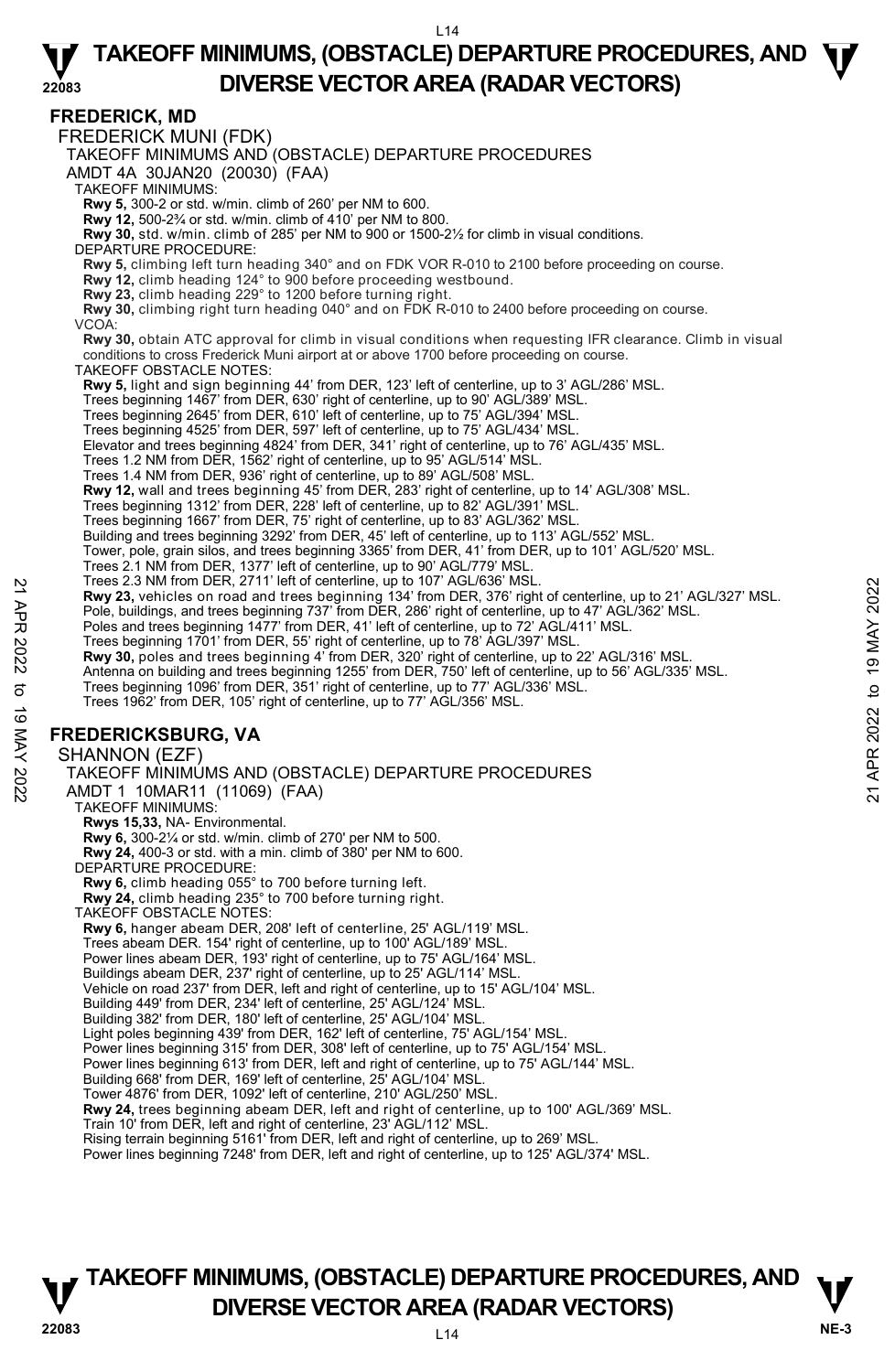#### **FRIENDLY, MD**

**22083** 

POTOMAC AIRFIELD (VKX) TAKEOFF MINIMUMS AND (OBSTACLE) DEPARTURE PROCEDURES ORIG-A 07APR11 (11097) (FAA) TAKEOFF MINIMUMS: **Rwy 6,** 500-2½ or std. w/ min. climb of 290' per NM to 700. **Rwy 24,** 300-1. TAKEOFF OBSTACLE NOTES: **Rwy 6,** 50' AGL trees 300' left of DER, 75' AGL trees 320' right of DER. Tower 1.9 NM from DER, on centerline 301' AGL/550' MSL. **Rwy 24,** 80' AGL trees 200' right of DER, 75' AGL. Trees 200' left of DER, 30' AGL hanger 200' from DER, 190' right of centerline.

## **FRONT ROYAL, VA**

FRONT ROYAL-WARREN COUNTY (FRR)

TAKEOFF MINIMUMS AND (OBSTACLE) DEPARTURE PROCEDURES

AMDT 1 29JUL10 (10210) (FAA)

TAKEOFF MINIMUMS:

**Rwy 10,** 300-1¼ or std. w/ min. climb of 415' per NM to 1100. **Rwy 28,** NA-obstacles.

DEPARTURE PROCEDURE:

**Rwy 10,** climbing left turn direct MRB VORTAC before proceeding on course. TAKEOFF OBSTACLE NOTES:

**Rwy 10,** vehicles on roadway beginning 221' from DER, left and right of centerline, up to 17' AGL/736' MSL.

Power lines beginning 835' from DER, left and right of centerline, up to 79' AGL/828' MSL.

Trees beginning 1060' from DER, 51' left of centerline, up to 100' AGL/779' MSL.

Trees beginning 1660' from DER, 550' right of centerline, up to 100' AGL/939' MSL.

## **GAITHERSBURG, MD**

#### MONTGOMERY COUNTY AIRPARK (GAI)

TAKEOFF MINIMUMS AND (OBSTACLE) DEPARTURE PROCEDURES

AMDT 1 05MAR15 (15064) (FAA)

TAKEOFF OBSTACLE NOTES:

**Rwy 14,** building, pole, and trees beginning 217' from DER, 81' right of centerline, up to 52' AGL/601' MSL. MONTGOMERY COUNTY AIRPARK (GAI)<br>
TAKEOFF MINIMUMS AND (OBSTACLE) DEPARTURE PROCEDURES<br>
AMDT 1 O5MAR15 (15064) (FAA)<br>
TAKEOFF OBSTACLE NOTES:<br>
TAKEOFF OBSTACLE NOTES:<br>
TAKEOFF OBSTACLE NOTES:<br>
Rwy 14, building, pole, and t

Building, poles, and trees beginning 244' from DER, 196' left of centerline, up to 51' AGL/610' MSL.<br>Trees 1323' from DER, 841' right of centerline, up to 117' AGL/656' MSL.

Trees beginning 1965' from DER, 628' left of centerline, up to 104' AGL/663' MSL.

**Rwy 32,** trees beginning 26' from DER, 181' left of centerline, up to 77' AGL/556' MSL.

Trees beginning 72' from DER, 202' right of centerline, up to 53' AGL/532' MSL.

Trees beginning 3350' from DER, 903' right of centerline, up to 93' AGL/592' MSL.

# **GALAX-HILLSVILLE, VA**

#### TWIN COUNTY (HLX)

#### TAKEOFF MINIMUMS AND (OBSTACLE) DEPARTURE PROCEDURES

AMDT 3 31MAY12 (12152) (FAA)

TAKEOFF MINIMUMS:

**Rwy 1,** 300-1 or std. w/ min. climb of 310' per NM to 2900. DEPARTURE PROCEDURE:

**Rwy 19,** climb heading 187° to 3300 before turning left.

TAKEOFF OBSTACLE NOTES:

**Rwy 1,** vehicles on roadway beginning 122' from DER, left and right of centerline, up to 15' AGL/2674' MSL. Tree 195' from DER, 432' right of centerline, 49' AGL/2669' MSL.

Trees beginning 1215' from DER, left and right of centerline, up to 107' AGL/2699' MSL.

Trees beginning 2098' from DER, left and right of centerline, up to 105' AGL/2768' MSL.

Trees beginning 4071' from DER, 1192' left of centerline, up to 79' AGL/2799' MSL.

**Rwy 19,** trees beginning 135' from DER, 455' left of centerline, up to 108' AGL/2748' MSL.

Trees beginning 314' from DER, 434' right of centerline, up to 100' AGL/2760' MSL.

Tree 925' from DER, 254' left of centerline, 80' AGL/2720' MSL.

Trees beginning 1470' from DER, 248' right of centerline, up to 113' AGL/2753' MSL.

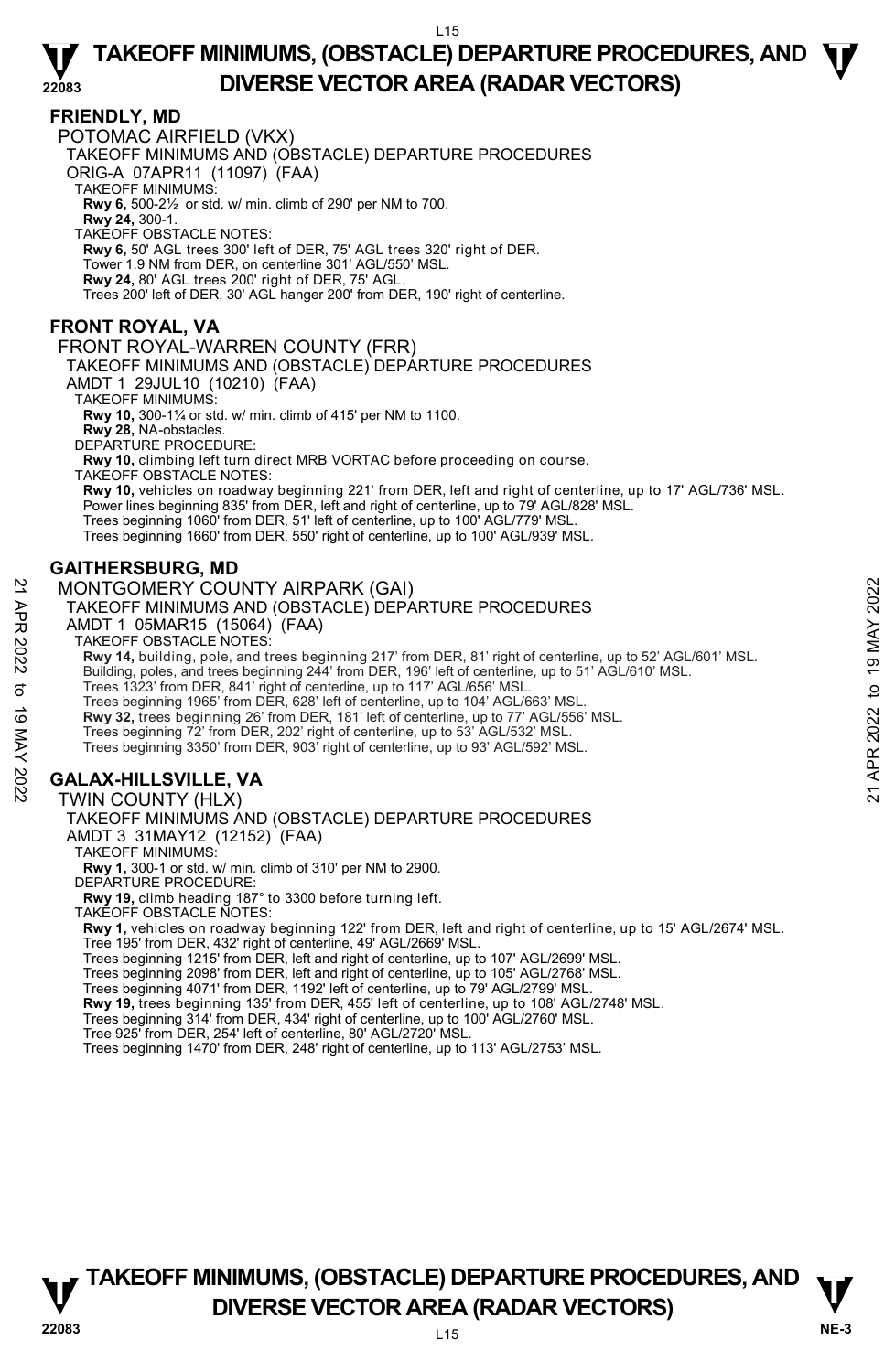#### **GEORGETOWN, DE**

**22083**  DELAWARE COASTAL (GED) TAKEOFF MINIMUMS AND (OBSTACLE) DEPARTURE PROCEDURES AMDT 4B 10NOV16 (16315) (FAA) TAKEOFF MINIMUMS: **Rwy 22,** 200-1¼ or std. w/min. climb of 201' per NM to 300, or alternatively with standard takeoff minimums and a normal per NM climb gradient, takeoff must occur no later than 1100' prior to DER. TAKEOFF OBSTACLE NOTES: **Rwy 4,** trees beginning 7' from DER, 459' left of centerline, up to 74' AGL/118' MSL. Tree 2322' from DER, 428' right of centerline, 61' AGL/109' MSL. Tree 5161' from DER, 710' left of centerline, 180' MSL. **Rwy 10,** vehicle on road 94' from DER, 446' left of centerline, 15' AGL/59' MSL. Trees and pole beginning 443' from DER, 87' left of centerline, up to 100' AGL/144' MSL. Trees beginning 641' from DER, 109' right of centerline, up to 100' AGL/144' MSL. Tree 3732' from DER, 37' left of centerline, 100' AGL/149' MSL. **Rwy 22,** tree 2035' from DER, 781' left of centerline, 172' MSL. Tower 1 NM from DER, 465' left of centerline, 215' MSL. **Rwy 28,** trees beginning 358' from DER, 567' left of centerline, up to 100' AGL/149' MSL. Trees beginning 1299' from DER, 686' right of centerline, up to 100' AGL/149' MSL. Trees beginning 1595' from DER, 647' right of centerline, up to 100' AGL/154' MSL. Trees beginning 1892' from DER, crossing centerline, up to 100' AGL/154' MSL. Tank 4498' from DER, 219' right of centerline, 180' MSL. **GORDONSVILLE, VA**  GORDONSVILLE MUNI (GVE) TAKEOFF MINIMUMS AND (OBSTACLE) DEPARTURE PROCEDURES ORIG 15DEC11 (11349) (FAA) TAKEOFF MINIMUMS: **Rwy 5,** 500-2½ or std. w/min. climb of 317' per NM to 1100. **Rwy 23,** 300-2½ or std. w/min. climb of 384' per NM to 700. DEPARTURE PROCEDURE: **Rwy 5,** climb heading 048° to 1500 before proceeding on course. **Rwy 23,** climb heading 213° to 2000 before turning right. TAKÉOFF OBSTACLE NOTES: **Rwy 5,** trees beginning 341' from DER, 529' right of centerline, up to 100' AGL/699' MSL. Vehicles on roadway 738' from DER, 477' left of centerline, up to 17' AGL/476' MSL. Trees beginning 789' from DER, 507' left of centerline, up to 100' AGL/939' MSL. Railroad 1111' from DER, 255' right of centerline, up to 23' AGL/482' MSL. **Rwy 23,** trees beginning 300' from DER, 199' right of centerline, up to 100' AGL/739' MSL. Trees beginning 805' from DER, 423' left of centerline, up to 100' AGL/739' MSL. Rising terrain beginning 2.9 NM from DER, 2.5 NM right of centerline, up to 2039' MSL. **HAGERSTOWN, MD**  HAGERSTOWN RGNL/RICHARD A HENSON FLD (HGR) TAKEOFF MINIMUMS AND (OBSTACLE) DEPARTURE PROCEDURES AMDT 6 17OCT13 (21336) (FAA) DEPARTURE PROCEDURE: **Rwy 9,** climbing left turn to intercept HGR VOR R-084 to 2500 before proceeding on course. **Rwy 27,** climb on heading 272° to 2300 before turning right. TAKEOFF OBSTACLE NOTES: **Rwy 2,** pole 22' from DER, 434' right of centerline, 20' AGL/719' MSL. Telephone pylon 98' from DER, 351' right of centerline, 30' AGL/729' MSL. Pole 100' from DER, 352' right of centerline, 31' AGL/730' MSL. EVALUATION: A SUCK WANT 2023 THE SUCK WANTED AT THE SUCK ON SUCKNOW AND HAGERSTOWN, MD<br>
Not allocating 213<sup>1</sup> to 2000 before proceeding on course.<br>
Rwy 5, climb heading 048° to 1500 before proceeding on course.<br>
TAKE OFF

Catenary 113' from DER, 515' right of centerline, 32' AGL/731' MSL.

Antenna 190' from DER, 392' right of centerline, 38' AGL/737' MSL. Building 1115' from DER, 289' left of centerline, 10' AGL/749' MSL.

Road 1215' from DER, 8' right of centerline, 3' AGL/742' MSL.

Trees beginning 1295' from DER, left and right of centerline, up to 99' AGL/838' MSL.

**Rwy 9,** MALSR 6' from DER, 5' left of centerline, 48' AGL/687' MSL.

Tree 963' from DER, 754' left of centerline, 75' AGL/714' MSL.

**Rwy 20,** light and poles beginning 334' from DER, left and right of centerline, up to 40' AGL/734' MSL.

- Tree 1504' from DER, 342' left of centerline, 36' AGL/735' MSL.
- Silo 1590' from DER, 93' left of centerline, 34' AGL/733' MSL.

Tree 2051' from DER, 592' left of centerline, 100' AGL/759' MSL. Tree 2540' from DER, 722' left of centerline, 100' AGL/779' MSL.

**Rwy 27,** trees beginning 668' from DER, 515' left of centerline, up to 80' AGL/719' MSL.

Building 1895' from DER, 510' left of centerline, 73' AGL/713' MSL.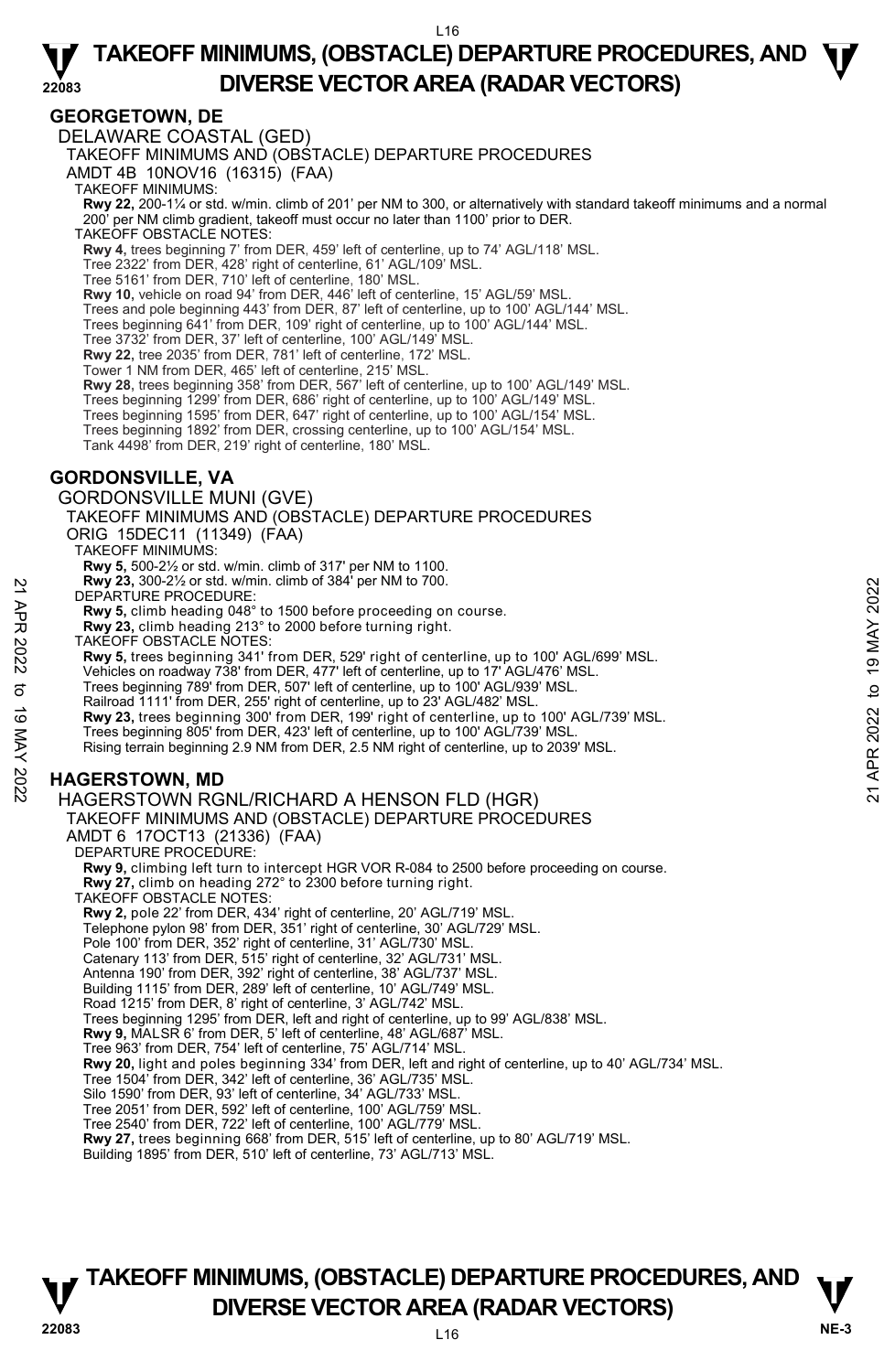## **HOT SPRINGS, VA**

INGALLS FLD (HSP) TAKEOFF MINIMUMS AND (OBSTACLE) DEPARTURE PROCEDURES AMDT 4 13JAN11 (21224) (FAA) DEPARTURE PROCEDURE: **Rwy 25,** climb heading 247° to 4400 before turning left. TAKEOFF OBSTACLE NOTES: **Rwy 7,** tree 52' from DER, 395' left of centerline, 64' AGL/3784' MSL.

**Rwy 25,** trees, building, and terrain beginning 172' from DER, 167' left of centerline, up to 60' AGL/3860' MSL. Obstacle light on pipe 376' from DER, 421' left of centerline, up to 28' AGL/3828' MSL.

#### **INDIAN HEAD, MD**

MARYLAND (2W5)

TAKEOFF MINIMUMS AND (OBSTACLE) DEPARTURE PROCEDURES ORIG 24JUL14 (14205) (FAA)

TAKEOFF OBSTACLE NOTES:

**Rwy 2,** trees beginning at DER, 208' right of centerline up to 100' AGL/279' MSL. Trees beginning 1103' from DER, 366' left of centerline up to 100' AGL/279' MSL. Trees beginning 1564' from DER, left and right of centerline up to 100' AGL/279' MSL. Building beginning 1255' from DER, 759' right of centerline, 25' AGL/204' MSL. **Rwy 20,** trees beginning 404' from DER, 25' right of centerline up to 100' AGL/259' MSL. Trees beginning at DER, 243' left of centerline up to 100' AGL/249' MSL. Trees beginning 1069' from DER, 316' right of centerline up to 100' AGL/279' MSL. Trees beginning 1388' from DER, 332' left of centerline up to 100' AGL/279' MSL. Building 1401' from DER, 744' right of centerline, 25' AGL/194' MSL.

# **JOINT BASE ANDREWS (KADW)**

CAMP SPRINGS, MD

TAKEOFF MINIMUMS AND (OBSTACLE) DEPARTURE PROCEDURES 10OCT19 (19283) TAKEOFF OBSTACLE NOTES: **Rwy 1L,** tree 3761' from DER, 1564' left of cntrln, 362' MSL. Tree 3073' from DER, 907' right of cntrln, 352' MSL. Tree 2960' from DER, 767' right of cntrln, 351' MSL. Tree 2842' from DER, 1082' right of cntrln, 344' MSL. Tree 2373' from DER, 742' left of cntrln, 335' MSL. **Rwy 1R,** crane 5460' from DER, 892' right of cntrln, 381' MSL. Stadium light 3036' from DER, 1020' right of cntrln, 361' MSL. Tree 2879' from DER, 362' left of cntrln, 349' MSL. Tree 2626' from DER, 1093' left of cntrln, 352' MSL. Tree 2395' from DER, 918' left of cntrln, 344' MSL. Tree 2355' from DER, 478' right of cntrln, 335' MSL. Tree 1659' from DER, 507' left of cntrln, 326' MSL. Tree 1551' from DER, 641' right of cntrln, 327' MSL. Tree 1585' from DER, 536' right of cntrln, 322' MSL. Tree 1665' from DER, 521' left of cntrln, 320' MSL. Tree 1509' from DER, 857' right of cntrln, 333' MSL. **Rwy 19L,** tree 3696' from DER, 499' left of cntrln, 341' MSL. Tree 3660' from DER, 784' left of cntrln, 353' MSL. Tree 2877' from DER, 1111' right of cntrln, 314' MSL. Tree 2654' from DER, 944' right of cntrln, 311' MSL. Tree 2653' from DER, 1107' right of cntrln, 314' MSL. Tree 1706' from DER, 700' left of cntrln, 320' MSL. Tree 1454' from DER, 852' left of cntrln, 317' MSL. Terrain 270' from DER, 581' left of cntrln, 260' MSL. **Rwy 19R,** twr 4659' from DER, 1650' right of cntrln, 355' MSL. Twr 4624' from DER, 1663' right of cntrln, 372' MSL. Twr 4561' from DER, 1658 right of cntrln, 359' MSL. Twr 4529' from DER, 1590' right of cntrln, 358' MSL. Twr 4473' from DER, 1553' right of cntrln, 360' MSL. Twr 4386' from DER, 1659' right of cntrln, 355' MSL. Tree 2868' from DER, 888' left of cntrln, 314' MSL. Tree 2645' from DER, 891' left of cntrln, 314' MSL. Tree 2645' from DER, 1054' left of cntrln, 331' MSL. Trees beginning 2645' from DER, 1054' left of cntrln, 331' MSL. 21 ANCO-T19 (19283)<br>
21 DOCT19 (19283)<br>
22 TAKEOFF OBSTACLE NOTES:<br>
22 THE 3073' from DER, 1564' left of cntrln, 362' MSL.<br>
22 Tree 3073' from DER, 767' right of cntrln, 352' MSL.<br>
22 Tree 2960' from DER, 767' right of cnt

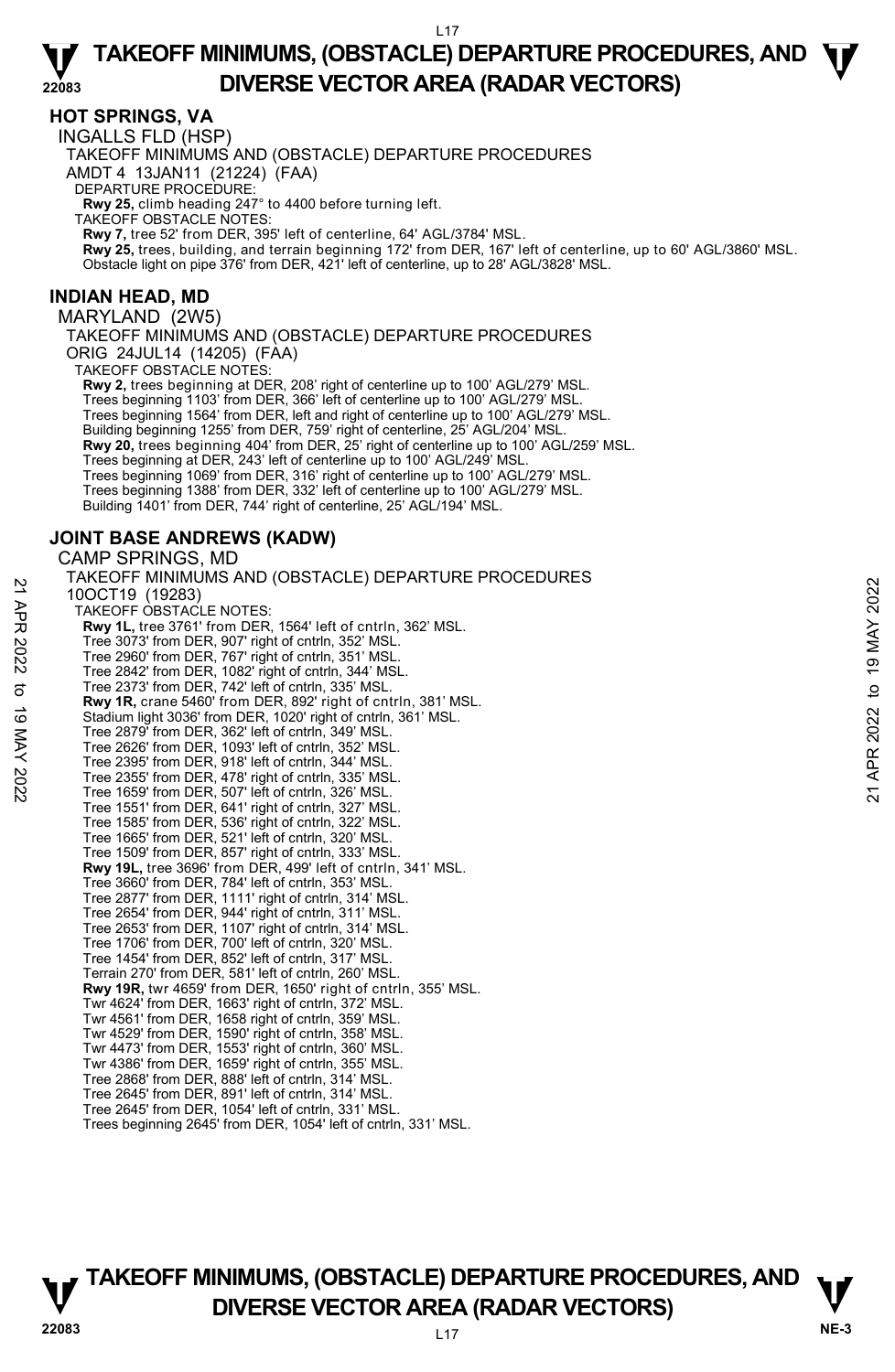## **JONESVILLE, VA**

LEE COUNTY (0VG)

TAKEOFF MINIMUMS AND (OBSTACLE) DEPARTURE PROCEDURES

ORIG 23NOV06 (06327) (FAA)

TAKEOFF MINIMUMS:

**Rwy 7,** std. w/ min. climb of 467' per NM to 3800, or 1900-3 for climb in visual conditions. **Rwy 25,** std. w/ min. climb of 442' per NM to 3500, or 1900-3 for climb in visual conditions.

DEPARTURE PROCEDURE:

**Rwys 7, 25,** for climb in visual conditions cross Lee County Airport at or above 3200 before proceeding on course. TAKEOFF OBSTACLE NOTES:

**Rwy 7,** terrain 116' from DER, 72' right of centerline, 1439' MSL.

Terrain 691' from DER, 53' right of centerline, 1459' MSL.

Terrain 267' from DER, 190' left of centerline, 1439' MSL. Terrain 479' from DER, 68' left of centerline, 1459' MSL.

## **KENBRIDGE, VA**

LUNENBURG COUNTY (W31) TAKEOFF MINIMUMS AND (OBSTACLE) DEPARTURE PROCEDURES ORIG 13JAN11 (11013) (FAA) TAKEOFF OBSTACLE NOTES:

**Rwy 2,** trees beginning 219' from DER, left and right of centerline, up to 100' AGL/639' MSL. Vehicles on roadway, beginning 561' from DER, 519' right of centerline, up to 15' AGL/544' MSL. **Rwy 20,** trees at DER, left and right of centerline, up to 100' AGL/599' MSL.

# **LANGLEY AFB (KLFI)**

HAMPTON, VA TAKEOFF MINIMUMS AND (OBSTACLE) DEPARTURE PROCEDURES ORIG 22AUG13 (13234)  **Rwy 8,** 600-3\* \*Or standard with minimum climb of 256 ft/NM to 800. TAKEOFF OBSTACLE NOTES: **Rwy 8,** Boat 2257' from DER, 777' left of centerline, 60' AGL/60' MSL. Boat 2497' from DER, 57' left of centerline, 60' AGL/60' MSL. Vehicle on road 1048' from DER, 703' right of centerline, 15' AGL/23' MSL. Boat 1807' from DER, 552' right of centerline, 60' AGL/60' MSL.<br>Boat 2837' from DER, 643' right of centerline, 60' GL/60' MSL.<br>**Rwy 26,** Terrain 0' from DER, 369' left of centerline, 11' MSL. Tree 4052' from DER, 688' left of centerline,100' AGL/116' MSL. Tree 4842' from DER, 690' left of centerline, 100' AGL/116' MSL. Tree 4093' from DER, 82' left of centerline, 99' AGL/111' MSL. Tree 4155' from DER, 339' right of centerline, 100' AGL/113' MSL. Tree 4039' from DER, 620' right of centerline, 100' AGL/109' MSL. Tree 3807' from DER, 1181' right of centerline, 100' AGL/113' MSL. Building 1390' from DER, 825' left of centerline, 24' AGL/36' MSL. **LAUREL, DE**  LAUREL (N06) TAKEOFF MINIMUMS AND (OBSTACLE) DEPARTURE PROCEDURES **EVALUAT SET AND AN INTERT CONSULTER CONSULTER AND AN INCREDIBLEM AND THE ASSOCIATED TO BE A SOLUTION DERIVED TO BE A SURFACT TO DERIVED A SOLUTION ON SURFACT AND REALLY APPOSE TO BOAT 1807 TO BOAT 1807 TO BOAT 1807 TO BO** 

AMDT 2 05APR12 (12096) (FAA)

TAKEOFF MINIMUMS:

**Rwy 15,** 600-2¾ or std. w/min. climb of 286' per NM to 800. DEPARTURE PROCEDURE:

**Rwy 15,** climb heading 148° to 1200 before proceeding on course.

**Rwy 33,** climb heading 328° to 1200 before preceding on course. TAKEOFF OBSTACLE NOTES:

**Rwy 15,** tower 2.4 NM from DER, 253' left of centerline, 500' AGL/542' MSL.

# **LAWRENCEVILLE, VA**

BRUNSWICK COUNTY (LVL) TAKEOFF MINIMUMS AND (OBSTACLE) DEPARTURE PROCEDURES ORIG-A 30JAN20 (21224) (FAA) TAKEOFF OBSTACLE NOTES: **Rwy 18,** trees 1654' from DER, 772' left of centerline, 88' AGL/407' MSL. Trees 200' from DER, on centerline, 22' AGL/321' MSL.

**Rwy 36,** trees 1487' from DER, 20' left of centerline, 88' AGL/420' MSL.

Trees 113' from DER, 372' right of centerline, 88' AGL/420' MSL.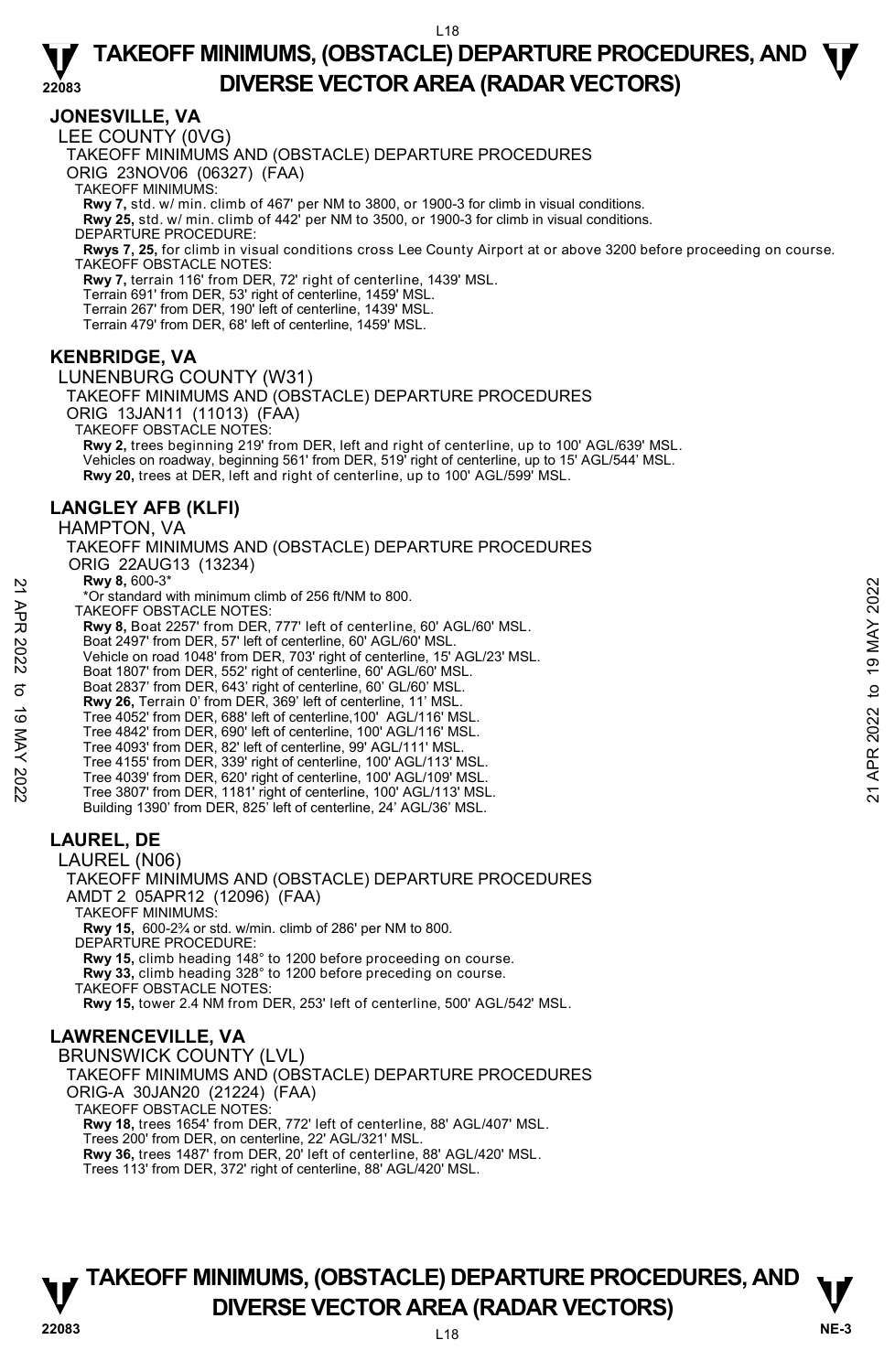## **LEESBURG, VA**

LEESBURG EXEC (JYO) TAKEOFF MINIMUMS AND (OBSTACLE) DEPARTURE PROCEDURES AMDT 2 23SEP10 (21112) (FAA) DEPARTURE PROCEDURE: **Rwy 35,** climb heading 351° to 1200 before proceeding on course. TAKEOFF OBSTACLE NOTES: **Rwy 17,** vehicle on roadway, 320' from DER, 565' left of centerline, up to 15' AGL/414' MSL. Building 167' from DER, 360' left of centerline, 22' AGL/401' MSL. Pole 958' from DER, 373' left of centerline, 32' AGL/421' MSL. Trees beginning 138' from DER, left and right of centerline, up to 100' AGL/464' MSL. **Rwy 35,** terrain 96' from DER, 453' left of centerline, 381' MSL. Tree 1078' from DER, 525' left of centerline, up to 100' AGL/413' MSL. Pole 638' from DER, 642' right of centerline, 49' AGL/428' MSL.

## **LEONARDTOWN, MD**

ST MARY'S COUNTY RGNL (2W6)

TAKEOFF MINIMUMS AND (OBSTACLE) DEPARTURE PROCEDURES

ORIG 18JAN07 (07018) (FAA)

TAKEOFF OBSTACLE NOTES:

**Rwy 11,** multiple trees beginning 88' from DER, 339' left of centerline, up to 80' AGL/205' MSL. Multiple trees beginning 61' from DER, 193' right of centerline up to 80' AGL/205' MSI **Rwy 29,** multiple trees beginning 996' from DER, 227' left of centerline up to 79' AGL/221' MSL. Multiple trees beginning 596' from DER, 277' right of centerline up to 71' AGL/213' MSL. Multiple towers on buildings beginning 53' from DER, 400' right of centerline up to 26' AGL/168' MSL. Equipment on building 223' from DER, 449' right of centerline, 15' AGL/169' MSL. Tower 402' from DER, 399' right of centerline, 33' AGL/175' MSL. Fence 496' from DER, 241' right of centerline, 22' AGL/164' MSL.

#### **LOUISA, VA**

LOUISA COUNTY/FREEMAN FLD (LKU)

# TAKEOFF MINIMUMS AND (OBSTACLE) DEPARTURE PROCEDURES **LOUISA, VA**<br>  $\rightarrow$  LOUISA COUNTY/FREEMAN FLD (LKU)<br>
TAKEOFF MINIMUMS AND (OBSTACLE) DEPARTURE PROCEDURES<br>
AMDT 1 29JUL10 (21280) (FAA)<br>
TAKEOFF OBSTACLE NOTES:<br> **EXPLUSE DEPART AND THE SUBMARY AND TAKE CONTINUE AREA**<br>
THE

AMDT 1 29JUL10 (21280) (FAA)

TAKEOFF OBSTACLE NOTES:

**Rwy 9,** trees beginning abeam DER, 316' right of centerline, up to 100' AGL/589' MSL.<br>Trees beginning 765' from DER, 644' left of centerline, up to 95' AGL/545' MSL.

Trees beginning 889' from DER, 150' right of centerline, up to 59' AGL/519' MSL.

**Rwy 27,** trees beginning abeam DER, 350' right of centerline, up to 100' AGL/569' MSL.

Trees beginning 212' from DER, 133' right of centerline, up to 100' AGL/569' MSL.

Trees beginning 70' from DER, 513' left of centerline, up to 100' AGL/569' MSL.

Building 148' from DER, 440' left of centerline, 14' AGL/484' MSL.

Trees beginning 587' from DER, left and right of centerline, up to 100' AGL/549' MSL.

## **LURAY, VA**

#### LURAY CAVERNS (LUA)

TAKEOFF MINIMUMS AND (OBSTACLE) DEPARTURE PROCEDURES

AMDT 2A 26MAR20 (20086) (FAA)

TAKEOFF MINIMUMS:

**Rwy 4,** std. w/min. climb of 400' per NM to 3900 or 3200-3 for VCOA.

**Rwy 22,** std. w/min. climb of 400' per NM to 4000 or 3200-3 for VCOA.

DEPARTURE PROCEDURE:

**Rwy 4,** climb heading 044° to intercept bearing 044° from LUA NDB to 4000 before proceeding on course. **Rwy 22,** climbing left turn heading 200° to intercept LDN VORTAC R-230 to 5000 before proceeding on course. VCOA:

**All Runways,** obtain ATC approval for VCOA when requesting IFR clearance. Climb in visual conditions to cross Luray Caverns airport at or above 4000 before proceeding on course.

TAKEOFF OBSTACLE NOTES:

**Rwy 4,** trees, traverse ways, pole, antennas, and building beginning 113' from DER, 138' right of centerline, up to 44'<br>AGL/938' MSL.

Tree 1080' from DER, 584' right of centerline, 941' MSL.

Trees beginning 1099' from DER, 280' right of centerline, up to 942' MSL. Trees and poles beginning 1282' from DER, 103' right of centerline, up to 959' MSL.

Trees beginning 1596' from DER, 220' right of centerline, up to 964' MSL.

Trees beginning 1693' from DER, 178' right of centerline, up to 967' MSL. Trees beginning 1807' from DER, 22' right of centerline, up to 968' MSL.

Trees beginning 2247' from DER, 254' right of centerline, up to 972' MSL.

Tree 2306' from DER, 88' right of centerline, 983' MSL.

Tree 2331' from DER, 187' right of centerline, 985' MSL.

Trees beginning 2360' from DER, 5' left of centerline, up to 976' MSL. Trees beginning 2422' from DER, 14' right of centerline, up to 987' MSL.

Trees beginning 2459' from DER, 33' right of centerline, up to 93' AGL/995' MSL.

#### **CON'T**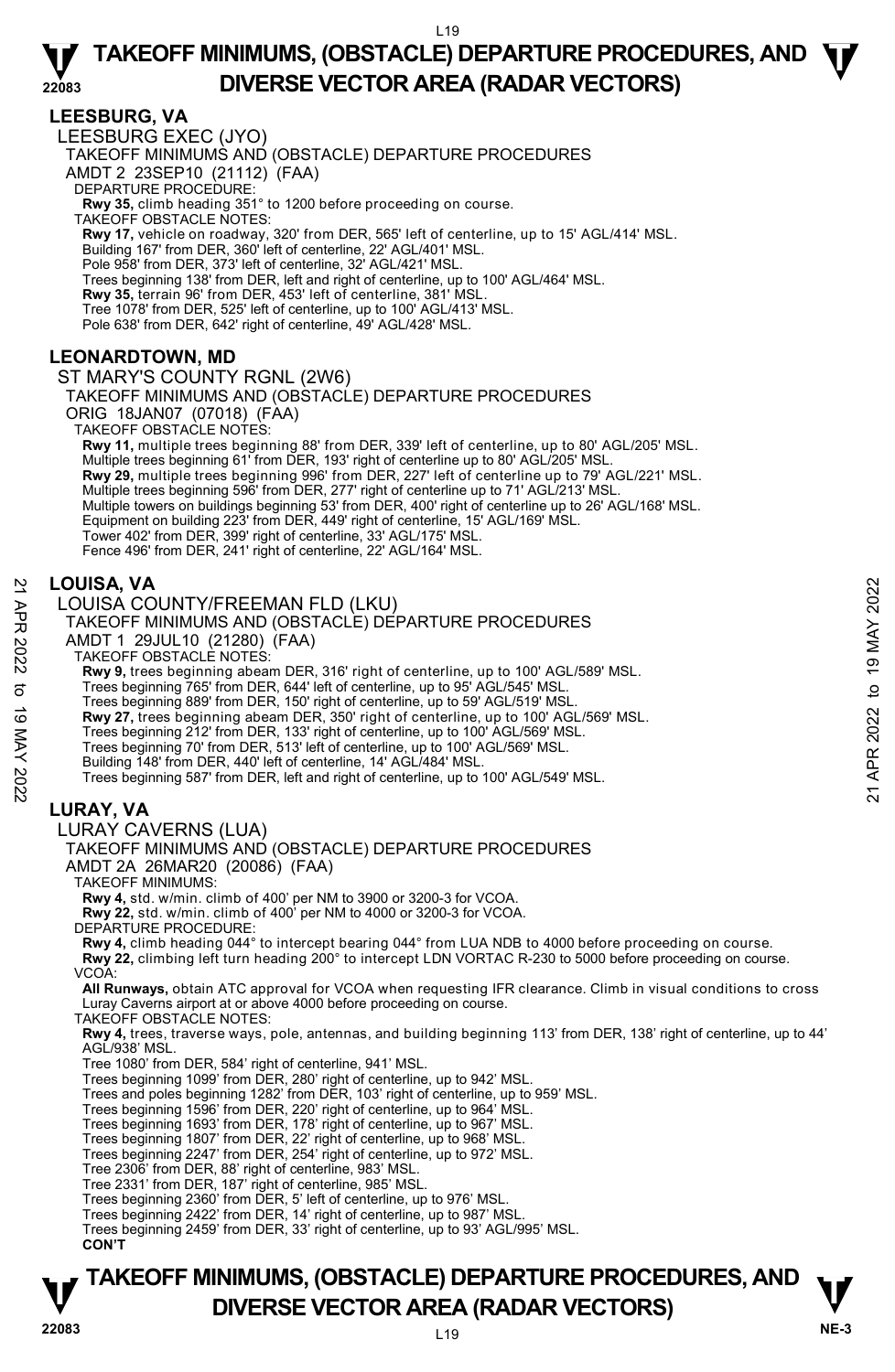## **LURAY, VA (CON'T)**

**22083** 

LURAY CAVERNS (LUA) (CON'T)

 **Rwy 22,** trees beginning 23' from DER, 313' right of centerline, up to 34' AGL/929' MSL. Tree 68' from DER, 304' left of centerline, 905' MSL.

- Tree 135' from DER, 186' left of centerline, 910' MSL. Trees beginning 261' from DER, 26' left of centerline, up to 65' AGL/955' MSL.
- Trees beginning 333' from DER, 184' right of centerline, up to 936' MSL.

#### **LYNCHBURG, VA**

FALWELL (W24)

TAKEOFF MINIMUMS AND (OBSTACLE) DEPARTURE PROCEDURES

AMDT 1 05JUL07 (07186) (FAA)

TAKEOFF MINIMUMS:

**Rwy 10,** 1100-2½ for climb in visual conditions.

**Rwy 28,** NA-obstacle.

DEPARTURE PROCEDURE:

**Rwy 10,** for climb in visual conditions: cross Falwell Airport at or above 1900 before proceeding on course. TAKEOFF OBSTACLE NOTES:

**Rwy 10,** multiple trees 9' from DER, 87' right of centerline, up to 100' AGL/899' MSL.

Multiple power lines 2896' from DER, 1192' right of centerline, up to 149' AGL/968' MSL.

#### LYNCHBURG RGNL/PRESTON GLENN FLD (LYH)

TAKEOFF MINIMUMS AND (OBSTACLE) DEPARTURE PROCEDURES

AMDT 8 13MAR08 (22083) (FAA)

TAKEOFF MINIMUMS:

**Rwy 17,** 300-2¼ or std. w/min. climb of 232' per NM to 1500.

**Rwy 35,** std. w/min. climb of 350' per NM to 3000, or 1700-3 for climb in visual conditions.

DEPARTURE PROCEDURE:

**Rwy 4,** climb heading 036° to 2200 before proceeding on course.

- 
- **Rwy 17,** climb heading 169° to 1800 before turning right. **Rwy 22,** climb heading 216° to 1800 before turning right.
- **Rwy 35,** climb heading 349° to 3000 before turning left, or for climb in visual conditions: cross Lynchburg Rgnl/ Preston Glenn Fld at or above 2500' MSL before proceeding on course. **Example 12**<br> **Example 10** Apple 10 1800 before turning right.<br> **Example 21** APR 2022 to 1900 before turning right.<br> **Example 12** and the computer in the state of the state of the state of the state of the state of CHS an
	- TAKEOFF OBSTACLE NOTES:

**Rwy 4,** trees beginning 2029' from DER, 62' right of centerline up to 81' AGL/999' MSL.

Trees beginning 1422' from DER, 3' left of centerline up to 76' AGL/995' MSL. Poles beginning 427' from DER, 483' right of centerline up to 44' AGL/1044' MSL.

Obstruction lights on fence beginning 2' from DER, 500' right of centerline up to 30' AGL/ 948' MSL.

Antenna on building 395' from DER, 277' right of centerline 15' AGL/954' MSL. Light 606' from DER, 599' right of centerline, 18' AGL/982' MSL.

Building 400' from DER, 345' right of centerline, 12' AGL/951' MSL.

**Rwy 17,** trees beginning 284' from DER, 77' left of centerline up to 277' AGL/1195' MSL.

Trees beginning 265' from DER, 178' right of centerline up to 57' AGL/969' MSL.

Obstruction light on pole 9326' from DER 333' left of centerline, 270' AGL/1188MSL.

**Rwy 22,** trees beginning 274' from DER, 245' right of centerline up to 41' AGL/979' MSL.

Trees beginning 2616' from DER, 206' left of centerline up to 41' AGL/ 979' MSL. Poles beginning 2872' from DER, 603' right of centerline up to 44' AGL/982' MSL.

**Rwy 35,** trees beginning 2955' from DER, 140' right of centerline up to 96' AGL/ 1014' MSL.

Trees beginning 722' from DER, 71' left of centerline up to 119' AGL/1037' MSL.

Pole 36' from DER 98' left of centerline, 25' AGL/ 943' MSL.

# **MARION/WYTHEVILLE, VA**

MOUNTAIN EMPIRE (MKJ)

TAKEOFF MINIMUMS AND (OBSTACLE) DEPARTURE PROCEDURES

AMDT 2 26JUL12 (12208)

TAKEOFF MINIMUMS:

**Rwy 8,** 300-1¾.

**Rwy 26,** std. w/min. climb of 265' per NM to 3400 or 4600-3 for climb in visual conditions. DEPARTURE PROCEDURE:

**Rwy 8,** climb heading 079° to 4100 before proceeding on course.

**Rwy 26,** climb heading 259° to 4400 before proceeding on course or for climb in visual conditions: cross Mountain Empire airport at or above 4600' MSL before proceeding on course. When executing VCOA, notify ATC prior to departure. TAKEOFF OBSTACLE NOTES:

**Rwy 8,** trees beginning 58' from DER, left and right of centerline, up to 100' AGL/2819' MSL.

Vehicles beginning 225' from DER, left and right of centerline, up to 17' AGL/2540' MSL.

Poles beginning 703' from DER, left and right of centerline, up to 123' AGL/2537' MSL.

**Rwy 26,** trees and vehicles beginning 250' from DER, left and right of centerline, up to 100' AGL/3039' MSL.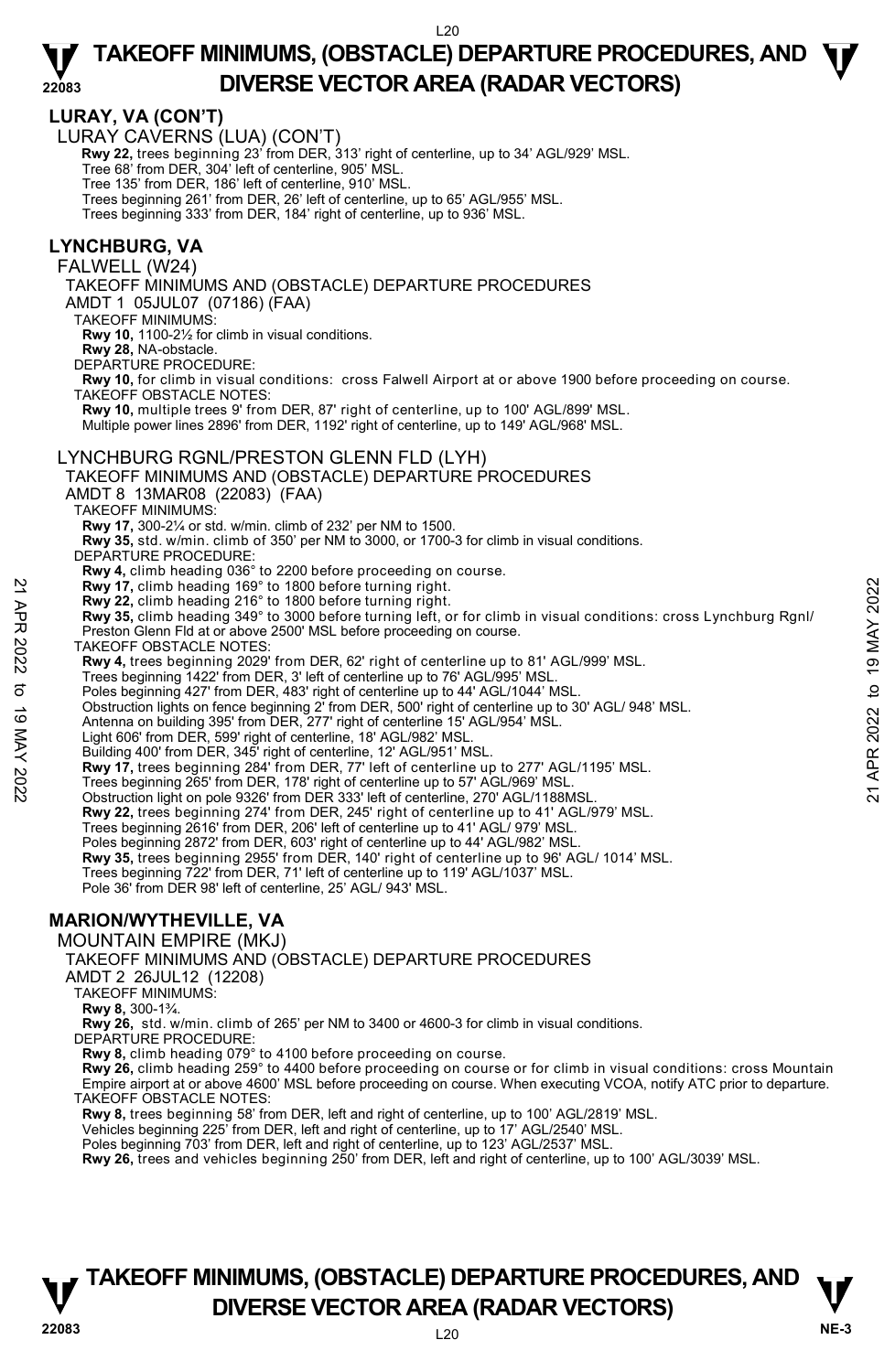**MARTINSVILLE, VA** 

BLUE RIDGE (MTV)

TAKEOFF MINIMUMS AND (OBSTACLE) DEPARTURE PROCEDURES

AMDT 3A 31DEC20 (20366) (FAA)

TAKEOFF MINIMUMS:

**Rwy 13,** std. w/ min. climb of 249' per NM to 2100 or 1900-3 for climb in visual conditions. **Rwy 31,** std. w/ min. climb of 321' per NM to 4300 or 1900-3 for climb in visual conditions.

DEPARTURE PROCEDURE:

**Rwy 13,** climb heading 125° to 2200 before proceeding on course. For climb in visual conditions: cross Blue Ridge airport at or above 2700 MSL before proceeding on course.

**Rwy 31,** for climb in visual conditions: cross Blue Ridge airport at or above 2700 MSL before proceeding on course. TAKEOFF OBSTACLE NOTES:

**Rwy 13,** trees beginning 316' from DER, 320' left of centerline, up to 47' AGL/956' MSL.

Trees beginning 38' from DER, 380' right of centerline, 82' AGL/941' MSL.

**Rwy 31,** trees beginning 82' from DER, 9' right of centerline, up to 100' AGL/1058' MSL.

Vehicle on road 638' from DER, 418' right of centerline, 15' AGL/974' MSL.

Obstruction light on DME 1031' from DER, 304' right of centerline, 18' AGL/977' MSL.

Fence 947' from DER, 400' right of centerline, 12' AGL/971' MSL.

Trees beginning 102' from DER, 94' left of centerline, up to 77' AGL/1047' MSL.

#### **MELFA, VA**

ACCOMACK COUNTY (MFV) TAKEOFF MINIMUMS AND (OBSTACLE) DEPARTURE PROCEDURES AMDT 1 25OCT07 (07298) (FAA) TAKEOFF OBSTACLE NOTES: **Rwy 3,** multiple trees beginning 41' from DER, 221' right of centerline, up to 84' AGL/128' MSL.<br>Truck on road 204' from DER, 231' left of centerline, 15' AGL/61' MSL. Multiple trees beginning 249' from DER, 14' left of centerline, up to 106' AGL/155' MSL. Truck on road 494' from DER, 228' left of centerline, 15' AGL/62' MSL. Rod on obstruction light tower 862' from DER, 402' left of centerline, 55' AGL/99' MSL. **Rwy 21,** multiple trees beginning 27' from DER, 395' right of centerline, up to 91' AGL/135' MSL. Multiple trees 504' from DER, 403' left of centerline, up to 110' AGL/144' MSL.

#### **MIDDLETOWN, DE**

SUMMIT (EVY) TAKEOFF MINIMUMS AND (OBSTACLE) DEPARTURE PROCEDURES AMDT 2B 20JUN19 (19171) (FAA) TAKEOFF MINIMUMS: **Rwys 11, 29,** NA-Environmental. **Rwy 35,** 300-1⅛ or std. w/min. climb of 300' per NM to 400. TAKEOFF OBSTACLE NOTES: **Rwy 17,** trees beginning 14' from DER, 474' right of centerline, up to 45' AGL/111' MSL.<br>Tree 1277' from DER, 395' right of centerline, 60' AGL/126' MSL. Tree 1349' from DER, 661' right of centerline, 91' AGL/156' MSL. Pole and catenary beginning 1379' from DER, 378' left of centerline, up to 34' AGL/101' MSL. Tree 1627' from DER, 906' right of centerline, 97' AGL/160' MSL. Trees beginning 1639' from DER, 384' right of centerline, up to 97' AGL/161' MSL. **Rwy 35**, tree 39' from DER, 475' left of centerline, 50' AGL/115' MSL. Traverse way 350' from DER, 404' right of centerline, 81' MSL. Pole 357' from DER, 487' right of centerline, 43' AGL/104' MSL Trees beginning 381' from DER, 359' left of centerline, up to 53' AGL/119' MSL. Poles and tree beginning 689' from DER, 28' right of centerline, up to 43' AGL/106' MSL. Trees beginning 1380' from DER, 43' right of centerline, up to 67' AGL/127' MSL. Trees and elevator beginning 1782' from DER, 194' right of centerline, up to 77' AGL/128' MSL. Trees beginning 1970' from DER, 368' left of centerline, up to 61' AGL/127' MSL. Tree 3473' from DER, 167' left of centerline, 88' AGL/157' MSL. 22 Road obstruction light tower 852 Trom DER, 402 left of centerline, up to 91' AGL/135' MSL.<br>
22 Multiple trees 504' from DER, 403' left of centerline, up to 110' AGL/144' MSL.<br>
22 MIDDLETOWN, DE<br>
22 MIDDLETOWN, DE<br>
22 M

Transmission line 5084' from DER, 575' right of centerline, 178' AGL/243' MSL.

Tower 5086' from DER, 1066' right of centerline, 202' AGL/255' MSL.

Tower 5591' from DER, 1094' right of centerline, 169' AGL/257' MSL. Transmission line 5734' from DER, 564' right of centerline, 170' AGL/245' MSL.

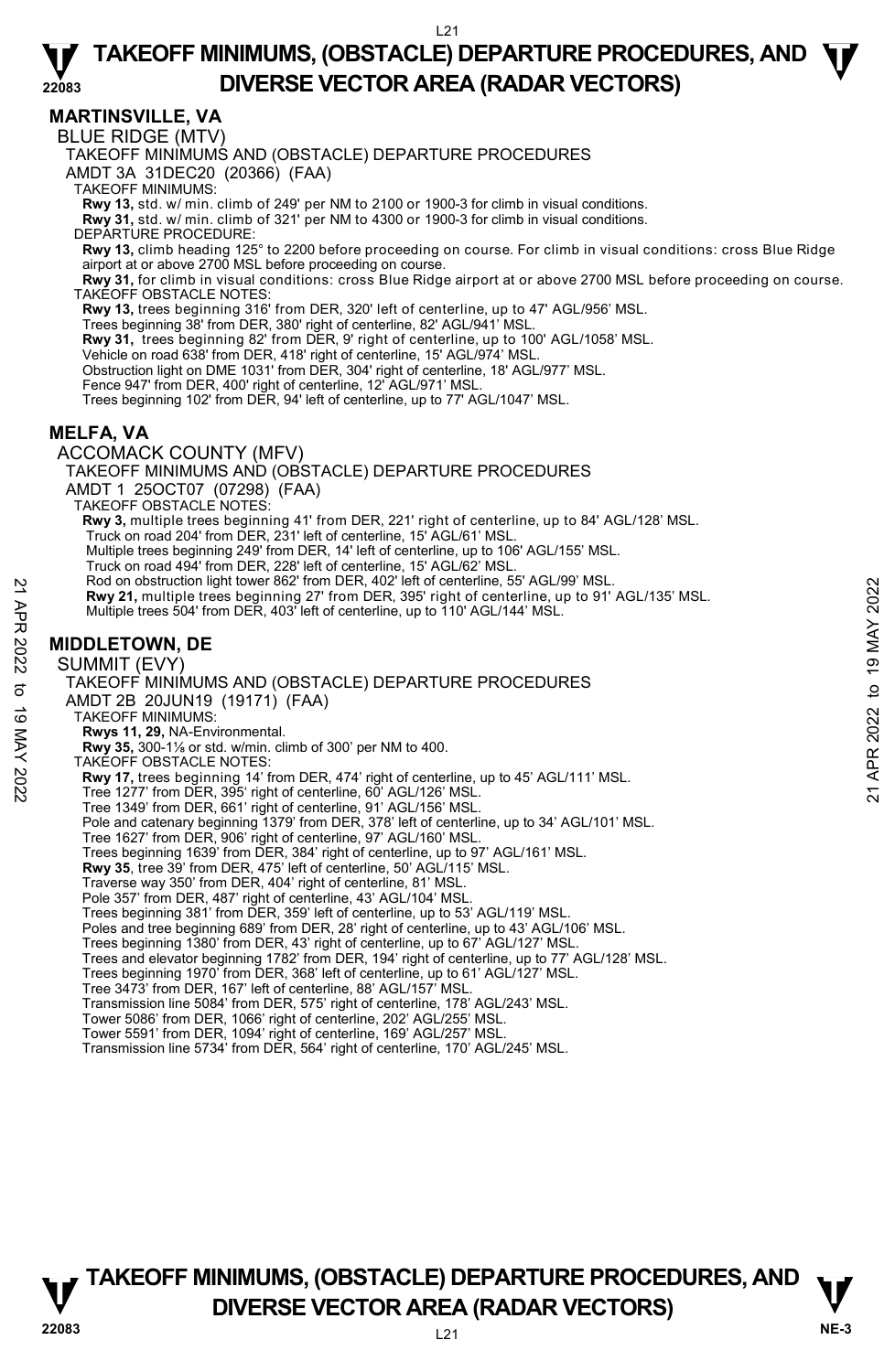#### **MONETA, VA**

SMITH MOUNTAIN LAKE (W91) TAKEOFF MINIMUMS AND (OBSTACLE) DEPARTURE PROCEDURES AMDT 1 18SEP14 (14261) (FAA) TAKEOFF MINIMUMS: **Rwy 5,** 400-2¼ or std. w/min. climb of 565' per NM to 1200. DEPARTURE PROCEDURE: **Rwy 5,** climb heading 054° to 2600 before proceeding on course. **Rwy 23,** climb heading 234° to 1900 before proceeding on course. TAKEOFF OBSTACLE NOTES: **Rwy 5,** trees beginning abeam DER, 144' right of centerline, up to 100' AGL/1019' MSL. Vehicles on road beginning 3' from DER, left and right of centerline, up to 15' AGL/1034' MSL. Aircraft on taxiway, 132' left of centerline, up to 20' AGL/939' MSL. Trees beginning 303' from DER, 211' left of centerline, up to 100' AGL/1039' MSL. Trees beginning 3234' from DER, 44' right of centerline, up to 100' AGL/1119' MSL. Trees beginning 2954' from DER, 83' left of centerline, up to 100' AGL/1099' MSL. **Rwy 23,** trees beginning 13' from DER, 149' left of centerline, up to 100' AGL/979' MSL. Vehicles on road beginning 19' from DER, left and right of centerline, up to 15' AGL/894' MSL. Trees beginning 622' from DER, 316' right of centerline, up to 100' AGL/979' MSL. **NEWPORT NEWS, VA**  NEWPORT NEWS/WILLIAMSBURG INTL (PHF) TAKEOFF MINIMUMS AND (OBSTACLE) DEPARTURE PROCEDURES AMDT 1 26MAY16 (16147) (FAA) TAKEOFF OBSTACLE NOTES: **Rwy 2,** REIL 15' from DER, 150' left of centerline, 43' MSL. Tree and airport sign beginning 21' from DER, 259' left of centerline, up to 50' MSL. Trees beginning 45' from DER, 386' right of centerline, up to 51' MSL. Trees beginning 212' from DER, 375' right of centerline, up to 53' MSL. Tree 366' from DER, 597' right of centerline, 55' MSL. Tree 439' from DER, 487' right of centerline, 56' MSL. Tree 689' from DER, 652' right of centerline, 60' MSL. Pole 840' from DER, 625' left of centerline, 78' MSL. Poles beginning 840' from DER, 522' left of centerline, up to 37' AGL/80' MSL. Trees beginning 898' from DER, 723' right of centerline, up to 124' MSL. Tree and pole beginning 935' from DER, 427' left of centerline, up to 131' MSL. Trees beginning 1067' from DER, 253' right of centerline, up to 135' MSL. Tree and pole beginning 1183' from DER, 498' right of centerline, up to 140' MSL. Trees beginning 1399' from DER, 428' left of centerline, up to 150' MSL. Trees beginning 1629' from DER, 413' right of centerline, up to 151' MSL. Tree and t-l tower beginning 1704' from DER, 47' left of centerline, up to 156' MSL. T-l towers and trees beginning 3347' from DER, 5' left of centerline, up to 163' MSL. **Rwy 7,** signs beginning 55' from DER, 282' left of centerline, up to 8' AGL/42' MSL.<br>Tree 368' from DER, 588' left of centerline, 73' MSL. Tree 1557' from DER, 906' right of centerline, 95' MSL. Trees beginning 1557' from DER, 904' right of centerline, up to 96' MSL. Tree 2279' from DER, 932' right of centerline, 99' MSL. Trees beginning 2477' from DER, 909' right of centerline, up to 110' MSL. Tree 3535' from DER, 1395' left of centerline, 140' MSL. Trees beginning 3535' from DER, 1291' left of centerline, up to 141' MSL. Trees beginning 3884' from DER, 965' left of centerline, up to 144' MSL. Trees beginning 3927' from DER, 315' left of centerline, up to 147' MSL. Trees beginning 3958' from DER, 235' left of centerline, up to 153' MSL. Tree 4288' from DER, 454' right of centerline, 154' MSL. T-l towers beginning 5621' from DER, 1337' left of centerline, up to 189' MSL. **Rwy 20,** airport sign 41' from DER, 310' right of centerline, 39' MSL. Bush 96' from DER, 290' left of centerline, 52' MSL. Trees beginning 1038' from DER, 489' left of centerline, up to 90' MSL. Trees beginning 2779 ' from DER, 1002' right of centerline, up to 111' MSL. **Rwy 25,** tree 357' from DER, 563' right of centerline, 48' MSL. Tree 539' from DER, 594' right of centerline, 59' MSL. Trees beginning 623' from DER, 550' right of centerline, up to 71' MSL. Tree 719' from DER, 580' right of centerline, 79' MSL. Trees beginning 776' from DER, 581' right of centerline, up to 86' MSL. Trees beginning 853' from DER, 600' right of centerline, up to 91' MSL. Trees beginning 1021' from DER, 587' right of centerline, up to 97' MSL. Tree 1046' from DER, 672' right of centerline, 112' MSL. Tree 1121' from DER, 726' right of centerline, 115' MSL. Tree 1121' from DER, 745' right of centerline, 119' MSL. Trees beginning 1125' from DER, 335' right of centerline, up to 123' MSL. Tree 3437' from DER, 1126' right of centerline, 139' MSL. Tree 309' from DER, 99' right of centerline, 56' MSL.<br>
Tree 439' from DER, 487' right of centerline, 60' MSL.<br>
Pole 840' from DER, 652' left of centerline, 78' MSL.<br>
Poles beginning 840' from DER, 522' left of centerline,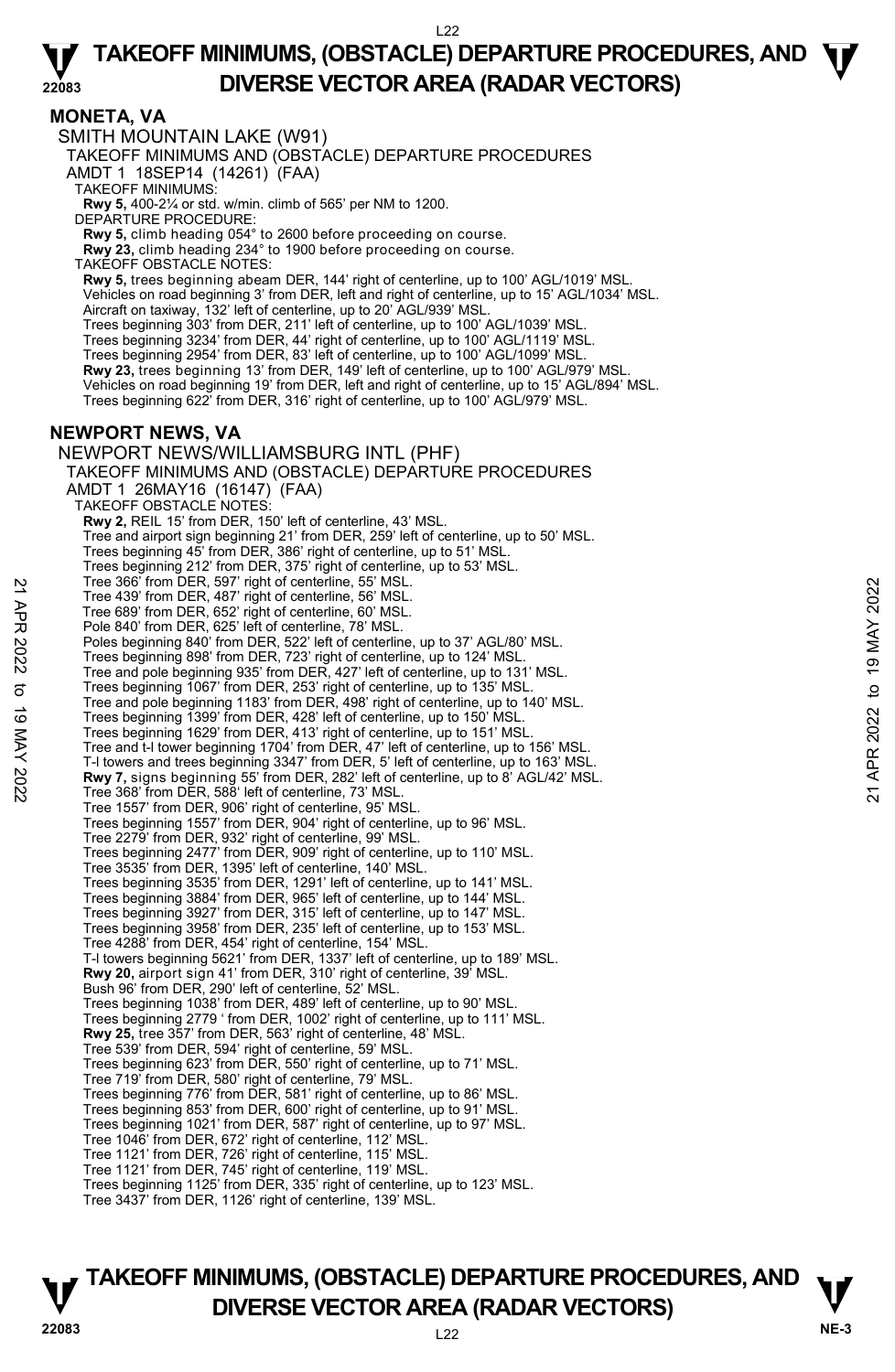#### **NEW MARKET, VA**

NEW MARKET (8W2)

TAKEOFF MINIMUMS AND (OBSTACLE) DEPARTURE PROCEDURES

ORIG 31MAY12 (12152) (FAA)

TAKEOFF MINIMUMS:

**Rwy 6,** 1100-3 w/ min. climb of 376' per NM to 3700 or 2600-3 for climb in visual conditions. **Rwy 24,** 1100-3 w/ min. climb of 290' per NM to 3700 or 2600-3 for climb in visual conditions.

DEPARTURE PROCEDURE:

**Rwy 6,** climb heading 048° to 3700 before proceeding on course or for climb in visual conditions: cross New Market airport at or above 3400 MSL before proceeding on course. When executing VCOA, notify ATC prior to departure. **Rwy 24,** climb heading 243° to 3700 before proceeding on course or for climb in visual conditions: cross New Market airport at or above 3400 MSL before proceeding on course. When executing VCOA, notify ATC prior to departure. TAKEOFF OBSTACLE NOTES:

**Rwy 6,** train beginning 2' from DER, 396' left of centerline, up to 23' AGL/1002' MSL.

Vehicles on road beginning 57' from DER, left and right of centerline, up to 15' AGL/994' MSL.

Trees beginning 754' from DER, 522' left of centerline, up to 100' AGL/1279' MSL.

**Rwy 24,** train beginning 11' from DER, 404' right of centerline, up to 23' AGL/1002' MSL.

Trees beginning 564' from DER, 257' right of centerline, up to 100' AGL/1319' MSL.

#### **NORFOLK, VA**

#### CHESAPEAKE RGNL (CPK)

TAKEOFF MINIMUMS AND (OBSTACLE) DEPARTURE PROCEDURES AMDT 3 09FEB12 (12040) (FAA)

TAKEOFF OBSTACLE NOTES:

**Rwy 5,** trees beginning 143' from DER, left and right of centerline, up to 100' AGL/108' MSL.

**Rwy 23,** trees beginning 153' from DER, left and right of centerline, up to 105' AGL/122' MSL.

#### HAMPTON ROADS EXEC (PVG)

#### TAKEOFF MINIMUMS AND (OBSTACLE) DEPARTURE PROCEDURES

ORIG 18SEP14 (21224) (FAA)

TAKEOFF MINIMUMS:

**Rwy 10,** std. w/min. climb of 210' per NM to 600, or alternatively with std. takeoff minimums and a normal 200' per NM climb gradient, takeoff must occur no later than 1500' prior to DER or 1700-2½ for climb in visual conditions. DEPARTURE PROCEDURE:

**Rwy 2,** climb heading 019° to 1600 before turning west.<br>**Rwy 10,** climb heading 102° to 1000 before proceeding on course, or for climb in visual conditions, cross Hampton Roads Exec airport at or above 1600 before proceeding on course. When executing VCOA, notify ATC prior to departure. **Rwy 20,** climb heading 199° to 900 before turning North. **Rwy 28,** climb heading 282° to 1500 before turning North. ORIG 18SEP14 (21224) (FAA)<br>
TAKEOFF MINIMUMS:<br>
TAW TRIMINUMS:<br>
Note of the state of the state of the state of the state of the state of the state of the state of the state of the state of the state of the state of the sta

TAKEOFF OBSTACLE NOTES:

**Rwy 2,** vehicles on roadway beginning 213' from DER, left and right of centerline, up to 15' AGL/39' MSL.

Trees beginning 663' from DER, left and right of centerline, up to 100' AGL/124' MSL.<br>**Rwy 10,** aircraft on taxiway beginning 9' from DER, 390' right of centerline, up to 26' AGL/49' MSL.

Bushes beginning 30' from DER, 156' right of centerline, up to 5' AGL/26' MSL.

Bushes beginning 96' from DER, 486' left of centerline, up to 12' AGL/33' MSL. Trees beginning 2086' from DER, 19' left of centerline, up to 103' AGL/124' MSL.

Trees beginning 2103' from DER, 13' right of centerline, up to 113' AGL/134' MSL.

**Rwy 20,** aircraft on taxiway and buildings beginning 11' from DER, 144' right of centerline, up to 40' AGL/50' MSL.

Vehicles on roadway beginning 97' from DER, 14' left of centerline, up to 23' AGL/47' MSL. Trains on railroad tracks and trees beginning 333' from DER, 571' left of centerline, up to 100' AGL/124' MSL.

Trains on railroad tracks and trees beginning 796' from DER, 90' right of centerline, up to 100' AGL/124' MSL.

**Rwy 28,** trees beginning 2267' from DER, 1071' left of centerline, up to 100' AGL/121' MSL.<br>Trees beginning 3793' from DER, 408' left of centerline, up to 113' AGL/134' MSL.

#### NORFOLK INTL (ORF)

TAKEOFF MINIMUMS AND (OBSTACLE) DEPARTURE PROCEDURES

AMDT 1 29MAY14 (14149) (FAA)

TAKEOFF OBSTACLE NOTES:

**Rwy 5,** multiple trees beginning 1521' from DER, 628' right of centerline, up to 85' AGL/95' MSL.

Towers beginning 2974' from DER, 773' right of centerline, up to 127' AGL/131' MSL.

Mobile crane 4334' from DER, 1106' right of centerline, 162' AGL/163' MSL.

Sign 82' from DER, 301' left of centerline, 11' AGL/19' MSL.

Pole 2696' from DER, 1063' left of centerline, 87' AGL/91' MSL.

Multiple towers beginning 2938' from DER, 927' left of centerline, up to 145' AGL/146' MSL.

**Rwy 14,** vehicle on road 2' from DER, 450' right of centerline, up to 10' AGL/36' MSL.<br>Multiple trees beginning 1193' from DER, 117' right of centerline, up to 82' AGL/97' MSL.<br>Multiple trees beginning 1755' from DER, 413

Numerous trees beginning 2109' from DER, 150' right of centerline, up to 121' AGL/136' MSL.

Tree 3323' from DER, 308' right of centerline, 101' AGL/121' MSL. Poles beginning 1307' from DER, 255' right of centerline, up to 43' AGL/62' MSL. **CON'T**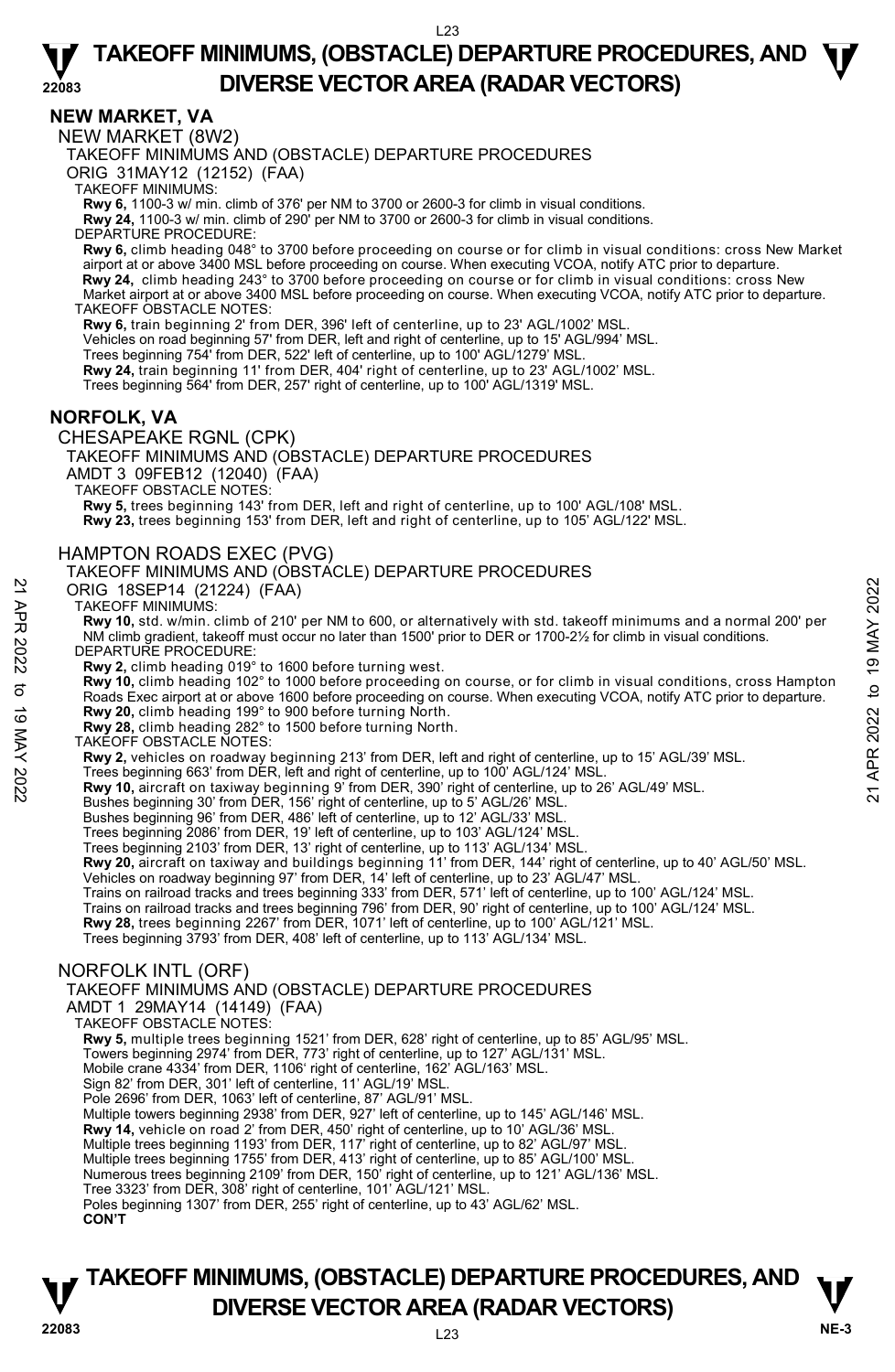#### L24

**TAKEOFF MINIMUMS, (OBSTACLE) DEPARTURE PROCEDURES, AND**  $\Psi$ 

# **NORFOLK, VA (CON'T)**

**22083 DIVERSE VECTOR AREA (RADAR VECTORS)**  NORFOLK INTL (ORF) (CON'T) **Rwy 14 (CON'T),** numerous trees beginning 1230' from DER, 40' left of centerline, up to 84' AGL/104' MSL.<br>Pole 1567' from DER, 95' left of centerline, 42' AGL/62' MSL. Multiple trees beginning 2347' from DER, 57' left of centerline, up to 83' AGL/103' MSL.<br>Multiple trees beginning 3086' from DER, 235' left of centerline, up to 101' AGL/121' MSL.<br>**Rwy 23,** trees beginning 324' from DER, 4 Trees beginning 1989' from DER, 26' right of centerline, up to 61' AGL/76' MSL. Pole 1012' from DER, 650' right of centerline, 62' AGL/73' MSL. Pole 2166' from DER, 840' right of centerline, 41' AGL/74' MSL. Vehicle on road 128' from DER, 508' left of centerline, 10' AGL/31' MSL. Multiple trees beginning 619' from DER, 560' left of centerline, up to 66' AGL/76' MSL. Pole 1434' from DER, 739' left of centerline, 57' AGL/71' MSL. Multiple trees beginning 1801' from DER, 46' left of centerline, up to 65' AGL/85' MSL. Trees beginning 2797' from DER, 448' left of centerline, up to 103' AGL/113' MSL. **Rwy 32,** multiple trees beginning 17' from DER, 459' right of centerline, up to 92' AGL/112' MSL. Vehicles on road beginning 207' from DER, 231' right of centerline, up to 15' AGL/29' MSL. Tree 317' from DER, 183' right of centerline, 24' AGL/31' MSL. Trees 775' from DER, 54' right of centerline, up to 61' AGL/71' MSL. Multiple trees beginning 1085' from DER, 698' right of centerline, up to 88' AGL/98' MSL. Multiple trees beginning 1696' from DER, 1' right of centerline, up to 85' AGL/95' MSL. Numerous trees beginning 2128' from DER, 1' right of centerline, up to 103' AGL/113' MSL. Multiple trees beginning 3955' from DER, 936' right of centerline, up to 124' AGL/134' MSL. Vehicles on road beginning 265' from DER, on centerline, up to 15' AGL/26' MSL. Tree 9' from DER, 414' left of centerline, 25' AGL/35' MSL. Tree 166' from DER, 264' left of centerline, 17' AGL/27' MSL. Towers beginning 201' from DER, 86' left of centerline, 12' AGL/27' MSL. Vehicle on road 217' from DER, 81' left of centerline, 10' AGL/27' MSL. Trees beginning 677' from DER, 568' left of centerline, up to 60' AGL/70' MSL. Trees beginning 764' from DER, 109' left of centerline, up to 40' AGL/47' MSL. Poles beginning 846' from DER, 223' left of centerline, up to 41' AGL/51' MSL. Multiple trees beginning 1110' from DER, 181' left of centerline, up to 49' AGL/59' MSL. Tree 1359' from DER, 817' left of centerline, 93' AGL/103' MSL. Multiple trees located 1566' from DER, 7' left of centerline, up to 85' AGL/95' MSL. Trees beginning 3528' from DER, 186' left of centerline, up to 106' AGL/113' MSL. **NORFOLK NS (CHAMBERS FIELD) (KNGU)**  NORFOLK, VA TAKEOFF MINIMUMS AND (OBSTACLE) DEPARTURE PROCEDURES AMDT 3 05NOV20 (20310) TAKEOFF MINIMUMS: **Rwy 10,** ATC restriction to de-conflict with ORF traffic, std. w/min. CG 400' per NM to 500' MSL, if unable advise ATC, then 300-1. **Rwy 28,** 500-2¼, or std. w/min. climb of 220' per NM to 700. 21<br>
Multiple trees beginning 1110' from DER, 181' left of centerline, up to 49' AGL/59' MSL.<br>
Tree 1359' from DER, 81' left of centerline, and the USBS' MSL.<br>
Multiple trees located 1566' from DER, 7' left of centerline,

TAKEOFF OBSTACLE NOTES:

**Rwy 10,** trees with a maximum height of 108' within 2300' of DER. Localizer antenna 20' from DER, 0' from cntrln, 6.5' AGL/16.5' MSL. Camera pole 218' from DER, 263' right of cntrln, 34' MSL. Utility pole 4444' from DER, 627' right of cntrln, 40' AGL/49' MSL. **Rwy 28,** four stadium lights 2327' to 2588' from DER, 742' to 865' left of cntrln, 74' AGL/73' MSL.<br>Cranes 1.3 NM from DER, 1600' left to 2000' right of cntrln, 215' MSL.

Cranes 1.3 NM from DER, 2000' to 4000' right of cntrln, 245' MSL.

## **NORFOLK NS HELIPORT (KNHU)**

NORFOLK, VA

TAKEOFF MINIMUMS AND (OBSTACLE) DEPARTURE PROCEDURES ORIG 25MAR21 (21084) (USN) TAKEOFF MINIMUMS: **H01,** std. w/ min. climb of 500' per NM to 500. DEPARTURE PROCEDURE: Diverse departures NA. **OAKLAND, MD** 

GARRETT COUNTY (2G4) TAKEOFF MINIMUMS AND (OBSTACLE) DEPARTURE PROCEDURES ORIG 10APR08 (08101) (FAA) TAKEOFF OBSTACLE NOTES: **Rwy 9,** Multiple trees beginning 75' from DER, 94' left of centerline, up to 100' AGL/2939' MSL.<br>Multiple trees beginning 76' from DER, 47' right of centerline, up to 100' AGL/2939' MSL. **Rwy 27,** Multiple trees beginning 15' from DER, 334' left of centerline, up to 100' AGL/3019' MSL. Multiple trees beginning 19' from DER, 107' right of centerline, up to 100' AGL/3019' MSL.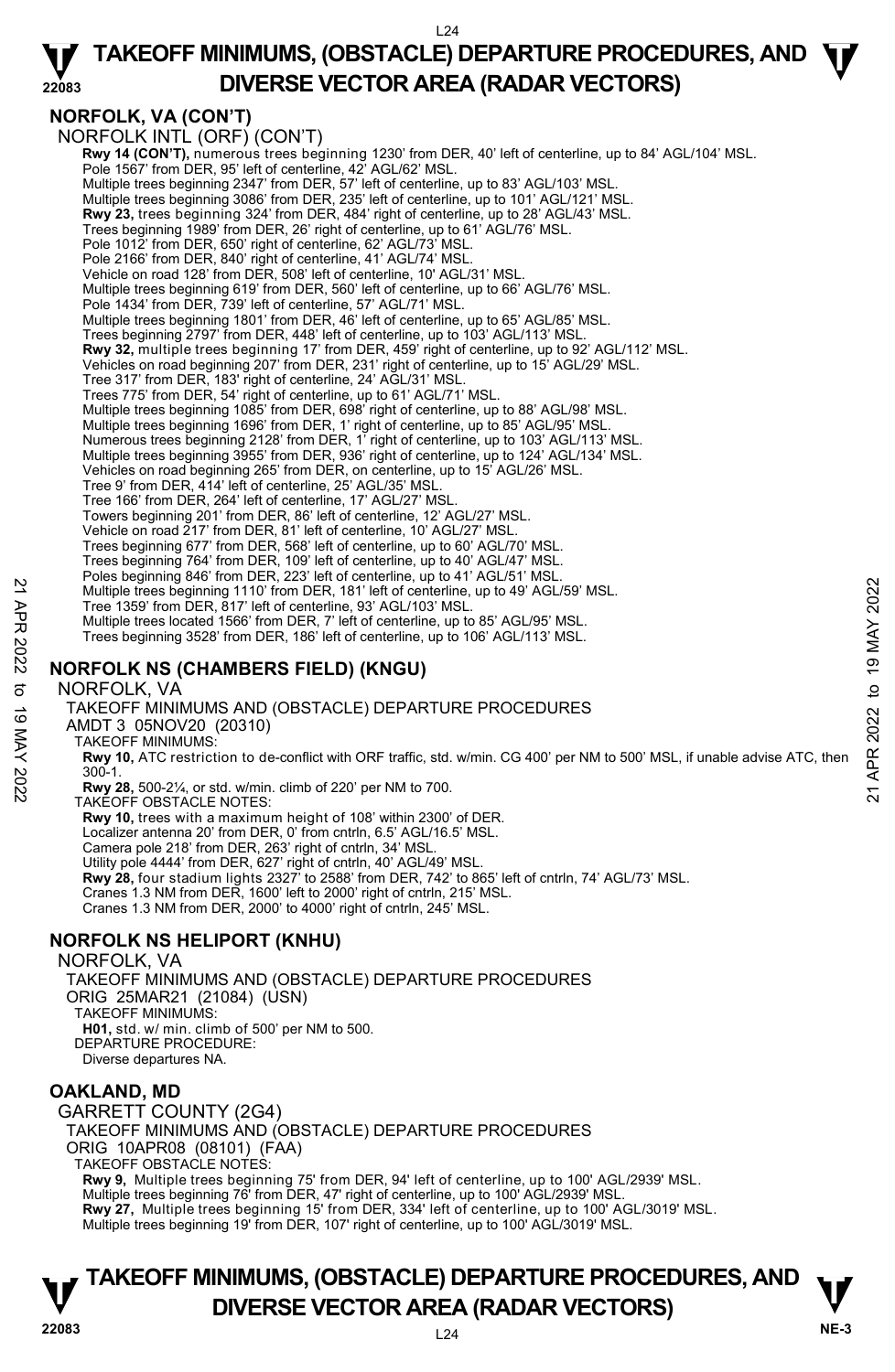## **OCEAN CITY, MD**

OCEAN CITY MUNI (OXB) TAKEOFF MINIMUMS AND (OBSTACLE) DEPARTURE PROCEDURES AMDT 3A 25JUN15 (15176) (FAA) TAKEOFF MINIMUMS: **Rwy 2,** 300-1½ or std. w/min. climb of 262' per NM to 300. **Rwy 32,** 400-2 or std. w/min. climb of 280' per NM to 500. TAKEOFF OBSTACLE NOTES: **Rwy 2,** trees beginning 158' from DER, 499' right of centerline, up to 78' AGL/88' MSL. Tower 5556' from DER, 1981' right of centerline, 146' AGL/157' MSL. Trees beginning 679' from DER, 523' left of centerline, up to 64' AGL/74' MSL. Pole 1535' from DER, 79' left of centerline, 42' AGL/54' MSL. Tank 4708' from DER, 1600' right of centerline, 160' AGL/169' MSL. Trees beginning 1141' from DER, left and right of centerline, up to 104' AGL/114' MSL. Pole 1126' from DER, 522' right of centerline, 31' AGL/40' MSL. Antenna 4675' from DER, 1653' right of centerline, 129' AGL/137' MSL. **Rwy 14,** tree 94' from DER, 182' right of centerline, 20' AGL/29' MSL. **Rwy 20,** trees beginning 8' from DER, 154' right of centerline, up to 32' AGL/42' MSL. Trees beginning 185' from DER, 162' left of centerline, up to 48' AGL/58' MSL. Trees beginning 959' from DER, 16' right of centerline, up to 62' AGL/72' MSL. **Rwy 32,** bushes beginning 7' from DER, 250' left of centerline, up to 13' AGL/23' MSL. Poles beginning 626<sup>7</sup> from DER, 493' left of centerline, up to 47' AGL/58' MSL. Trees beginning 858' from DER, 18' right of centerline, up to 91' AGL/101' MSL. Trees beginning 303' from DER, 71' left of centerline, up to 104' AGL/114' MSL. Tower 1.7 NM from DER, 929' right of centerline, 347' AGL/357' MSL.

# **OCEANA NAS (APOLLO SOUCEK FLD) (KNTU)**

VIRGINIA BEACH, VA TAKEOFF MINIMUMS AND (OBSTACLE) DEPARTURE PROCEDURES AMDT 4 27JAN22 (22083) (USN) TAKEOFF OBSTACLE NOTES: **Rwy 5L,** trees 3707' from DER, 98' right of centerline, 91' AGL/114' MSL.  **Rwy 5R,** trees 3706' from DER, 602' left of centerline, 91' AGL/114' MSL. Trees 966' from DER, 598' right of centerline, 0' AGL/47' MSL.  **Rwy 14R,** trees 286' from DER, 527' right of centerline, 45' MSL.  **Rwy 32L,** terrain 0' from DER, 500' left of centerline, 20' MSL. Trees 2792' from DER, 6' left of centerline, 89' AGL/104' MSL.  **Rwy 32R,** terrain 0' from DER, 484' right of centerline, 20' MSL. Trees 2791' from DER, 709' left of centerline, 89' AGL/104' MSL. AND THE 21 JANNZE (22003) (USIN)<br>
TAKEOFF OBSTACLE NOTES:<br> **21 Rwy 5L**, trees 3707' from DER, 98' right of centerline, 91' AGL/114' MSL.<br> **22** Rwy 5R, trees 3707' from DER, 698' right of centerline, 91' AGL/47' MSL.<br> **22**

## **ORANGE, VA**

ORANGE COUNTY (OMH) TAKEOFF MINIMUMS AND (OBSTACLE) DEPARTURE PROCEDURES AMDT 1 29MAY14 (14149) (FAA). DEPARTURE PROCEDURE **Rwy 8,** climb heading 075° to 1500 before turning left. **Rwy 26,** climb heading 255° to 2000 before turning. TAKEOFF OBSTACLE NOTES:

**Rwy 8,** terrain, trees and poles beginning 103' from DER, 361' right of centerline, up to 126' AGL/576' MSL.<br>Terrain, trees and poles beginning 404' from DER, 600' left of centerline, up to 101' AGL/581' MSL. **Rwy 26,** terrain, trees, and poles beginning 14' from DER, 429' right of centerline, up to 101' AGL/559' MSL. Vehicle on road 378' from DER, 406' right of centerline, 17' AGL/463' MSL.

Terrain, trees, poles, building and catenary beginning 101' from DER, 888' left of centerline, up to 102' AGL/522' MSL.

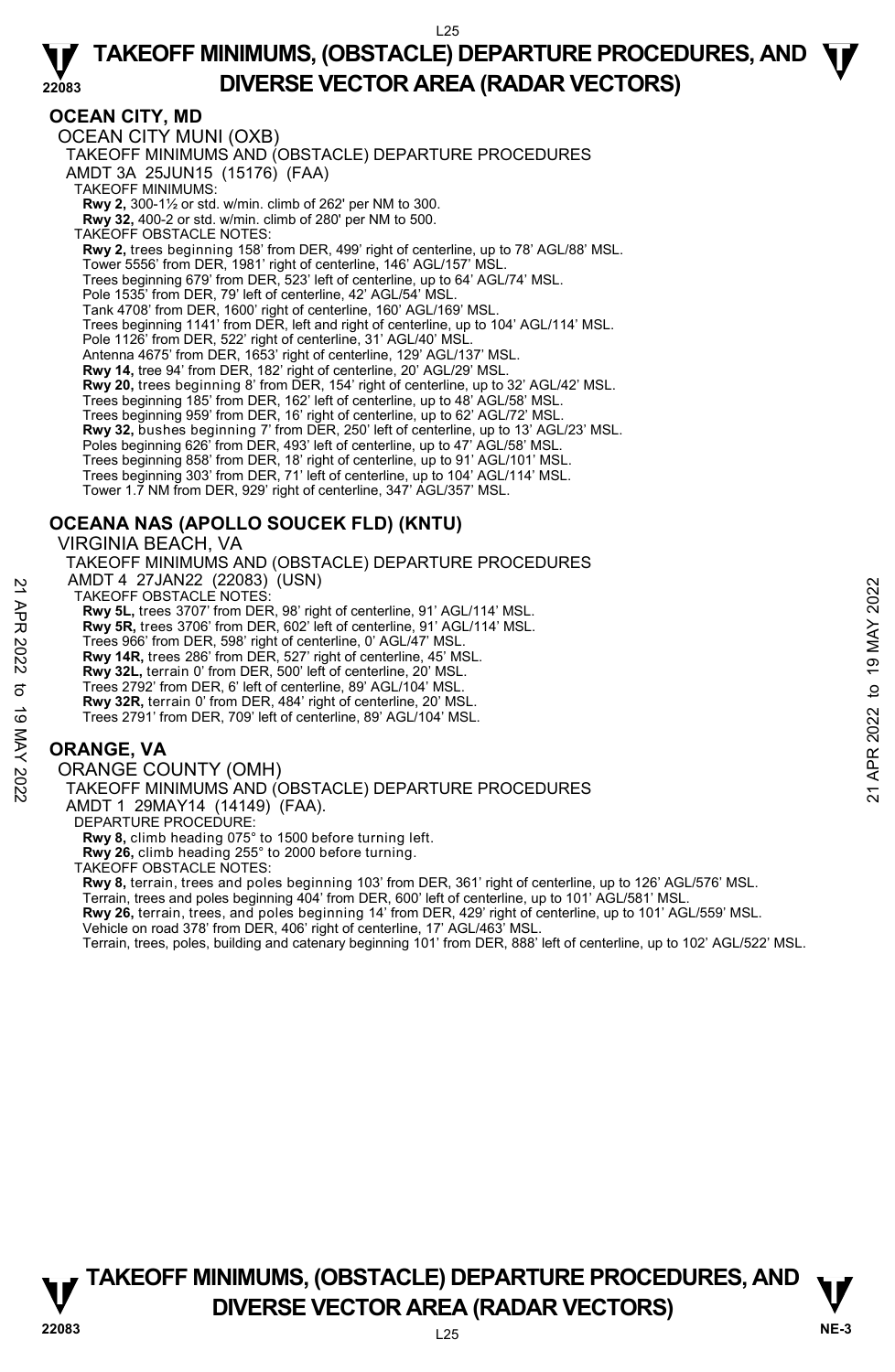# **PATUXENT RIVER NAS (TRAPNELL FIELD) (KNHK)**

PATUXENT RIVER, MD TAKEOFF MINIMUMS AND (OBSTACLE)DEPARTURE PROCEDURES 02DEC21 (21336) (USN) TAKEOFF OBSTACLE NOTES: **Rwy 2,** tower 2280' from DER, 57' right of centerline, 71' AGL/92' MSL. Twr 2315' from DER, 9' left of centerline, 62' AGL/83' MSL. Twr 2333' from DER, 226' right of centerline, 72' AGL/92' MSL.

Twr 2370' from DER, 26' right of centerline, 72' AGL/99' MSL. Twr 2399' from DER, 261' right of centerline, 64' AGL/83' MSL. Twr 2433' from DER, 195' right of centerline, 72' AGL/92' MSL. **Rwy 6,** pylon 1977' from DER, 979' left of centerline, 63' AGL/83' MSL. **Rwy 14,** tree 271' from DER, 572'left of centerline, 79' AGL/87'MSL. Rwy 20, pylon 3860' from DER, 1431' left of centerline, 52' AGL/103' MSL. Pylon 4420' from DER, 772' left of centerline, 52' AGL/114' MSL. **Rwy 24,** terrain 1.0 NM from DER, 1839' left of centerline, 212' MSL. Twr, 3' from DER, 259' right of centerline, 2' AGL/47' MSL.

# **PETERSBURG, VA**

DINWIDDIE COUNTY (PTB) TAKEOFF MINIMUMS AND (OBSTACLE) DEPARTURE PROCEDURES AMDT 1 25APR19 (19115) (FAA) TAKEOFF OBSTACLE NOTES: **Rwy 5,** fence 160' from DER, 472' right of centerline, 13' AGL/196' MSL. Tree 910' from DER, 705' left of centerline, 244' MSL. Tree 1855' from DER, 551' left of centerline, 252' MSL. Tree 2342' from DER, 600' left of centerline, 254' MSL. **Rwy 23,** fence 10' from DER, 475' left of centerline, 10' AGL/199' MSL. Tree 819' from DER, 658' left of centerline, 253' MSL. Tree 1040' from DER, 643' left of centerline, 265' MSL. Tree 1452' from DER, 802' left of centerline, 276' MSL. Trees beginning 2614' from DER, 534' right of centerline, up to 276' MSL. Trees beginning 3145' from DER, 69' right of centerline, up to 289' MSL. Tree 3151' from DER, 527' left of centerline, 281' MSL. ABERDEEN PROVING GROUND, MD Tree 1442 from DER, 843 left of centerline, 26° MSL.<br>
Tree 1452 from DER, 802 left of centerline, 276' MSL.<br>
Trees beginning 2614' from DER, 534' right of centerline, up to 276' MSL.<br>
Trees beginning 3145' from DER, 69' r

# **PHILLIPS AAF (KAPG)**

TAKEOFF MINIMUMS AND (OBSTACLE) DEPARTURE PROCEDURES 27SEP07 (07270) TAKEOFF OBSTACLE NOTES: **Rwy 4**, vehicle on road 1059' from DER, on centerline, 10' AGL/86' MSL. Tree 1126' from DER, 118' left of centerline, 29' AGL/88' MSL. **Rwy 22**, vehicle on road 234' from DER, 27' right of centerline, 10' AGL/49' MSL. Multiple trees beginning 398' from DER, 311' right of centerline, up to 50' AGL/89' MSL.

Tree 1094' from DER, 49' left of centerline, 43' AGL/62' MSL.

# **QUANTICO MCAF (TURNER FIELD) (KNYG)**

QUANTICO, VA TAKEOFF MINIMUMS AND (OBSTACLE) DEPARTURE PROCEDURES AMDT 1 10OCT19 (19283) DEPARTURE PROCEDURE: **Rwy 2,** diverse departures authorized only from 026° CW to 205° with min. civil climb of 298'per NM to 600, min. military climb of 274' per NM to 500. TAKEOFF OBSTACLE NOTES: **Rwy 2,** pylon 2457' from DER, 799' left of cntrln, 62' AGL/100' MSL. Twr 2641' from DER, 1221' left of cntrln, 69' AGL/ 103' MSL. Twr 3081' from DER, 1139' left of cntrln, 69' AGL/121' MSL. Twr 3119' from DER, 1346' left of cntrln, 69' AGL/126' MSL. Terrain 5117' from DER, 1871' left of cntrln, 151' MSL. Terrain 5177' from DER, 1646' left of cntrln, 148' MSL. Pole 5394' from DER, 1625' right of cntrln, 102' MSL. Terrain 5434' from DER, 1956' left of cntrln, 157' MSL. Terrain 5470' from DER, 1723' left of cntrln, 157' MSL. **Rwy 20**, terrain at DER, 287' right of cntrln, 36' MSL. Terrain at DER, 484' right of cntrln, 40' MSL. Traffic light 6' from DER, 283' right of cntrln, 6' AGL/15' MSL. Pole 9' from DER, 457' right of cntrln, 30' MSL. Terrain 271' from DER, 352' right of cntrln, 33' MSL. Terrain 332' from DER, 582' right of cntrln, 43' MSL. Jetty 393' from DER, 273' right of cntrln, 27' MSL.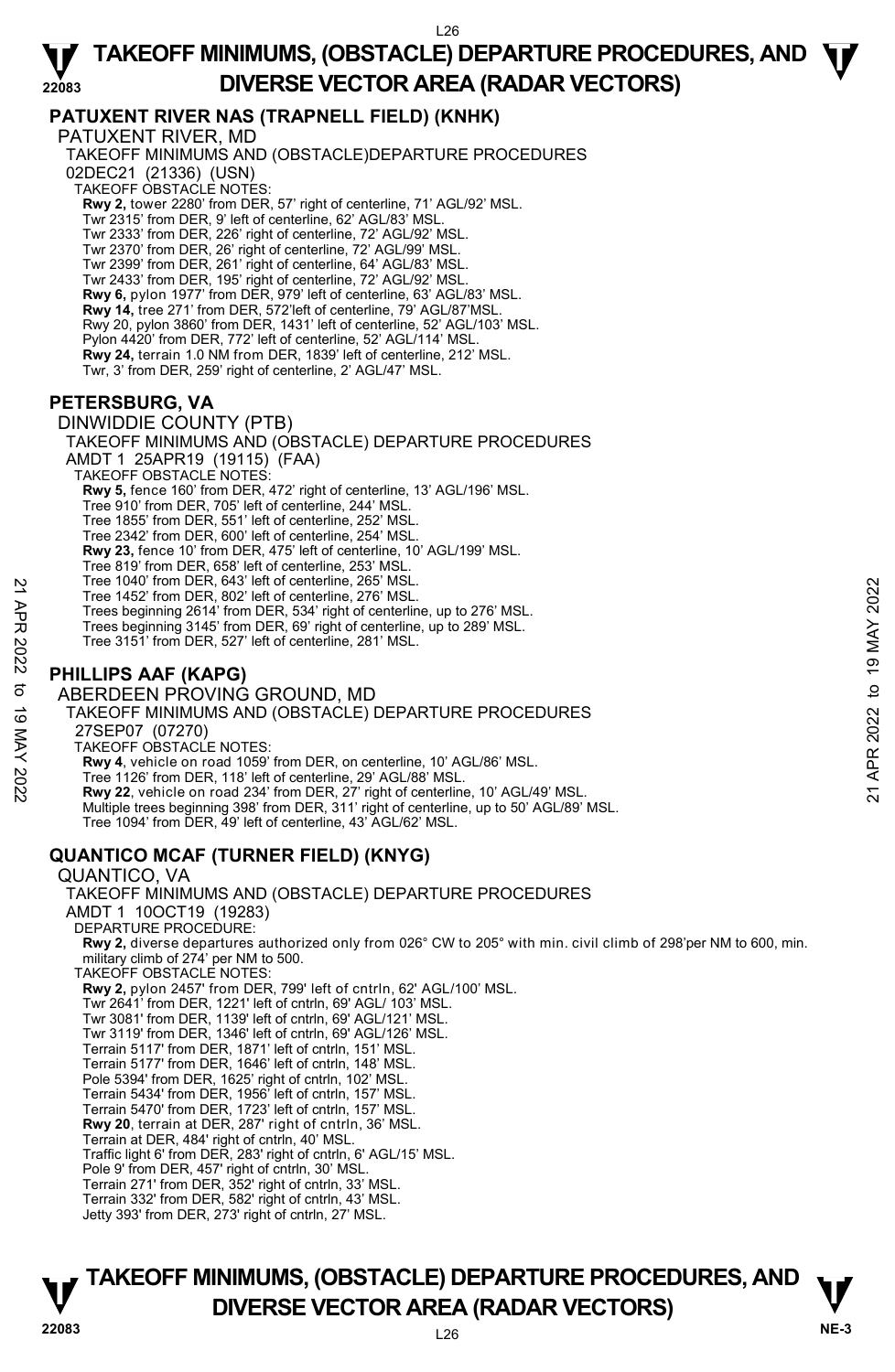## **QUANTICO MCAF (TURNER FIELD) (KNYG) (CON'T)**

QUANTICO, VA (CON'T)

DIVERSE VECTOR AREA (RADAR VECTORS)

ORIG 10OCT19 (19283)

 **Rwy 2**, headings as assigned by ATC; requires min. civilian climb of 298' per NM to 700, min. military climb of 274' per NM to 700.

#### **QUINTON, VA**

NEW KENT COUNTY (W96) TAKEOFF MINIMUMS AND (OBSTACLE) DEPARTURE PROCEDURES

AMDT 2 19SEP13 (13262) (FAA)

TAKEOFF OBSTACLE NOTES:

**Rwy 11,** trees beginning abeam DER, 189' right of centerline, up to 100' AGL/199' MSL.

Trees beginning abeam DER, 113' left of centerline, up to 100' AGL/209' MSL.

Trees beginning 257' from DER, left and right of centerline, up to 100' AGL/199' MSL.

**Rwy 29,** trees beginning abeam DER, 183' right of centerline, up to 100' AGL/189' MSL.

Trees beginning abeam DER, 209' left of centerline, up to 100' AGL/219' MSL.

Fence 246' from DER, 8' AGL/127' MSL.

Trees beginning 247' from DER, 153' right of centerline up to 100' AGL/199' MSL.

Vehicles on roadway 269' from DER, left and right of centerline, 15' AGL/134' MSL.

Trees beginning 396' from DER, 5' right of centerline, up to 100' AGL/239' MSL.

## **RICHLANDS, VA**

TAZEWELL COUNTY (JFZ)

TAKEOFF MINIMUMS AND (OBSTACLE) DEPARTURE PROCEDURES

AMDT 1 15DEC11 (11349) (FAA)

TAKEOFF MINIMUMS:

**Rwy 7,** std. w/min. climb of 630' per NM to 3200 or 300-1½ w/ min. climb of 235' per NM to 5000 or 2000-2½ for climb in visual conditions.

**Rwy 25,** std. w/min. climb of 713' per NM to 2900 or 300-1 w/ min. climb of 220' per NM to 5000 or 2000-2 ½ for climb in visual conditions.

DEPARTURE PROCEDURE:

**Rwy 7,** climb heading 072° to 5000 before proceeding on course, or for climb in visual conditions: cross Tazewell County airport at or above 4500 before proceeding on course. When executing VCOA, notify ATC prior to departure. **Rwy 25,** climb heading 252° to 5000 before proceeding on course or for climb in visual conditions: cross Tazewell 22 Visual conditions.<br>
22 EWY 25, std. w/min. climb of 713' per NM to 2900 or 300-1 w/min. climb of 220' per NM to 5000 or 2000-2 1/2 for climb in<br>
22 DEPARTURE PROCEDURE:<br>
22 DEPARTURE PROCEDURE:<br>
22 TO EVA TURE PROCEDUR

County airport at or above 4500 before proceeding on course. When executing VCOA, notify ATC prior to departure. TAKEOFF OBSTACLE NOTES:

**Rwy 7,** rising terrain beginning at DER, left and right of centerline, up to 2773' MSL.<br>Vehicles on road beginning at DER, 425' right of centerline, up to 15' AGL/2682' MSL.

Trees beginning at DER, left and right of centerline, up to 100' AGL/2939' MSL.

**Rwy 25,** trees beginning 116' from DER, left and right of centerline, up to 100' AGL/2828' MSL.

DME facility 176' from DER, 256' left of centerline, 28' AGL/2668' MSL

Fence beginning 566' from DER, 363' left of centerline, up to 10' AGL/2734' MSL.

Rising terrain beginning 620' from DER, 361' left of centerline, up to 2669' MSL.

# **RICHMOND, VA**

#### RICHMOND EXEC/CHESTERFIELD COUNTY (FCI)

TAKEOFF MINIMUMS AND (OBSTACLE) DEPARTURE PROCEDURES

AMDT 4 02MAY13 (21336) (FAA)

DEPARTURE PROCEDURE:

**Rwy 33**, climb heading 316° to 2000 before turning right. TAKEOFF OBSTACLE NOTES:

**Rwy 15,** vehicles on roadway and trees beginning abeam DER, 260' right of centerline, up to 59' AGL/260' MSL.

 Trees beginning 99' from DER, 266' left of centerline, up to 57' AGL/258' MSL. **Rwy 33,** rising terrain, trees and pole beginning 62' from DER, 29' right of centerline, up to 37' AGL/278' MSL. Trees beginning 1844' from DER, 660' left of centerline, up to 95' AGL/306' MSL.

#### RICHMOND INTL (RIC)

TAKEOFF MINIMUMS AND (OBSTACLE) DEPARTURE PROCEDURES

AMDT 3 05DEC19 (19339) (FAA)

TAKEOFF MINIMUMS:

**Rwy 2,** 300-1¼ or std. w/min. climb of 230' per NM to 400, or alternatively, with std. takeoff minimums and a normal 200' per NM climb gradient, takeoff must occur no later than 1700' prior to DER.

TAKEOFF OBSTACLE NOTES:

**Rwy 2,** lighting 40' from DER, 115' left of centerline, 4' AGL/168' MSL.

Lighting 40' from DER, 115' right of centerline, 3' AGL/168' MSL.

Sign, lighting beginning 47' from DER, 204' right of centerline, up to 4' AGL/169' MSL. Tree 2340' from DER, 335' left of centerline, 224' MSL.

Tree 2360' from DER, 327' left of centerline, 229' MSL.

Trees beginning 2377' from DER, 316' left of centerline, up to 235' MSL.

Tree 2460' from DER, 813' right of centerline, 232' MSL.  **CON'T**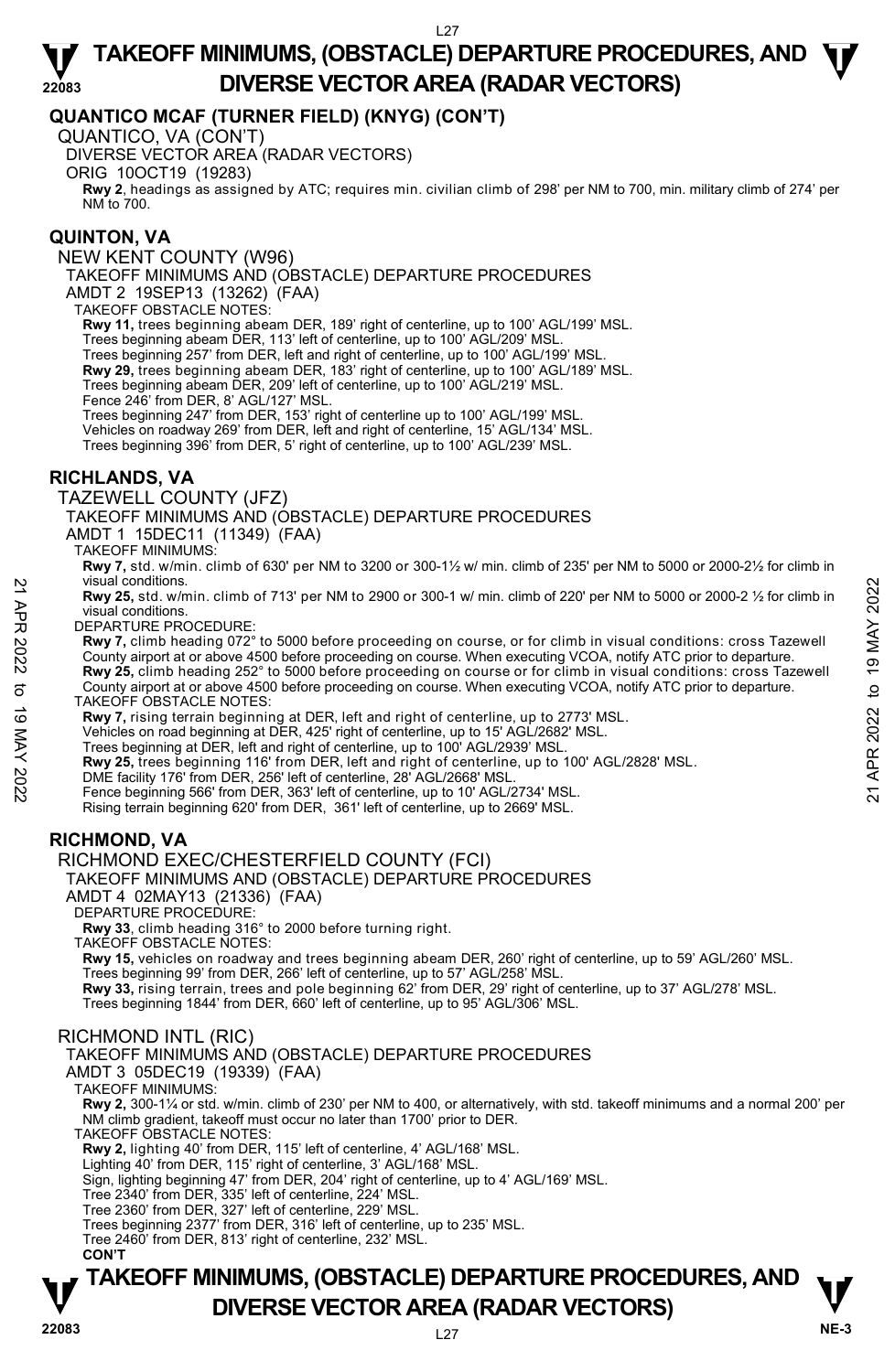# **RICHMOND, VA (CON'T)**

RICHMOND INTL (RIC) (CON'T)  **Rwy 2 (CON'T),** trees beginning 2483' from DER, 201' left of centerline, up to 236' MSL. Trees beginning 2540' from DER, 993' right of centerline, up to 241' MSL. Tree 2557' from DER, 959' right of centerline, 245' MSL. Trees beginning 2623' from DER, 42' right of centerline, up to 253' MSL. Trees beginning 2643' from DER, 1' left of centerline, up to 249' MSL. Trees beginning 2916' from DER, 17' right of centerline, up to 259' MSL. Trees beginning 3051' from DER, 37' left of centerline, up to 251' MSL. Trees beginning 3135' from DER, 357' right of centerline, up to 263' MSL. Trees beginning 3382' from DER, 462' right of centerline, up to 270' MSL. Trees beginning 3385' from DER, 119' right of centerline, up to 275' MSL. Tree 3428' from DER, 368' left of centerline, 252' MSL. Tower 5423' from DER, 1710' left of centerline, 157' AGL/321' MSL. **Rwy 16,** lighting 2' from DER, 80' right of centerline, 2' AGL/161' MSL. Lighting 2' from DER, 80' left of centerline, 2' AGL/161' MSL. Trees beginning 1671' from DER, 776' right of centerline, up to 214' MSL. Tree 2873' from DER, 1218' left of centerline, 241' MSL. **Rwy 20,** lighting 3' from DER, 5' right of centerline, 1' AGL/160' MSL. Lighting 4' from DER, 4' left of centerline, 1' AGL/160' MSI Building 724' from DER, 680' right of centerline, 35' AGL/195' MSL. Building 816' from DER, 654' right of centerline, up to 53' AGL/212' MSL. Tree 2304' from DER, 1111' right of centerline, 219' MSL. Trees beginning 2367' from DER, 986' left of centerline, up to 241' MSL. Trees beginning 2567' from DER, 724' right of centerline, up to 253' MSL. Tree 2616' from DER, 1189' right of centerline, 257' MSL. Tree, pole beginning 2637' from DER, 281' right of centerline, up to 264' MSL. Trees beginning 3013' from DER, 1046' left of centerline, up to 251' MSL. **Rwy 34,** lighting beginning 1' from DER, 4' left of centerline, up to 1' AGL/168' MSL. Terrain 3' from DER, 6' right of centerline, 167' MSL. Sign 40' from DER, 413' right of centerline, 3' AGL/168' MSL. Pole 1262' from DER, 732' left of centerline, 41' AGL/200' MSL. Tree 2256' from DER, 1090' right of centerline, 231' MSL. Trees beginning 2458' from DER, 952' left of centerline, up to 240' MSL. Tree 2602' from DER, 998' left of centerline, 250' MSL. Tree 2604' from DER, 1172' left of centerline, 251' MSL. Trees beginning 2674' from DER, 952' left of centerline, up to 252' MSL. Pole 1262' from DER, 732' left of centerline, 41' AGL/200' MSL.<br>
Tree 2566' from DER, 732' left of centerline, 231' MSL.<br>
Tree beginning 2458' for one PR, 952' left of centerline, up to 240' MSL.<br>
Tree 2604' from DER, 958

## **RICHMOND/ASHLAND, VA**

HANOVER COUNTY MUNI (OFP) TAKEOFF MINIMUMS AND (OBSTACLE) DEPARTURE PROCEDURES AMDT 1 30JAN20 (20030) (FAA) TAKEOFF OBSTACLE NOTES: **Rwy 34,** tree 410' from DER, 567' left of centerline, 278' MSL. Tree 1125' from DER, 750' left of centerline, 279' MSL. Trees beginning 1402' from DER, 445' right of centerline, up to 290' MSL. Tree 1502' from DER, 774' left of centerline, 292' MSL. Trees beginning 1836' from DER, 739' left of centerline, up to 293' MSL. Trees beginning 2731' from DER, 487' right of centerline, up to 304' MSL.

#### **RIDGELY, MD**

GOODEN AIRPARK (RJD) TAKEOFF MINIMUMS AND (OBSTACLE) DEPARTURE PROCEDURES ORIG 02AUG07 (21168) (FAA) TAKEOFF OBSTACLE NOTES: **Rwy 12,** multiple trees beginning 592' from DER, 6' left of centerline, up to 100' AGL/160' MSL.<br>Multiple trees beginning 239' from DER, 338' right of centerline, up to 100' AGL/160' MSL.

## **ROANOKE, VA**

ROANOKE/BLACKSBURG RGNL (WOODRUM FLD) (ROA) TAKEOFF MINIMUMS AND (OBSTACLE) DEPARTURE PROCEDURES AMDT 11A 15AUG19 (22027) (FAA) TAKEOFF MINIMUMS: **Rwy 6,** std. w/min. climb of 585' per NM to 3000 or 2600-3 for climb in visual conditions. **Rwy 16,** std. w/min. climb of 340' per NM to 3300 or 2600-3 for climb in visual conditions.<br>**Rwy 24,** std. w/min. climb of 365' per NM to 5100, or 2600-3 for climb in visual conditions.<br>**Rwy 34,** NA-Obstacles. DEPARTURE PROCEDURE **Rwy 6,** climb on heading 058° to 3200 before proceeding on course. **Rwy 16,** climb on heading 156° to 3000 before proceeding on course. **Rwy 24,** climb on heading 238° to 3000 before proceeding on course. **CON'T**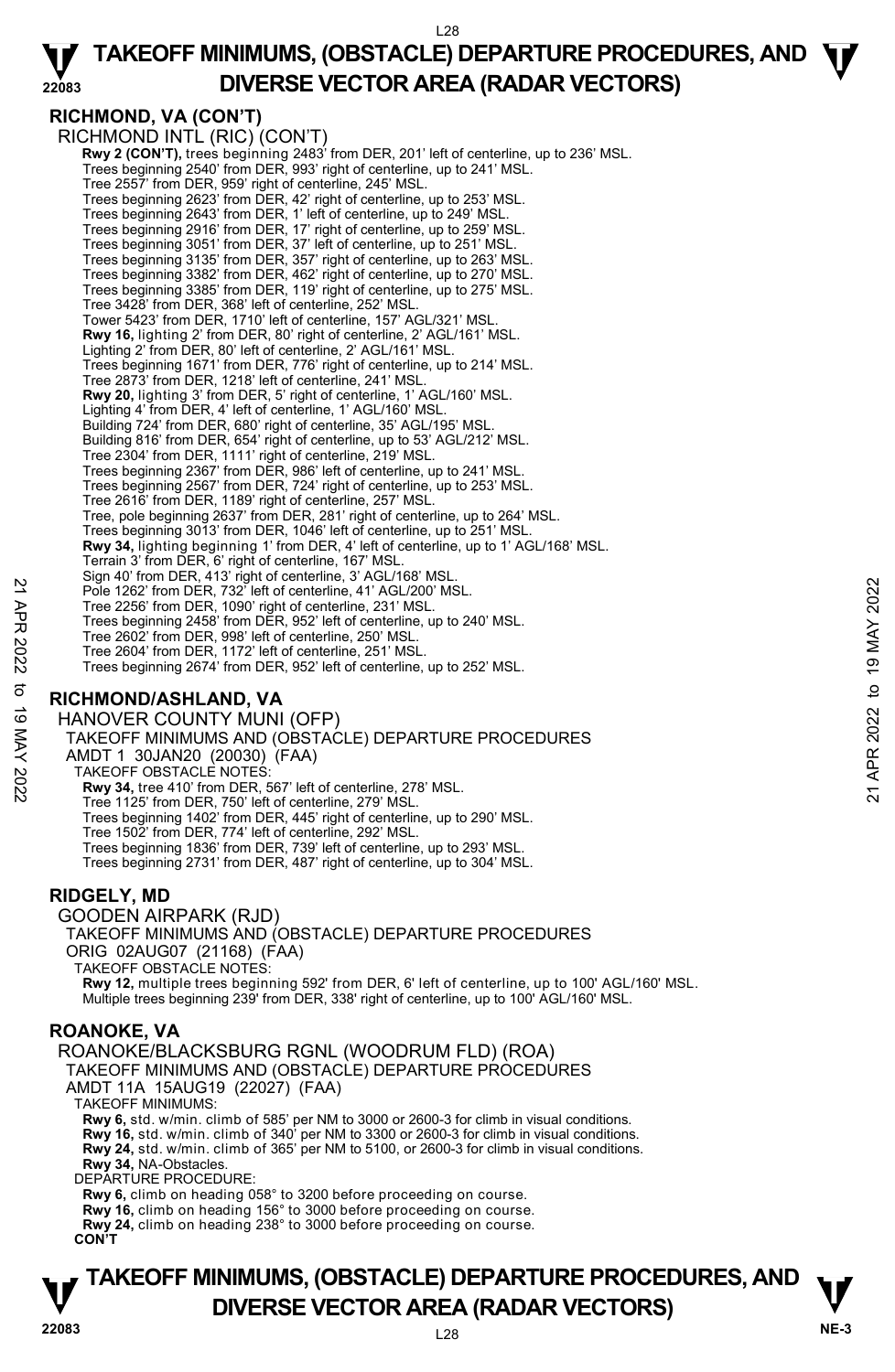# **ROANOKE, VA (CON'T)**

ROANOKE/BLACKSBURG RGNL (WOODRUM FLD) (ROA) (CON'T) VCOA:

 Obtain ATC approval for VCOA when requesting IFR clearance. Climb in visual conditions to cross Roanoke/Blacksburg Rgnl (Woodrum Fld) at or above 3600 before proceeding on course.

TAKEOFF OBSTACLE NOTES:

**Rwy 6,** trees and bushes beginning 88' from DER, 340' right of centerline, up to 59' AGL/1159' MSL.

Trees 238' from DER, 540' right of centerline, up to 71' AGL/1171' MSL.

Trees beginning 1536' from DER, 298' right of centerline, up to 100' AGL/1219' MSL.

Trees beginning 2.7 NM from DER, 2645' left of centerline, up to 84' AGL/1864' MSL. Trees beginning 2.8 NM from DER, 2912' left of centerline, up to 51' AGL/2271' MSL.

Towers beginning 2.9 NM from DER, 3455' left of centerline, up to 216' AGL/2407' MSL.

**Rwy 16,** sign 40' from DER, 252' left of centerline, 18' AGL/1144' MSL.

Trees on hilltop 1.1 NM from DER, 2211' left of centerline, up to 56' AGL/1336' MSL.

**Rwy 24**, sign 42' from DER, 249' left of centerline, 13' AGL/1154' MSL.

Tree 2872' from DER, 1246' left of centerline, 92' AGL/1232' MSL.

## **SALISBURY, MD**

SALISBURY-OCEAN CITY WICOMICO RGNL (SBY) TAKEOFF MINIMUMS AND (OBSTACLE) DEPARTURE PROCEDURES AMDT 1 18NOV10 (10322) (FAA) TAKEOFF OBSTACLE NOTES: **Rwy 5,** terrain and trees beginning 21' from DER, right and left of centerline, up to 100' AGL/148' MSL.<br>Poles beginning 1213' from DER, 664' right of centerline, up to 36' AGL/85' MSL. Antenna on building 1388' from DER, 49' left of centerline, 36' AGL/86' MSL **Rwy 14,** trees beginning 1539' from DER, right and left of centerline, up to 100' AGL/153' MSL. **Rwy 23,** trees beginning 22' from DER, right and left of centerline, up to 100' AGL/163' MSL. Vehicles on road beginning 220' from DER, right and left of centerline, up to 17' AGL/60' MSL. Antenna on building 1141' from DER, 304' right of centerline, 47' AGL/83' MSL. **Rwy 32,** trees beginning 14' from DER, right and left of centerline, up to 100' AGL/134' MSL.<br>Hangars beginning 121' from DER, 510' left of centerline, up to 23' AGL/72' MSL. Trailer 396' from DER, 275' left of centerline, 10' AGL/59' MSL. **SALUDA, VA**  HUMMEL FLD (W75) TAKEOFF MINIMUMS AND (OBSTACLE) DEPARTURE PROCEDURES AMDT 2 23APR20 (21280) (FAA) TAKEOFF MINIMUMS: **Rwy 29,** 300-2 or std. w/min. climb of 295' per NM to 500. TAKEOFF OBSTACLE NOTES: **Rwy 1,** tree 193' from DER, 347' right of centerline, 100' AGL/27' MSL. Trees beginning 209' from DER, 106' right of centerline, up to 100' AGL/30' MSL. Trees beginning 226' from DER, 72' left of centerline, up to 100' AGL/30' MSL. Trees beginning 1167' from DER, 10' left of centerline, up to 100' AGL/40' MSL. Trees beginning 1976' from DER, 9' right of centerline, up to 100' AGL/43' MSL. **Rwy 19,** terrain+veg, transmission\_line beginning 29' from DER, 25' right of centerline, up to 100' AGL/140' MSL.<br>Terrain+veg, building beginning 62' from DER, 120' left of centerline, up to 100' AGL/137' MSL. Terrain+veg, transmission\_line beginning 1003' from DER, 38' left of centerline, up to 100' AGL/140' MSL. Terrain+veg beginning 2115' from DER, 2' right of centerline, up to 100' AGL/143' MSL. Terrain+veg beginning 2214' from DER, 17' left of centerline, up to 100' AGL/143' MSL. Terrain+veg beginning 3007' from DER, 64' right of centerline, up to 100' AGL/150' MSL. Terrain+veg beginning 3425' from DER, 437' left of centerline, up to 100' AGL/146' MSL. Terrain+veg 3474' from DER, 1160' left of centerline, 100' AGL/150' MSL. Terrain+veg beginning 3490' from DER, 135' left of centerline, up to 100' AGL/160' MSL. Terrain+aao 1.5 NM from DER, 2885' right of centerline, 279' AGL/200' MSL. Terrain+aao beginning 1.6 NM from DER, 2665' right of centerline, up to 279' AGL/200' MSL. **SOUTH BOSTON, VA**  22 Apple 19 Apple 19 APP 10 APP 10 APP 10 APP 10 APP 10 APP 10 APP 10 APP 10 APP 10 APP 10 APP 10 APP 10 APP 10 APP 10 APP 10 APP 10 APP 10 APP 10 APP 10 APP 10 APP 10 APP 10 APP 10 APP 10 APP 10 APP 10 APP 10 APP 10 APP

WILLIAM M. TUCK (W78)

TAKEOFF MINIMUMS AND (OBSTACLE) DEPARTURE PROCEDURES

AMDT 3A 12JAN12 (12012) (FAA)

TAKEOFF MINIMUMS:

**Rwy 1,** 300-1.

**Rwys 6, 24,** NA.

TAKEOFF OBSTACLE NOTES:

**Rwy 1,** tower 334' from DER, 283' left of centerline, 72' AGL/502' MSL.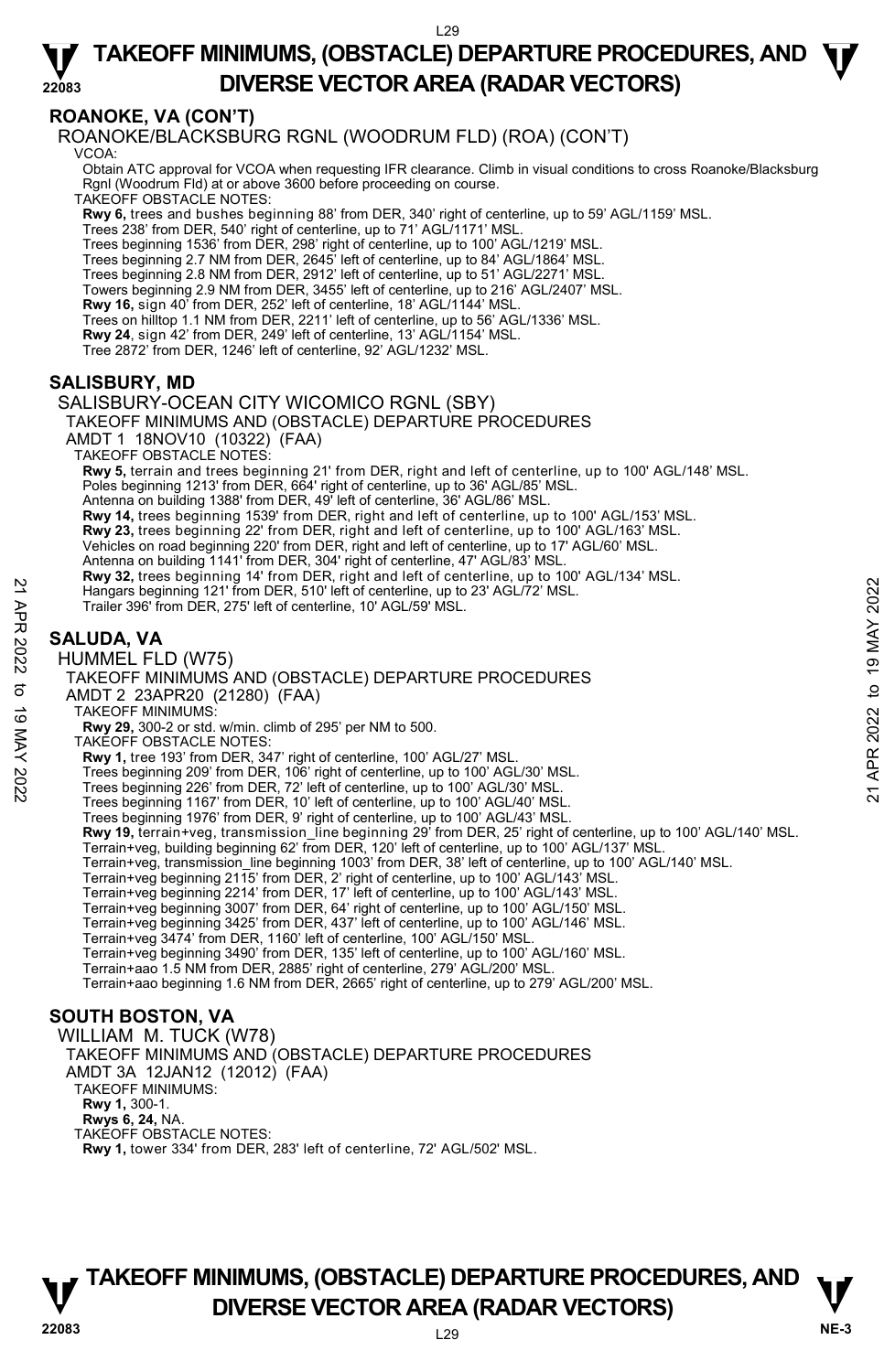#### **SOUTH HILL, VA**

MECKLENBURG-BRUNSWICK RGNL (AVC)

TAKEOFF MINIMUMS AND (OBSTACLE) DEPARTURE PROCEDURES

AMDT 2 29JUL10 (10210) (FAA)

TAKEOFF OBSTACLE NOTES:

**Rwy 1,** train on tracks 118' from DER, 514' left of centerline, 23' AGL/452' MSL.

Trees beginning 181' from DER, 408' left of centerline, up to 80' AGL/500' MSL.

Trees beginning 1858' from DER, 600' right of centerline, up to 71' AGL/500' MSL.

**Rwy 19,** trees beginning 191' from DER, 13' left of centerline, up to 77' AGL/457' MSL.

Trees beginning 1176' from DER, 57' right of centerline, up to 76' AGL/500' MSL.

#### **STAFFORD, VA**

STAFFORD RGNL (RMN)

TAKEOFF MINIMUMS AND (OBSTACLE) DEPARTURE PROCEDURES AMDT 1 22AUG13 (13234) (FAA)

TAKEOFF MINIMUMS:

**Rwy 33,** 300-2 or std. w/min. climb of 304' per NM to 700.

DEPARTURE PROCEDURE:

**Rwy 15,** climbing left turn to 2000 on BRV R-310 direct BRV VORTAC before proceeding on course.

**Rwy 33,** climbing left turn to 2000 on BRV R-306 direct BRV VORTAC before proceeding on course. TAKEOFF OBSTACLE NOTES:

**Rwy 15,** approach light, 8' from DER, 9' right of centerline, 2' AGL/174' MSL.<br>Multiple trees beginning 183' from DER, 598' left of centerline, up to 100' AGL/323' MSL.

Multiple trees beginning 2197' from DER, 912' right of centerline, up to 100' AGL/274' MSL.

**Rwy 33,** REIL, 40' from DER, 123' right of centerline, 2' AGL/214' MSL.

REIL, 40' from DER, 123' left of centerline, 2' AGL/214' MSL.

Tower, 9344' from DER, 420' left of centerline, 168' AGL/529' MSL.

Tower, 9312' from DER, 357' left of centerline, 151' AGL/467' MSL.

Multiple trees, beginning 978' from DER, 10' left of centerline, up to 100' AGL/245' MSL.<br>Multiple trees, beginning 234' from DER, 100' right of centerline, up to 100' AGL/384' MSL.

## **STAUNTON-WAYNESBORO-HARRISONBURG, VA**

SHENANDOAH VALLEY RGNL (SHD)

TAKEOFF MINIMUMS AND (OBSTACLE) DEPARTURE PROCEDURES AMDT 6 27AUG09 (09239) (FAA) TAKEOFF MINIMUMS: **Rwy 5,** std. w/ min. climb of 273' per NM to 3800, or 2200-2½ for climb in visual conditions. **Rwy 23,** standard, or 2200-2½ for climb in visual conditions. DEPARTURE PROCEDURE: **Rwy 5**, climb heading 047° to 3400 before turning right, or for climb in visual conditions cross Shenandoah Valley Rgnl airport at or above 3300 before proceeding on course. Multiple trees, beginning 234 from DER, 100 right of centerine, up to 100 AGL/384 MSL.<br> **STAUNTON-WAYNESBORO-HARRISONBURG, VA**<br>
SHENANDOAH VALLEY RGNL (SHD)<br>
TAKEOFF MINIMUMS AND (OBSTACLE) DEPARTURE PROCEDURES<br>
AND TO 27 TAKEOFF OBSTACLE NOTES: **Rwy 5,** trees 1720' from DER, 635' right of centerline, up to 100' AGL/1279' MSL. **Rwy 23,** tree 679' from DER, 616' left of centerline, 35' AGL/1194' MSL. **STEVENSVILLE, MD**  BAY BRIDGE (W29) TAKEOFF MINIMUMS AND (OBSTACLE) DEPARTURE PROCEDURES AMDT 1 10NOV16 (16315) (FAA) TAKEOFF MINIMUMS: **Rwy 29,** 400-2¾ or std. w/min. climb of 220' per NM to 500. TAKEOFF OBSTACLE NOTES: **Rwy 11,** tree 109' from DER, 513' right of centerline, 71' MSL. Tree 193' from DER, 488' left of centerline, 25' MSL. Tree 221' from DER, 489' left of centerline, 27' MSL. Pole and tree beginning 318' from DER, 157' left of centerline, up to 37' MSL. Tree and vehicles on road beginning 350' from DER, 54' left of centerline, up to 44' MSL. Pole, vehicles on road, and tree beginning 611' from DER, 120' left of centerline, up to 51' MSL.<br>Pole and tree beginning 751' from DER, 334' left of centerline, up to 54' MSL. Pole and tree beginning 876' from DER, 445' left of centerline, up to 83' MSL. Pole, tree, and building beginning 1195' from DER, 22' left of centerline, up to 87' MSL.

Tree, parking lot, vehicles on road, building, and sign beginning 150' from DER, 23' right of centerline, up to 79' MSL.

Tree 2141' from DER, 53' left of centerline, 90' MSL.

**Rwy 29,** windsock 14' from DER, 161' left of centerline, 18' MSL.

Trees beginning 17' from DER, 329' left of centerline, up to 46' MSL.

Tree 93' from DER, 502' left of centerline, 52' MSL.

Bridge 2.2 NM from DER, 3052' right of centerline, 377' AGL/377' MSL.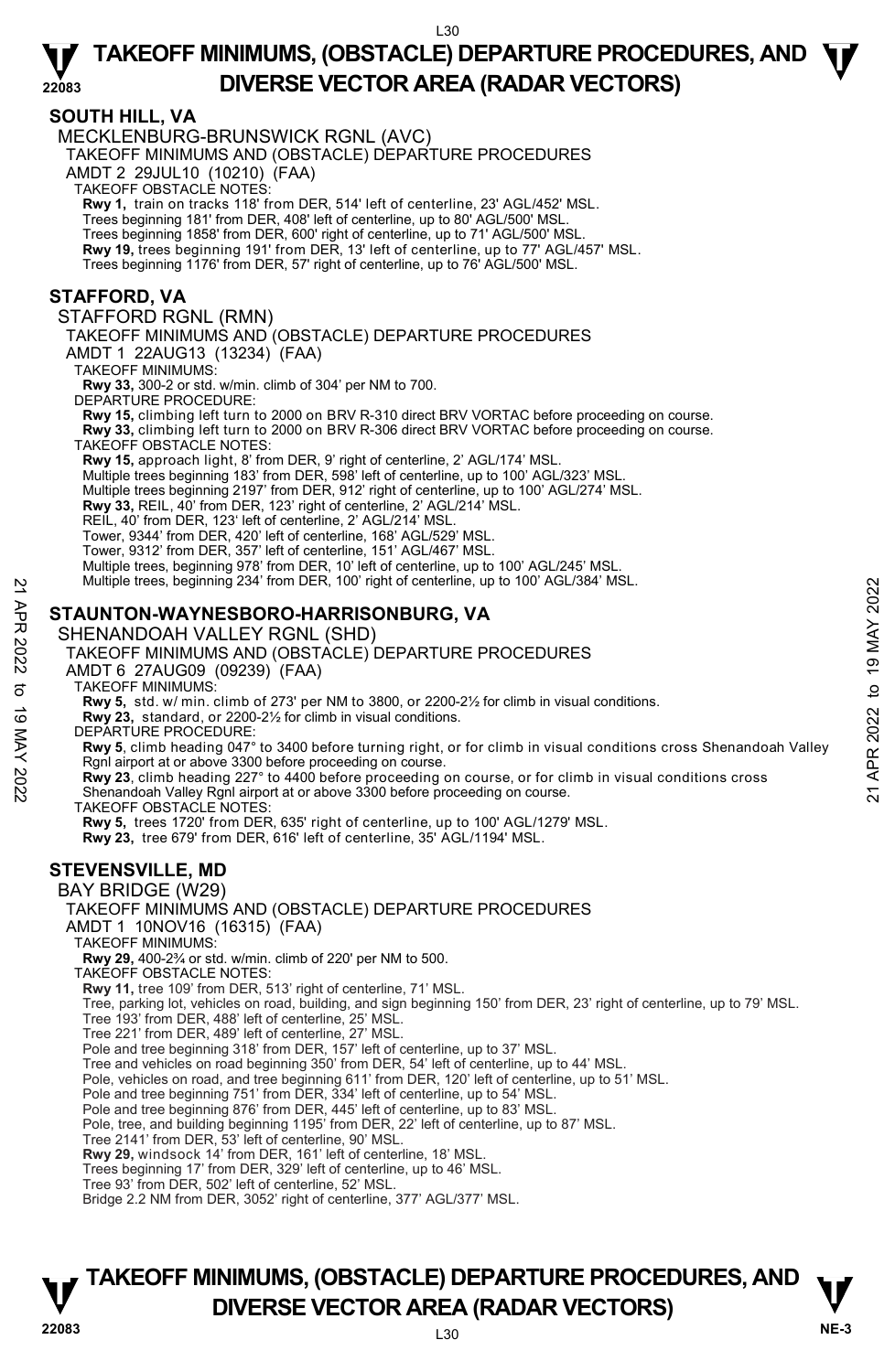## **SUFFOLK, VA**

SUFFOLK EXEC (SFQ) TAKEOFF MINIMUMS AND (OBSTACLE) DEPARTURE PROCEDURES AMDT 5 02MAY13 (22083) (FAA) TAKEOFF OBSTACLE NOTES: **Rwy 4,** trees beginning 4' from DER, 462' right and 428' left of centerline, up to 100' AGL/173' MSL. Trees beginning 1052' from DER, 783' right and 554' left of centerline, up to 100' AGL/173' MSL. Transmission poles and T-L towers beginning 1291' from DER, 600' right of centerline, up to 65' AGL/130' MSL.

**Rwy 7,** trees beginning 10' from DER, 541' right and 400' left of centerline, up to 100' AGL/161' MSL. Trees beginning 1004' from DER 689' right of and 1280' left of centerline, up to 100' AGL/160' MSL. Transmission poles and T-L towers beginning 1152' from DER, right and left of centerline, up to 65' AGL/130' MSL. **Rwy 22,** trees beginning 44' from DER, 342' right and 494' left of centerline, up to 100' AGL/174' MSL. Trees beginning 1005' from DER, 1078' right and 481' left of centerline, up to 100' AGL/174' MSL.<br>Vehicles on road beginning 483' from DER, right and left of centerline, up to 15' AGL/80' MSL. **Rwy 25,** vehicles on road beginning 199' from DER, right and left of centerline, up to 17' AGL/84' MSL. Trees beginning 231' from DER, right and left of centerline, up to 100' AGL/186' MSL.

# **TANGIER, VA**

TANGIER ISLAND (TGI) TAKEOFF MINIMUMS AND (OBSTACLE) DEPARTURE PROCEDURES ORIG 15JAN09 (09015) (FAA) TAKEOFF OBSTACLE NOTES: **Rwy 2,** vehicle on road 343' from DER, on centerline, 15' AGL/19' MSL. Boat masts 638' from DER, 632' right to 755' left of centerline, up to 63' MSL. **Rwy 20,** buildings beginning 7' from DER, 206' left of centerline, 45' AGL/50' MSL. Rock wall at DER, 57' right of centerline, 4' AGL/8' MSL.

# **TAPPAHANNOCK, VA**

TAPPAHANNOCK/ESSEX COUNTY (XSA) TAKEOFF MINIMUMS AND (OBSTACLE) DEPARTURE PROCEDURES ORIG 25OCT07 (22027) (FAA) TAKEOFF MINIMUMS: **Rwy 10,** 300-1¼ or std. w/min. climb of 303' per NM to 500. **Rwy 28,** 300-1 or std. w/min. climb of 366' per NM to 500. TAKEOFF OBSTACLE NOTES: **Rwy 10,** terrain 6' from DER, 20' left of centerline, up to 135' MSL. Terrain 29' from DER, 281' left of centerline, up to 139' MSL. **Rwy 28,** terrain beginning 12' from DER, 5' right of centerline, up to 151' MSL. 21 TAKEOFF MINIMUMS AND (OBSTACLE) DEPARTURE PROCEDURES<br>
22 TAKEOFF MINIMUMS AND (OBSTACLE) DEPARTURE PROCEDURES<br>
22 TAKEOFF MINIMUMS AND (OBSTACLE) DEPARTURE PROCEDURES<br>
22 TAW 10, 300-1' or std. w/min. climb of 303' per

# **WALLOPS ISLAND, VA**

WALLOPS FLIGHT FACILITY (WAL)

TAKEOFF MINIMUMS AND (OBSTACLE) DEPARTURE PROCEDURES

ORIG 07MAY09 (09127) (FAA)

TAKEOFF OBSTACLE NOTES:

**Rwy 4,** trees beginning 1254' from DER, 741' left of centerline, up to 100' AGL/109' MSL. Trees beginning 1814' from DER, 79' right of centerline, up to 100' AGL/134' MSL. **Rwy 10,** trees beginning 1252' from DER, 818' left of centerline, up to 100' AGL/124' MSL. **Rwy 17,** trees beginning 169' from DER, 218' left of centerline, up to 100' AGL/119' MSL. **Rwy 22,** trees beginning 793' from DER, 315' left of centerline, up to 100' AGL/129' MSL.



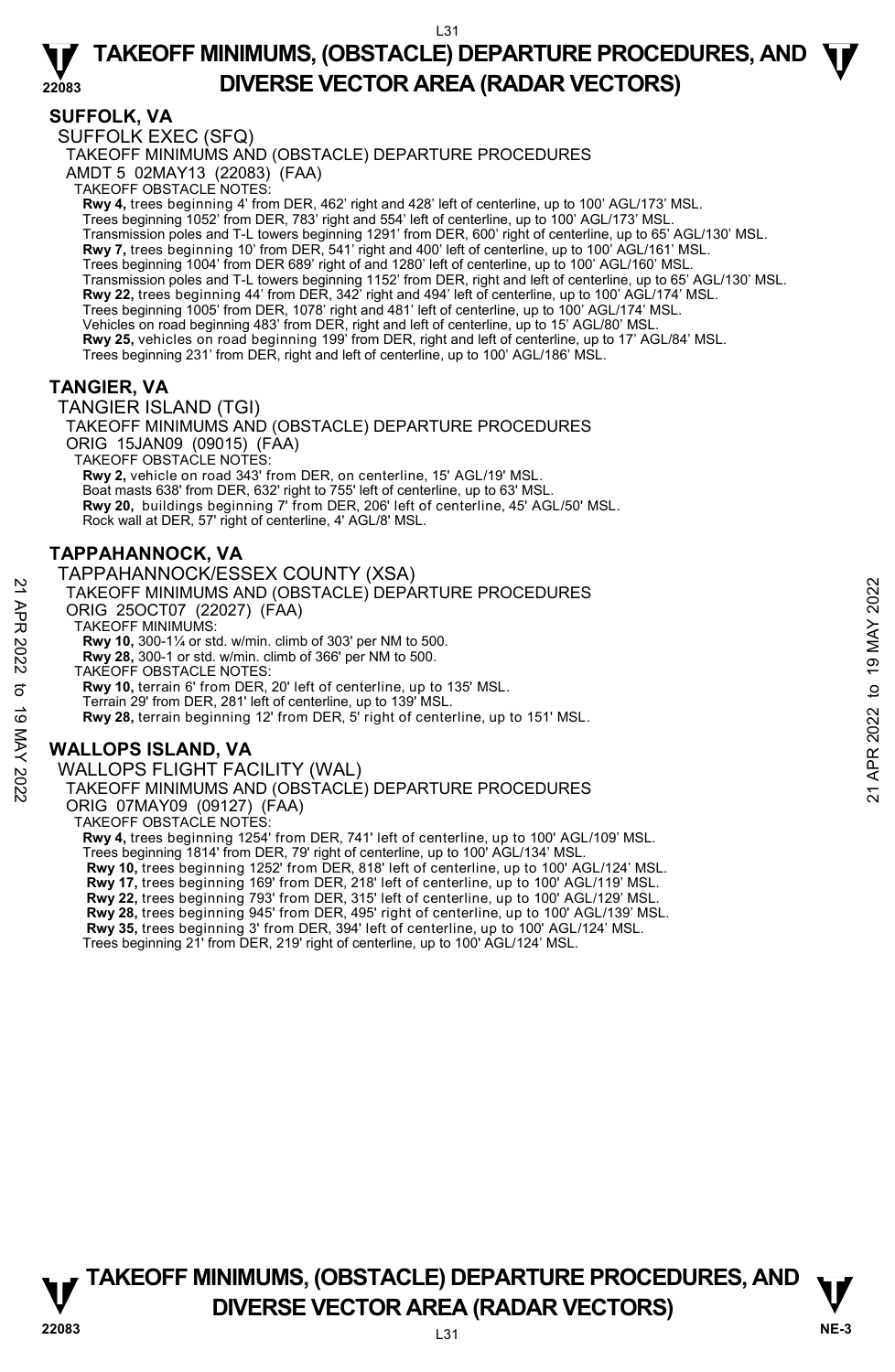## **WAKEFIELD, VA**

**22083**  WAKEFIELD MUNI (AKQ) TAKEOFF MINIMUMS AND (OBSTACLE) DEPARTURE PROCEDURES AMDT 1 17AUG17 (17229) (FAA) TAKEOFF OBSTACLE NOTES: **Rwy 2,** tree, vehicle beginning 54' from DER, 39' left of centerline, up to 183' MSL.<br>Tree 277' from DER, 83' right of centerline, 119' MSL. Trees beginning 412' from DER, 41' right of centerline, up to 188' MSL. Tree 802' from DER, 492' left of centerline, 187' MSL. Trees beginning 1012' from DER, 117' left of centerline, up to 197' MSL. Tree 3117' from DER, 210' right of centerline, 191' MSL. Tree 3203' from DER, 522' right of centerline, 192' MSL. **Rwy 20,** pole 16' from DER, 408' left of centerline, 140' MSL. Tree, building beginning 67' from DER, 18' right of centerline, up to 170' MSL. Tree, pole, beginning 103' from DER, 72' left of centerline, up to 179' MSL. Trees beginning 460' from DER, 26' right of centerline, up to 179' MSL. Tree 1265' from DER, 567' right of centerline, 193' MSL. Trees beginning 1280' from DER, 499' left of centerline, up to 191' MSL. Tree 1299' from DER, 463' right of centerline, 198' MSL. Tree, transmission tower, utility line beginning 1344' from DER, 13' right of centerline, up to 206' MSL.<br>Tree, transmission tower beginning 1398' from DER, 40' left of centerline, up to 196' MSL. Trees beginning 3250' from DER, 556' left of centerline, up to 200' MSL. Tree 3919' from DER, 519' left of centerline, 207' MSL. **WARRENTON, VA**  WARRENTON/FAUQUIER (HWY) TAKEOFF MINIMUMS AND (OBSTACLE) DEPARTURE PROCEDURES ORIG 09APR09 (22027) (FAA) TAKEOFF OBSTACLE NOTES: **Rwy 15,** trees 436' from DER, 518' right of centerline, 100' AGL/439' MSL. Vehicle on road 647' from DER, 649' right of centerline, 15' AGL/354' MSL. Trees 1034' from DER, 763' left of centerline, 100' AGL/449' MSL. Trees 1924' from DER, 781' right of centerline, 100' AGL/459' MSL. Trees beginning 2239' from DER, 41' left of centerline, up to 100' AGL/459' MSL. **Rwy 33,** trees beginning 1272' from DER, 59' right of centerline, up to 41' AGL/370' MSL. Trees beginning 2610' from DER, 116' left of centerline, up to 74' AGL/413' MSL. **WASHINGTON, DC**  MANASSAS RGNL/HARRY P DAVIS FLD (HEF) TAKEOFF MINIMUMS AND (OBSTACLE) DEPARTURE PROCEDURES AMDT 4A 25JUN15 (21112) (FAA) TAKEOFF OBSTACLE NOTES: **Rwy 16L,** trees beginning 1247' from DER, 178' left of centerline, up to 99' AGL/268' MSL. Trees beginning 1810' from DER, 88' right of centerline, up to 73' AGL/272' MSL. Trees beginning 2618' from DER, 4' left of centerline, up to 84' AGL/293' MSL. Trees beginning 3414' from DER, 14' right of centerline, up to 75' AGL/284' MSL. Trees beginning 3703' from DER, 145' left of centerline, up to 100' AGL/299' MSL. Trees beginning 4193' from DER, 1343' left of centerline, up to 82' AGL/311' MSL. Trees beginning 4677' from DER, 313' right of centerline, up to 89' AGL/303' MSL.<br>**Rwy 16R,** trees beginning 119' from DER, 473' right of centerline, up to 32' AGL/221' MSL. Trees beginning 749' from DER, on centerline, up to 29' AGL/197' MSL. Trees beginning 745' from DER, 85' right of centerline, up to 33' AGL/212' MSL. Trees beginning 588' from DER, 536' right of centerline, up to 37' AGL/236' MSL. **Rwy 34L,** terrain and sign beginning 1' from DER, 392' right of centerline, up to 5' AGL/192' MSL. Trees and poles beginning 877' from DER, 616' left of centerline, up to 54' AGL/247' MSL. Building and trees beginning 1573' from DER, 249' left of centerline, up to 39' AGL/252' MSL. Trees beginning 1752' from DER, 187' right of centerline, up to 39' AGL/238' MSL. Tower and trees beginning 2563' from DER, 182' left of centerline, up to 64' AGL/283' MSL. Trees beginning 2563' from DER, 250' right of centerline, up to 56' AGL/279' MSL.<br>**Rwy 34R,** terrain, airfield light, and sign beginning 25' from DER, 92' right of centerline, up to 7' AGL/196' MSL. Airfield light and vegetation beginning 26' from DER, 78' left of centerline, up to 9' AGL/197' MSL. Vehicles on road and poles beginning 518' from DER, 595' right of centerline, up to 24' AGL/215' MSL.<br>Trees beginning 1759' from DER, 448' left of centerline, up to 39' AGL/238' MSL. Trees 1859' from DER, 828' right of centerline, up to 39' AGL/248' MSL. Trees beginning 2548' from DER, 828' left of centerline, up to 54' AGL/283' MSL Trees beginning 2653' from DER, 1082' right of centerline, up to 57' AGL/280' MSL. With these states are the states and of enterline, 100 NGL/439' MSL.<br>
Yehicle on road 647' from DER, 649' right of centerline, 15' AGL/354' MSL.<br>
Trees 1034' from DER, 783' left of centerline, 100' AGL/449' MSL.<br>
Trees beg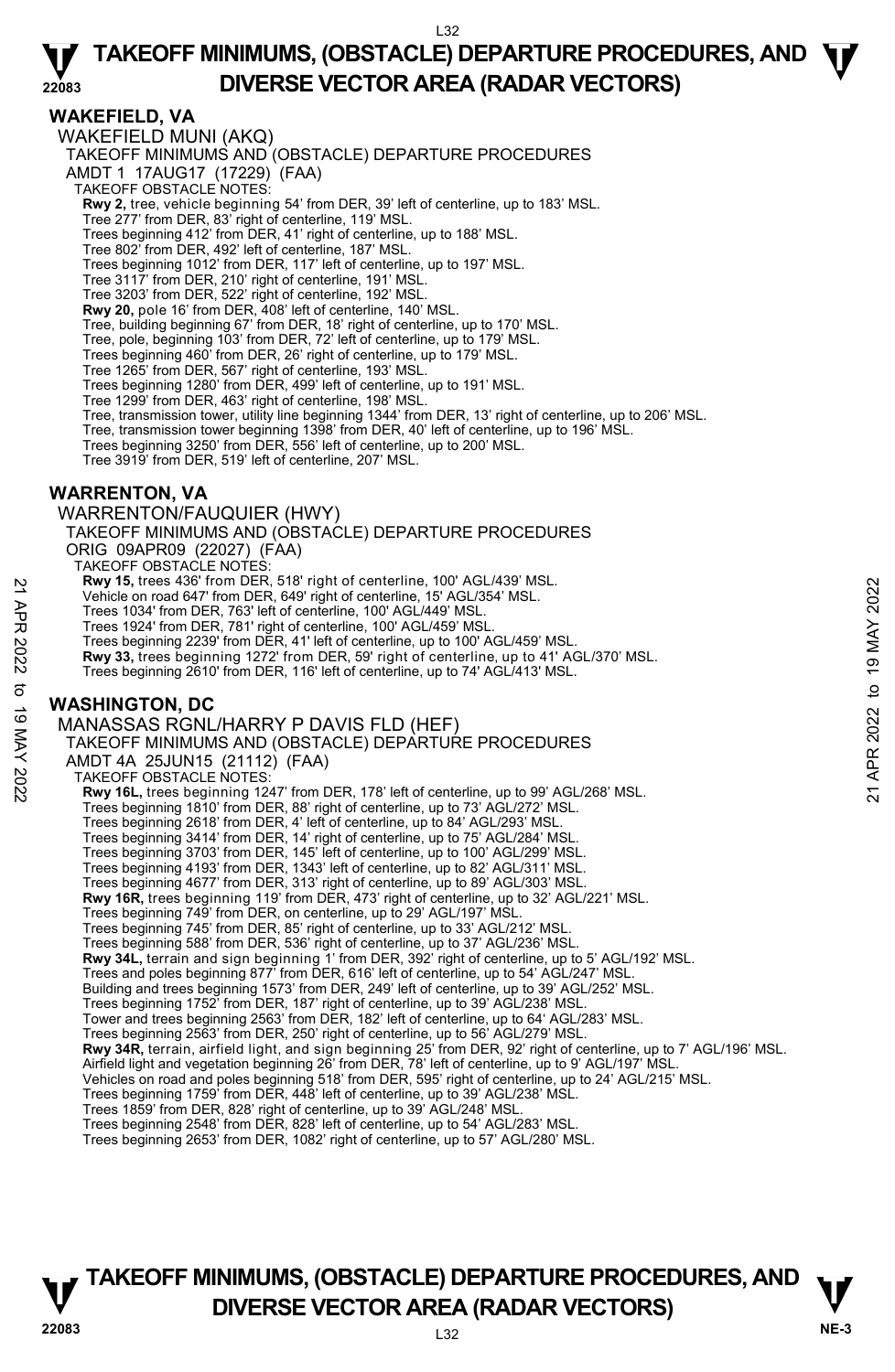#### **WASHINGTON, DC (CON'T)**

RONALD REAGAN WASHINGTON NTL (DCA) TAKEOFF MINIMUMS AND (OBSTACLE) DEPARTURE PROCEDURES AMDT 8B 30JAN20 (21112) (FAA) TAKEOFF MINIMUMS: **Rwy 1,** 600-2 w/min. climb of 275' per NM to 1500 or std. w/min. climb of 460' per NM to 800. **Rwy 4,** 300-2 or std. w/min. climb of 210' per NM to 400, or alternatively, with std. takeoff minimums and a normal 200' per NM climb gradient, takeoff must occur no later than 1400' prior to DER. **Rwy 15,** 300-1¾ or std. w/min. climb of 215' per NM to 400, or alternatively, with std. takeoff minimums and a normal 200' per NM climb gradient, takeoff must occur no later than 1500' prior to DER.<br>**Rwy 19,** 300-1½ or std. w/min. climb of 205' per NM to 300, or alternatively, with std. takeoff minimums and a normal 200' per NM climb gradient, takeoff must occur no later than 1200' prior to DER. **Rwy 22,** 500-2¾ or std. w/min. climb of 305' per NM to 600. **Rwy 33,** std. w/min. climb of 285' per NM to 700. DEPARTURE PROCEDURE: **Rwy 1,** climbing left turn as soon as practical to intercept DCA VOR/DME R-328. Maintain 5000 or as assigned. **Rwy 4,** climbing right turn as soon as practical to intercept DCA VOR/DME R-070. Maintain 2000 or as assigned. **Rwy 15,** climb on heading 154° to 5000 or as assigned.<br>**Rwy 19,** climb on heading 187° to 500 before turning right. Maintain 5000 or as assigned.<br>**Rwy 22,** climb on heading 217° to 3000 or as assigned.<br>**Rwy 33,** climb on TAKEOFF OBSTACLE NOTES: **Rwy 1,** building beginning 118' from DER, 331' right of centerline, up to 22' AGL/23' MSL.<br>Fence 261' from DER, 514' left of centerline, 10' AGL/20' MSL. Tree and pole beginning 995' from DER, 476' left of centerline, up to 47' AGL/49' MSL. Trees beginning 1007' from DER, 152' left of centerline, up to 71' AGL/72' MSL. Tree 1364' from DER, 333' right of centerline, 50' AGL/51' MSL. Monument 1.6 NM from DER, 1785' right of centerline, 556' AGL/595' MSL. **Rwy 4,** microwave sensor and terrain beginning 3' from DER, 334' right of centerline, up to 4' AGL/16' MSL. Microwave sensor 206' from DER, 260' right of centerline, 7' AGL/18' MSL. Sign 857' from DER, 681' left of centerline, 83' MSL. Tower 860' from DER, 677' left of centerline, 72' AGL/84' MSL. Spire 1.6 NM from DER, 206' right of centerline, 265' MSL. **Rwy 15,** lighting beginning 178' from DER, 288' right of centerline, up to 11' AGL/20' MSL. Tree 1.4 NM from DER, 12' right of centerline, up to 94' AGL/245' MSL. Tree 1.5 NM from DER, 519' right of centerline, up to 80' AGL/239' MSL. **Rwy 19,** pole 395' from DER, 549' right of centerline, 18' AGL/22' MSL. Tree 3434' from DER, 1134' right of centerline, 105' MSL. Building 1.1 NM from DER, 1911' right of centerline, 153' AGL/183' MSL. Building 1.1 NM from DER, 1889' right of centerline, 172' AGL/190' MSL. Stacks beginning 1.2 NM from DER, 1673' right of centerline, up to 162' AGL/197' MSL. Building 1.2 NM from DER, 1691' right of centerline, 198' MSL. Building 1.7 NM from DER, 2444' right of centerline, 272' MSL. Rwy 22, pole 217' from DER, 478' left of centerline, 15' AGL/23' MSL Trees beginning 550' from DER, 498' right of centerline, up to 45' AGL/51' MSL. Tree 661' from DER, 566' right of centerline, 56' AGL/57' MSL. Tree 1325' from DER, 586' right of centerline, 59' AGL/61' MSL. Tree 1351' from DER, 704' right of centerline, 67' AGL/93' MSL. Tree, building, pole beginning 1411' from DER, 19' right of centerline, up to 82' AGL/110' MSL. Tree 2899' from DER, 605' left of centerline, 102' MSL. Building 3336' from DER, 513' right of centerline, 114' AGL/148' MSL. Building and pole beginning 3440' from DER, 114' right of centerline, up to 118' AGL/153' MSL. Crane 1.5 NM from DER, 1913' right of centerline, 240' AGL/276' MSL. Building 2.3 NM from DER, 1067' right of centerline, 336' AGL/440' MSL. Building 2.3 NM from DER, 1008' right of centerline, 324' AGL/443' MSL. **Rwy 33,** sign 18' from DER, 191' left of centerline, 3' AGL/15' MSL. Fence 27' from DER, 332' right of centerline, 8' AGL/18' MSL. Pole 93' from DER, 423' right of centerline, 19' AGL/29' MSL. Tree, vehicles on road beginning 365' from DER, 344' left of centerline, up to 70' MSL. Pole 580' from DER, 481' right of centerline, 31' AGL/41' MSL. Trees beginning 699' from DER, 78' right of centerline, up to 56' AGL/60' MSL. Trees beginning 882' from DER, 349' left of centerline, up to 84' AGL/93' MSL. Crane, tree, pole beginning 1389' from DER, 289' left of centerline, up to 82' AGL/95' MSL. Tree 1665' from DER, 236' right of centerline, 62' AGL/62' MSL. Tree 1691' from DER, 215' right of centerline, 59' AGL/68' MSL. Tree 1715' from DER, 882' right of centerline, 79' MSL. Building, pole, antenna beginning 1776' from DER, 247' left of centerline, up to 128' AGL/145' MSL. Trees beginning 1784' from DER, 934' right of centerline, up to 79' AGL/83' MSL. Pole 2917' from DER, 524' right of centerline, 102' MSL. Pole 2925' from DER, 510' right of centerline, 79' AGL/106' MSL. Antenna beginning 4608' from DER, 277' left of centerline, up to 115' AGL/151' MSL. Tree 1.5 NM from DER, 3046' left of centerline, 81' AGL/254' MSL. Pole 1.7 NM from DER, 2115' left of centerline, 101' AGL/308' MSL Trees beginning 1.8 NM from DER, 1912' left of centerline, up to 311' MSL. **CON'T** Example 12 NM from DER, 1911' right of centerline, 192' MSL.<br>
Tower 860' from DER, 206' right of centerline, 265' MSL.<br>
Rwy 15, lighting beginning 178' from DER, 12' right of centerline, up to 11' AGL/20' MSL.<br>
Rwy 15, li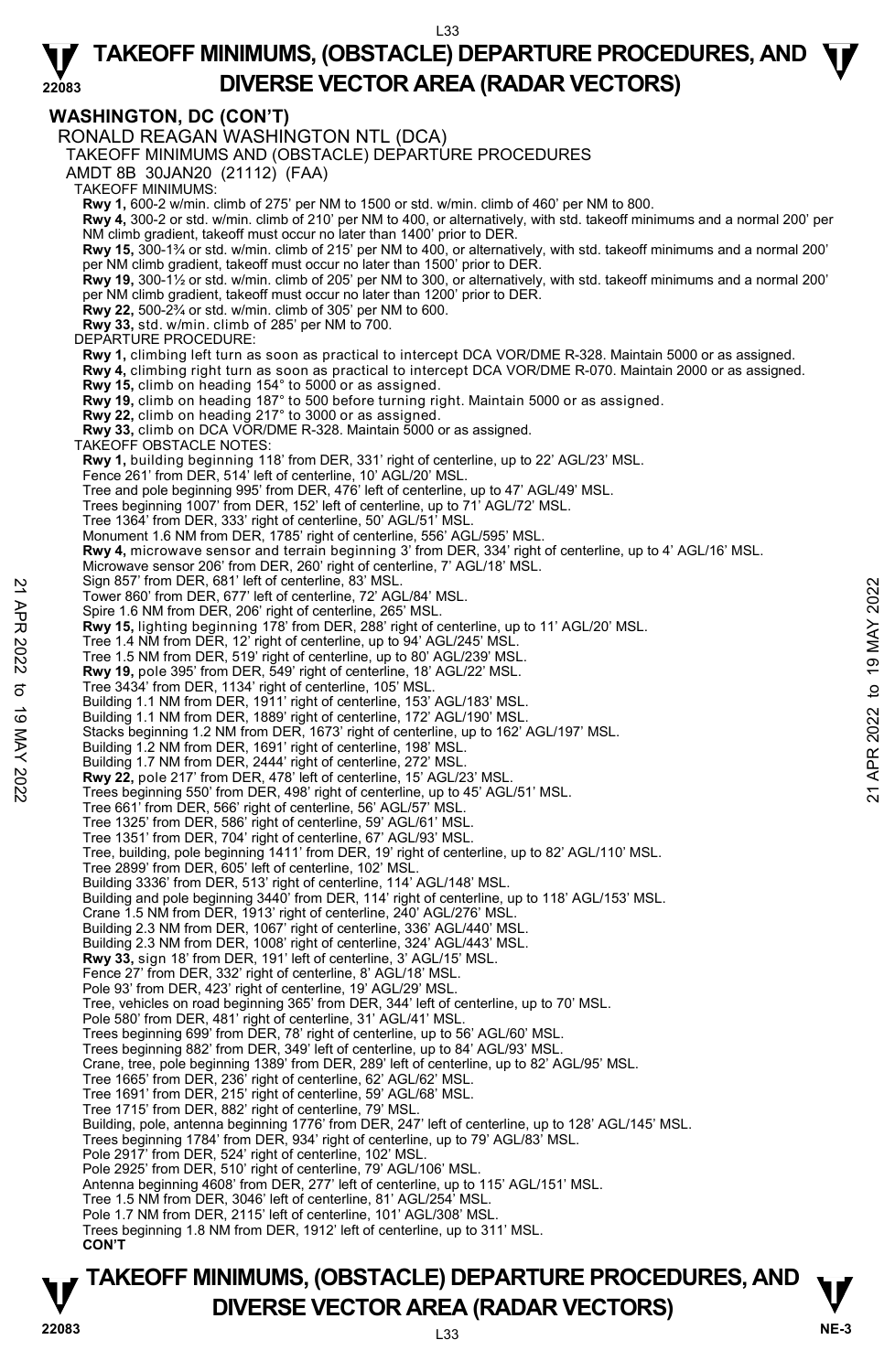# **WASHINGTON, DC (CON'T)**

RONALD REAGAN WASHINGTON NTL (DCA) (CON'T)

**Rwy 33 (CON'T),** building and tower beginning 2.2 NM from DER, 1374' right of centerline, up to 353' AGL/420' MSL. Building, crane, spire beginning 2.4 NM from DER, 1089' right of centerline, up to 387' AGL/470' MSL.

Building 2.4 NM from DER, 3481' left of centerline, 178' AGL/387' MSL.

Building 2.4 NM from DER, 3585' left of centerline, 185' AGL/392' MSL. Buildings beginning 2.4 NM from DER, 154' left of centerline, up to 182' AGL/416' MSL.

Building, antenna beginning 2.4 NM from DER, 2457' left of centerline, up to 196' AGL/427' MSL.

NOTE: Prohibited area P-56 1.5 NM north of airport.

#### WASHINGTON DULLES INTL (IAD)

TAKEOFF MINIMUMS AND (OBSTACLE) DEPARTURE PROCEDURES

AMDT 2 26JUL12 (12208) (FAA)

DEPARTURE PROCEDURE:

**Rwy 12,** climb heading 121° to 700 before turning left.

TAKEOFF OBSTACLE NOTES:

**Rwy 1C,** trees 2815' from DER, 1031' left of centerline, up to 80' AGL/345' MSL.

Sign 64' from DER, 303' right of centerline, 13' AGL/272' MSL.

**Rwy 1L,** tower 1917' from DER, 680' left of centerline, 51' AGL/330' MSL.

**Rwy 19C,** sign 100' from DER, 472' left of centerline, 4' AGL/289' MSL.<br>Vehicles on road 24' from DER, 274' right of centerline, up to 15' AGL/293' MSL.

**Rwy 30,** trees 2264' from DER, 1033' right of centerline, up to 72' AGL/383' MSL.

## **WAYNESBORO, VA**

EAGLE'S NEST (W13)

TAKEOFF MINIMUMS AND (OBSTACLE) DEPARTURE PROCEDURES

ORIG 30JUN11 (11181) (FAA)

TAKEOFF MINIMUMS:

**Rwy 6,** std. w/min. climb of 400' per NM to 3300, or 2100-3 for climb in visual conditions. **Rwy 24,** 300-2 w/min. climb of 400' per NM to 3800 or 2100-3 for climb in visual conditions.

- DEPARTURE PROCEDURE:
- **Rwy 6,** climb heading 061° to 3300 before proceeding on course, or for climb in visual conditions: cross Eagle's Nest Airport at or above 3400 MSL before proceeding on course. **EXAMPLE PROCEDURE:**<br> **EXAMPLE PROCEDURE:**<br> **EXAMPLE PROCEDURE:**<br> **EVARY 6,** climb heading 061° to 3300 before proceeding on course, or for climb in visual conditions: cross Eagle's<br> **EVARP 2022** Next Airport at or above
	- **Rwy 24,** climb heading 241° to 3800 before proceeding on course. Or for climb in visual conditions: cross Eagle's Nest Airport at or above 3400 MSL before proceeding on course.
	- TAKEOFF OBSTACLE NOTES:

**Rwy 6,** hangar at DER, 220' left of centerline, 30' AGL/1469' MSL.

Trees beginning 35' from DER, 158' right of centerline, up to 100' AGL/1539' MSL.

Vehicles on road beginning 131' from DER. 201' left of centerline, up to 15' AGL/1454' MSL.<br>Trees beginning 263' from DER, 189' left of centerline, up to 100' AGL/1539' MSL.

Towers beginning 1.41NM from DER, 2539' right of centerline, 300' AGL/1670' MSL.

**Rwy 24,** Trees beginning at DER left and right of centerline up to 100' AGL/1579' MSL. Trees beginning 1259' from DER, 143' right of centerline, up to 100' AGL/1730' MSL.

#### **WEIDE AHP (ABERDEEN PROVING GROUNDS) (KEDG)**

EDGEWOOD, MD TAKEOFF MINIMUMS AND (OBSTACLE) DEPARTURE PROCEDURES ORIG 20JUN19 (19171) DEPARTURE PROCEDURE: Use JIRET DEPARTURE.

#### **WEST POINT, VA**

MIDDLE PENINSULA RGNL (FYJ) TAKEOFF MINIMUMS AND (OBSTACLE) DEPARTURE PROCEDURES ORIG 05JUN08 (08157) (FAA) TAKEOFF OBSTACLE NOTES: **Rwy 10,** multiple trees beginning 86' from DER, left and right of centerline, up to 100' AGL/129' MSL.

**Rwy 28,** multiple trees beginning 33' from DER, left and right of centerline, up to 100' AGL/119' MSL.

Ship mast 3427' from DER, left and right of centerline, 135' AGL/135' MSL.

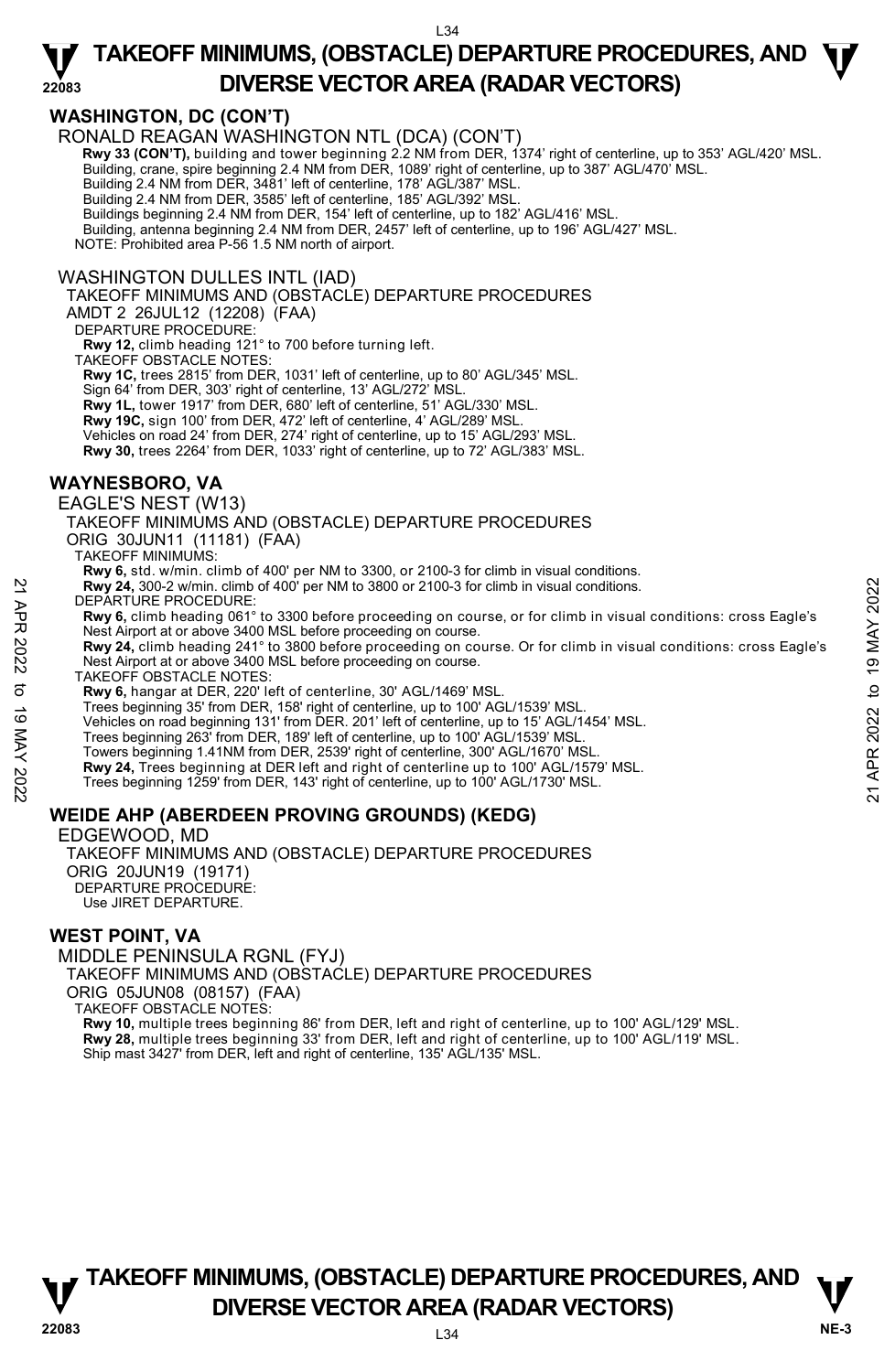#### **WESTMINSTER, MD**

**22083** 

CARROLL COUNTY RGNL/JACK B POAGE FLD (DMW)

TAKEOFF MINIMUMS AND (OBSTACLE) DEPARTURE PROCEDURES

AMDT 6 05MAR15 (21140) (FAA)

TAKEOFF MINIMUMS:

**Rwy 16**, 400-2¾ or std. w/min. climb of 255' per NM to 1400.

TAKEOFF OBSTACLE NOTES:

**Rwy 16,** trees 1995' from DER, 657' left of centerline, up to 59' AGL/838' MSL.

Tower 2.3 NM from DER, 2042' left of centerline, 195' AGL/1144' MSL.

**Rwy 34,** trees beginning 105' from DER, 423' left of centerline, up to 87' AGL/886' MSL.<br>Trees beginning 967' from DER, 395' right of centerline, up to 85' AGL/864' MSL.

Terrain and trees beginning 1851' from DER, 123' left of centerline, up to 63' AGL/902' MSL.

Trees beginning 2603' from DER, 470' right of centerline, up to 69' AGL/868' MSL.

#### CLEARVIEW AIRPARK (2W2)

TAKEOFF MINIMUMS AND (OBSTACLE) DEPARTURE PROCEDURES

ORIG 27AUG09 (09239) (FAA)

TAKEOFF MINIMUMS:

**Rwy 32,** 300-2¼ or std. w/ min. climb of 290' per NM to 1200.

TAKEOFF OBSTACLE NOTES:

**Rwy 14,** vehicles and aircraft on road/taxiway 14' from DER, 47' right to left of centerline, 15' AGL/834' MSL.

Trees beginning 35' from DER, 200' left of centerline, up to 100' AGL/939' MSL.

Trees beginning 21' from DER, 90' right of centerline, up to 100' AGL/919' MSL. **Rwy 32,** vehicle on road 191' from DER, 516' left of centerline, 15' AGL/774' MSL.

Trees beginning 8' from DER, 24' left of centerline, up to 100' AGL/959' MSL.

Trees beginning 60' from DER, 50' right of centerline, up to 100' AGL/859' MSL.

## **WILLIAMSBURG, VA**

WILLIAMSBURG-JAMESTOWN (JGG) TAKEOFF MINIMUMS AND (OBSTACLE) DEPARTURE PROCEDURES AMDT 2 15DEC11 (11349) (FAA) DEPARTURE PROCEDURE: **Rwy 31**, climb heading 311° to 700 before turning right. TAKEOFF OBSTACLE NOTES: **Rwy 13,** boat on creek 468' from DER, 608' left of centerline, up to 35' AGL/35' MSL. Homes beginning 1399' from DER, 278' left of centerline, up to 25' AGL/94' MSL. Trees beginning 712' from DER, left and right of centerline, up to 100' AGL/169' MSL. **Rwy 31,** aircraft on tarmac 2' from DER, 209' right of centerline, up to 20' AGL/79' MSL. Hanger 418' from DER, 268' right of centerline, up to 25' AGL/84' MSL. Multiple buildings and homes beginning 320' from DER, left and right of centerline, up to 30' AGL/109' MSL. Multiple trees beginning 1' from DER, left and right of centerline, up to 100' AGL/199' MSL. **WILMINGTON, DE**  NEW CASTLE (ILG) TAKEOFF MINIMUMS AND (OBSTACLE) DEPARTURE PROCEDURES ORIG 15MAR07 (07074) (FAA) TAKEOFF MINIMUMS: **Rwy 19,** 300-1 or std. w/ min. climb of 266' per NM to 300. TAKEOFF OBSTACLE NOTES: **Rwy 1,** multiple trees beginning 751' from DER, 32' left of centerline, up to 59' AGL/120' MSL. Tree 1219' from DER, 482' right of centerline, 57' AGL/118' MSL. Bush 118' from DER, 385' left of centerline, 4' AGL/65' MSL. **Rwy 9,** multiple trees beginning 1229' from DER, 30' right of centerline up to 62' AGL/133' MSL. Tree 975' from DER, 66' left of centerline, 53' AGL/124' MSL. Light pole 948' from DER, 596' right of centerline, 44' AGL/115' MSL. Tree 1740' from DER, 458' left of centerline, 83' AGL/134' MSL. Light pole 945' from DER, 316' right of centerline, 38' AGL/109' MSL. Rod on building 916' from DER, 457' left of centerline, 29' AGL/100' MSL. **Rwy 14,** obstacle light 553' from DER, 440' left of centerline, 29' AGL/103' MSL. Rod on obstacle light 606' from DER, 615' left of centerline, 19' AGL/93' MSL. **Rwy 19,** antenna on obstruction light tower 4469' from DER, 1684' right of centerline, 153' AGL/228' MSL. Tree 1575' from DER, 850' right of centerline, 45' AGL/120' MSL. Obstruction light on sign 971' from DER, 448' left of centerline, 28' AGL/103' MSL. **Rwy 27,** tree 697' from DER, 533' left of centerline, 68' AGL/147' MSL. Tree 1110' from DER, 584' right of centerline, 38' AGL/117' MSL. Pole 793' from DER, 615' right of centerline, 28' AGL/107' MSL. Bush 408' from DER, 415' left of centerline, 12' AGL/91' MSL. **Rwy 32,** tree 711' from DER, 207' right of centerline, 29' AGL/104' MSL. Tree 1162' from DER, 83' right of centerline, 32' AGL/107' MSL. TAKEOFF MINIMUMS AND (OBSTACLE) DEPARTURE PROCEDURES<br>
AMDT 2 15DEC11 (11349) (FAA)<br>
TEPARTURE PROCEDURE:<br>
Rwy 31, climb heading 311° to 700 before turning right.<br>
TAKEOFF OBSTACLE NOTES:<br>
Rwy 13, bota to recee 468' from D